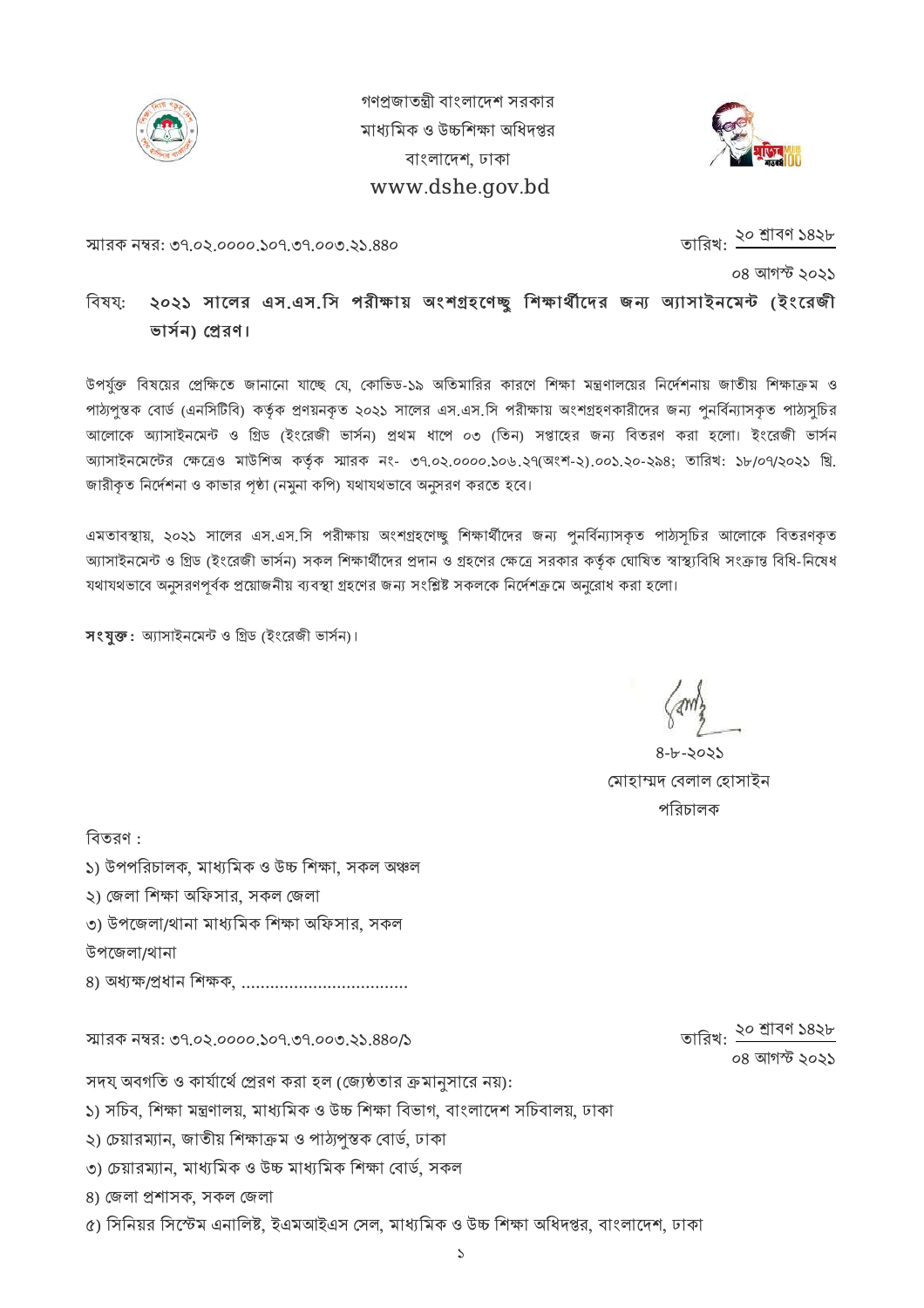[অ্যাসাইনমেন্ট ও গ্রিড (ইংরেজী ভার্সন) মাউশি অধিদপ্তরের ওয়েবসাইটে প্রকাশের অনুরোধসহ]

- ৬) উপজেলা নির্বাহী অফিসার, সকল উপজেলা
- ৭) পিএ টু মহাপরিচালক, মাধ্যমিক ও উচ্চ শিক্ষা অধিদপ্তর, বাংলাদেশ, ঢাকা

৮) সংরণ নিথ

am

৪-৮-২০২১ মোহাম্মদ বেলাল হোসাইন পিরচালক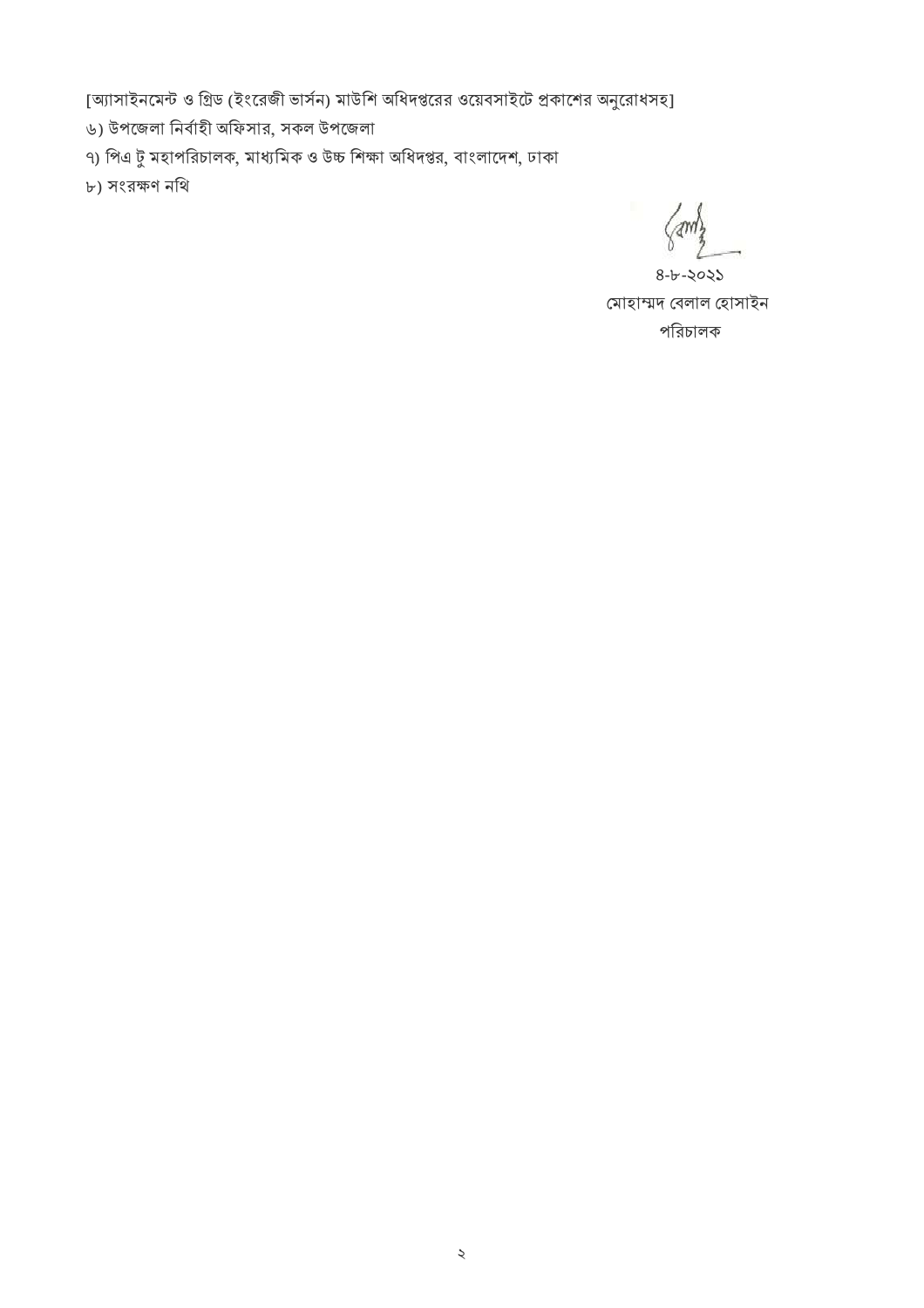## **Assignments for the Examinees of SSC 2021**

### **Grid**

|                | <b>Subjects</b>                                                                                 | $\mathbf{I}$ st<br>week | 2 <sup>nd</sup><br>week | 3rd<br>week    | 4th<br>week    | 5th<br>week    | 6 <sup>th</sup><br>week | 7 <sub>th</sub><br>week | 8th<br>week    | 9th<br>week  | <b>10th</b><br>week | 11 <sub>th</sub><br>week | 12th<br>week | <b>Number of</b><br><b>Assignments</b> |
|----------------|-------------------------------------------------------------------------------------------------|-------------------------|-------------------------|----------------|----------------|----------------|-------------------------|-------------------------|----------------|--------------|---------------------|--------------------------|--------------|----------------------------------------|
|                | History of Bangladesh and<br><b>World Civilization</b><br>/Physics/Business<br>Entrepreneurship |                         | $\overline{2}$          |                | 3              | $\overline{4}$ |                         | 5                       | 6              |              | 7                   | 8                        |              | 8                                      |
| $\overline{2}$ | Geography and<br>Environment/Chemistry/<br>Accounting                                           |                         |                         | $\overline{2}$ |                | 3              | $\overline{4}$          |                         | 5              | 6            |                     | $\overline{7}$           | 8            | 8                                      |
| 3              | Economics/Biology/<br>Finance and Banking                                                       |                         |                         | $\overline{2}$ | $\overline{3}$ |                | 4                       | 5                       |                | 6            | $\overline{7}$      |                          | 8            | $8\,$                                  |
| $\overline{4}$ | Civics and citizenship/<br>Higher mathematics                                                   |                         |                         |                | $\overline{2}$ | $\overline{3}$ | $\overline{4}$          |                         | $\overline{5}$ | 6            |                     | $\overline{7}$           | 8            | 8                                      |
|                | <b>Total</b>                                                                                    | $\overline{2}$          | $\overline{\mathbf{3}}$ | $\overline{2}$ | 3              | $\mathbf{3}$   | 3                       | $\overline{2}$          | $\mathbf{3}$   | $\mathbf{3}$ | $\overline{2}$      | 3                        | $\mathbf{3}$ | 32                                     |

**N.B.:** Every Learner has to develop 8 assignments per subject. Thus she/he has to complete 24 assignments in 3 elective subjects. Students do not need to do any assignment on any optional (4<sup>th</sup>) subject.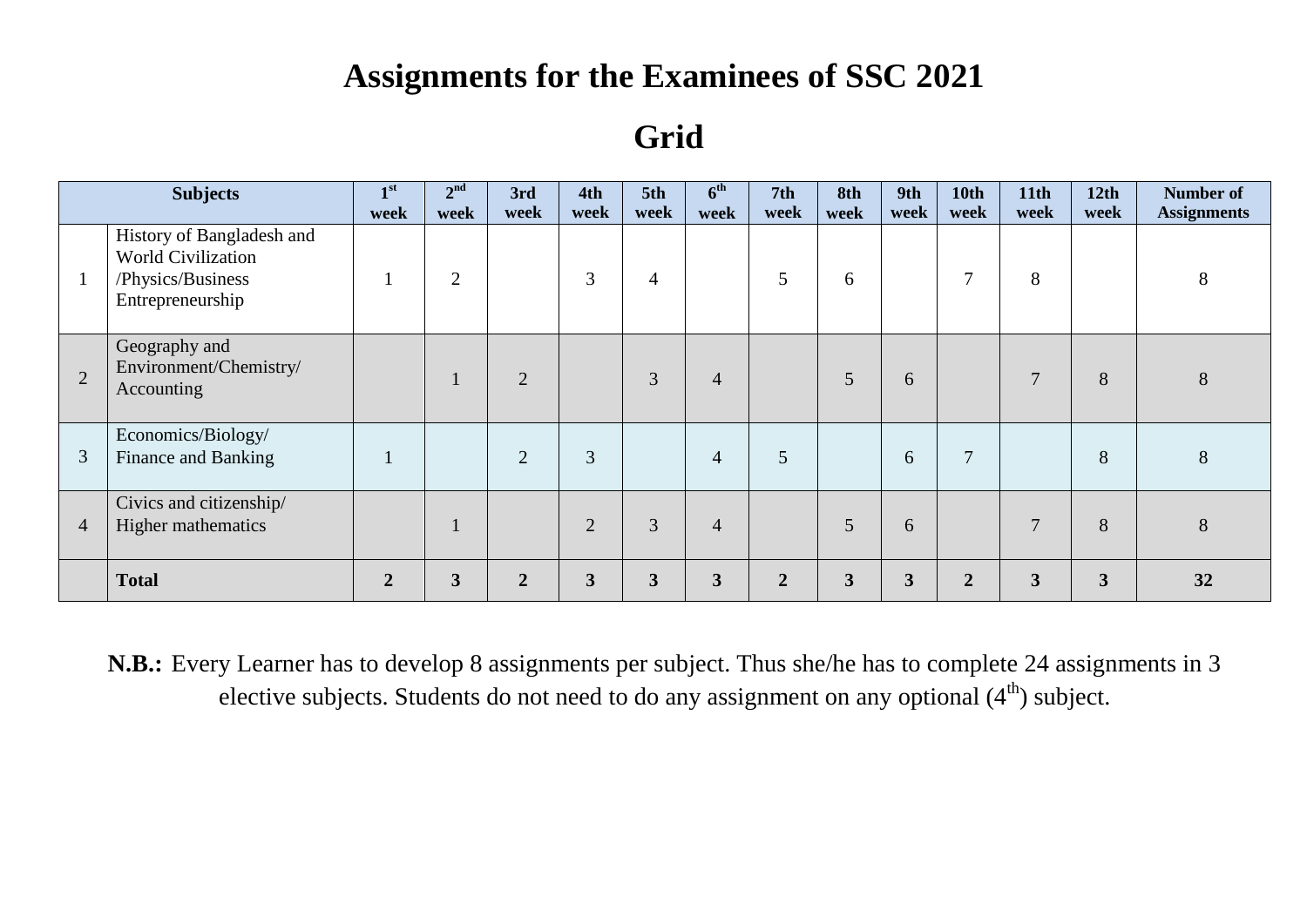Subject: History of Bangladesh and World Civilization Subject Code: 153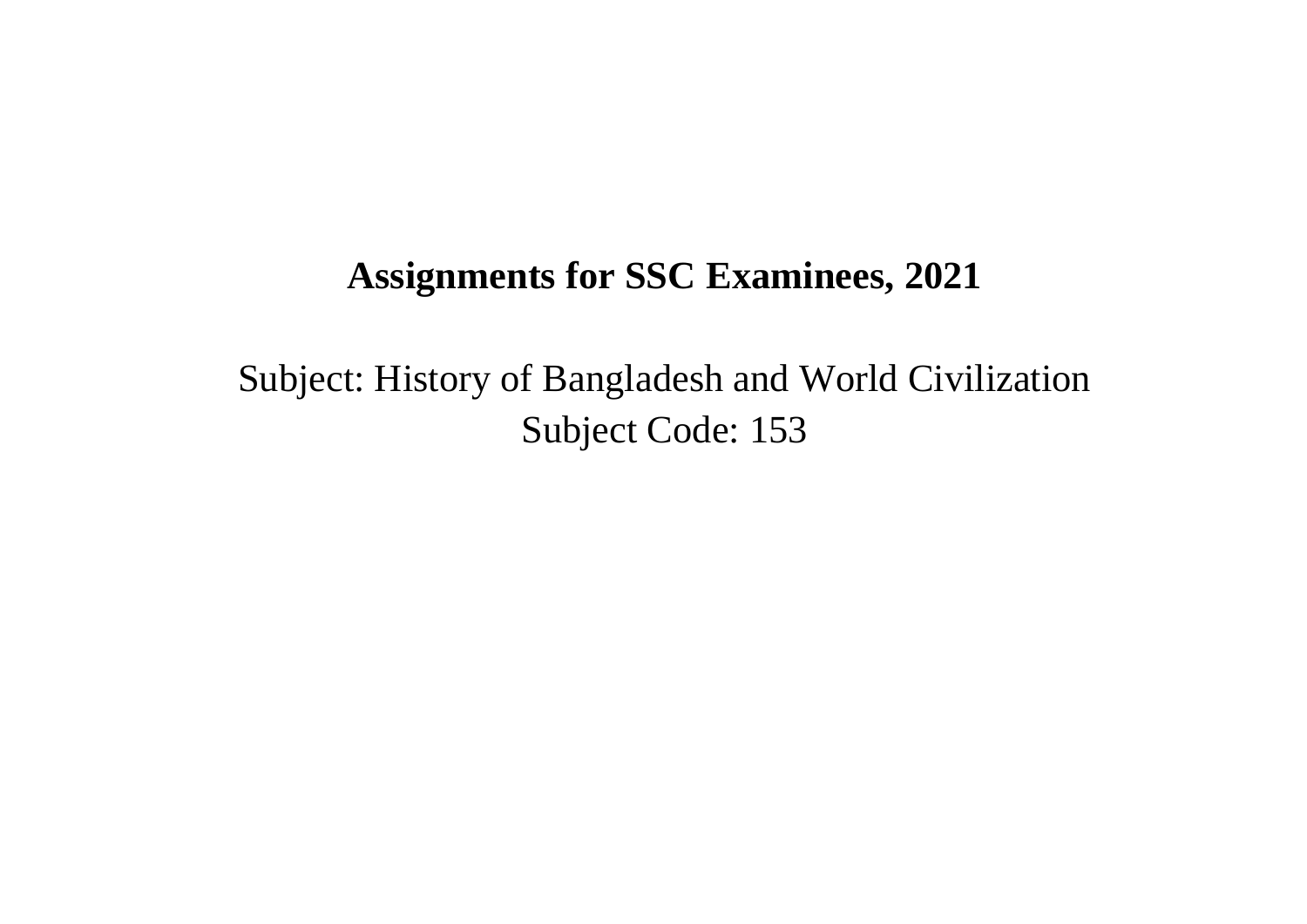| <b>Subject: History of Bangladesh and World Civilization</b>                      | Level: SSC<br><b>Subject Code: 153</b> |                                                                                                                                                                                                         |                                                                                                                                                                                                                                                     |                                                                                                                                                                                                                                                                                         |                                                                                                                                                                                                                                                                                                                                             |                                                                                                                                                                                                                                                                                                                                                                             |                                                                                                                                                                                                                                                                                                                                                                                                                                               |                                                                                                                                                                                                                                                                                                                                                            |        |  |
|-----------------------------------------------------------------------------------|----------------------------------------|---------------------------------------------------------------------------------------------------------------------------------------------------------------------------------------------------------|-----------------------------------------------------------------------------------------------------------------------------------------------------------------------------------------------------------------------------------------------------|-----------------------------------------------------------------------------------------------------------------------------------------------------------------------------------------------------------------------------------------------------------------------------------------|---------------------------------------------------------------------------------------------------------------------------------------------------------------------------------------------------------------------------------------------------------------------------------------------------------------------------------------------|-----------------------------------------------------------------------------------------------------------------------------------------------------------------------------------------------------------------------------------------------------------------------------------------------------------------------------------------------------------------------------|-----------------------------------------------------------------------------------------------------------------------------------------------------------------------------------------------------------------------------------------------------------------------------------------------------------------------------------------------------------------------------------------------------------------------------------------------|------------------------------------------------------------------------------------------------------------------------------------------------------------------------------------------------------------------------------------------------------------------------------------------------------------------------------------------------------------|--------|--|
| <b>Assignment</b><br>Number,<br><b>Chapter</b><br>Number,<br><b>Chapter Title</b> | <b>Assignment</b>                      | <b>Learning</b><br><b>Outcomes</b>                                                                                                                                                                      | <b>Guidelines</b><br>(cues/steps/<br>extent)                                                                                                                                                                                                        | <b>Assessment Criterion /Rubric</b>                                                                                                                                                                                                                                                     |                                                                                                                                                                                                                                                                                                                                             |                                                                                                                                                                                                                                                                                                                                                                             |                                                                                                                                                                                                                                                                                                                                                                                                                                               |                                                                                                                                                                                                                                                                                                                                                            | Com'ts |  |
|                                                                                   | An essay on "History<br>in human life" | Learners will                                                                                                                                                                                           | Explanation<br>of history                                                                                                                                                                                                                           | <b>Indicator</b>                                                                                                                                                                                                                                                                        | <b>Rating Scale</b>                                                                                                                                                                                                                                                                                                                         |                                                                                                                                                                                                                                                                                                                                                                             |                                                                                                                                                                                                                                                                                                                                                                                                                                               |                                                                                                                                                                                                                                                                                                                                                            |        |  |
| <b>Chapter One:</b>                                                               | (Within 300 words)                     | - be able to                                                                                                                                                                                            | and heritage                                                                                                                                                                                                                                        |                                                                                                                                                                                                                                                                                         | $\overline{4}$                                                                                                                                                                                                                                                                                                                              | 3                                                                                                                                                                                                                                                                                                                                                                           | $\overline{2}$                                                                                                                                                                                                                                                                                                                                                                                                                                |                                                                                                                                                                                                                                                                                                                                                            |        |  |
| Introduction to<br>History                                                        |                                        | explain<br>concepts,<br>nature, and<br>scopes of<br>history and<br>heritage;<br>-be able to<br>describe<br>elements and<br>classification of<br>history<br>-be interested in<br>history and<br>heritage | Explanation<br>of the<br>sources of<br>writing<br>history<br>(written or<br>unwritten)<br>and its<br>classification<br>Explanation<br>of the<br>importance<br>of history<br>Analysis of<br>the necessity<br>of studying<br>history in<br>human life | a)<br>Explanation<br>of history and<br>heritage<br>b)<br>Explanation<br>of sources<br>and<br>classification<br>of writing<br>history<br>$\mathbf{c}$ )<br>Explanation<br>of the<br>importance<br>of history<br>$\mathrm{d}$<br>The necessity<br>of studying<br>history in<br>human life | The<br>explanation of<br>history and<br>heritage is<br>accurate.<br>The sources<br>and<br>classification<br>of writing<br>history has<br>been written<br>accurately.<br>The<br>importance of<br>history has<br>been explained<br>accurately<br>The necessity<br>of studying<br>history in<br>human life has<br>been analyzed<br>accurately. | The explanation<br>of history and<br>heritage is<br>mostly<br>accurate.<br>Most of the<br>sources and<br>classification of<br>writing history<br>has been<br>presented.<br>The importance<br>of history has<br>been explained<br>mostly.<br>The necessity<br>of studying<br>history in<br>human life has<br>been analyzed<br>mostly.<br>Total marks for this assignment: 16 | The explanation<br>of history and<br>heritage is<br>partially<br>accurate.<br>The sources and<br>classification of<br>writing history<br>has been<br>presented<br>partially.<br>The importance<br>of history has<br>been explained<br>partially.<br>The necessity of<br>studying history<br>in human life<br>has been<br>partially<br>analyzed.<br>*Accurate-80-100%, mostly accurate-60-79%, partially accurate-40-59%, ambiguous: below 39% | Unclear/vague<br>explanation of<br>history and<br>heritage.<br>The sources<br>and<br>classification of<br>writing history<br>has not been<br>presented<br>properly.<br>The explanation<br>of the<br>importance of<br>history has not<br>been proper.<br>Ambiguous<br>analysis of the<br>necessity of<br>studying history<br>in human life.<br><b>Total</b> |        |  |

| Marks Obtained | Comments          |
|----------------|-------------------|
| $13-16$        | Excellent         |
| $11 - 12$      | Very good         |
| $08-10$        | Good              |
| 00-07          | Needs improvement |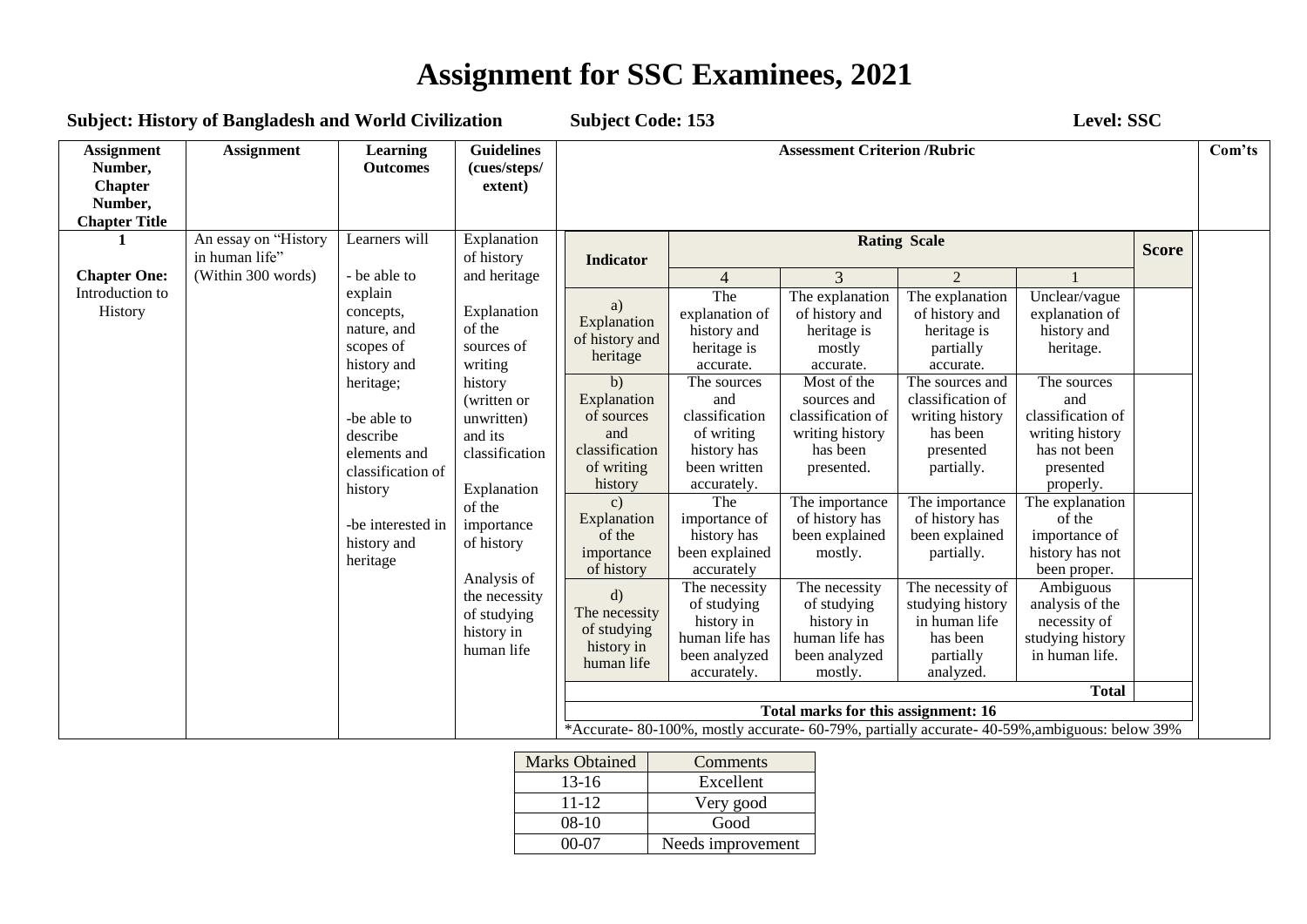| <b>Subject: History of Bangladesh and World Civilization</b>                      |                                                                                                                       |                                                                                                                                                   |                                                                                                                                                | <b>Subject Code: 153</b>                                              |                                                                                                                                                           |                                                                                                                                                                     |                                                                                                                                                                        | Level: SSC                                                                                                                                                                                               |                                                                               |        |
|-----------------------------------------------------------------------------------|-----------------------------------------------------------------------------------------------------------------------|---------------------------------------------------------------------------------------------------------------------------------------------------|------------------------------------------------------------------------------------------------------------------------------------------------|-----------------------------------------------------------------------|-----------------------------------------------------------------------------------------------------------------------------------------------------------|---------------------------------------------------------------------------------------------------------------------------------------------------------------------|------------------------------------------------------------------------------------------------------------------------------------------------------------------------|----------------------------------------------------------------------------------------------------------------------------------------------------------------------------------------------------------|-------------------------------------------------------------------------------|--------|
| <b>Assignment</b><br>Number,<br><b>Chapter</b><br>Number,<br><b>Chapter Title</b> | <b>Assignment</b>                                                                                                     | <b>Learning</b><br><b>Outcomes</b>                                                                                                                | <b>Guidelines</b><br>(cues/steps/<br>extent)                                                                                                   | <b>Assessment Criterion /Rubric</b>                                   |                                                                                                                                                           |                                                                                                                                                                     |                                                                                                                                                                        |                                                                                                                                                                                                          |                                                                               | Com'ts |
| $\mathbf{2}$                                                                      | A written<br>comparative                                                                                              | Learners will                                                                                                                                     | Description<br>of the                                                                                                                          | <b>Indicator</b>                                                      |                                                                                                                                                           |                                                                                                                                                                     | <b>Rating Scale</b>                                                                                                                                                    |                                                                                                                                                                                                          | <b>Score</b>                                                                  |        |
| <b>Chapter Two:</b>                                                               | discussion                                                                                                            | - know the                                                                                                                                        | background,                                                                                                                                    |                                                                       | $\overline{4}$                                                                                                                                            | 3                                                                                                                                                                   | $\overline{2}$                                                                                                                                                         |                                                                                                                                                                                                          |                                                                               |        |
| World<br>Civilization<br>(Egyptian,<br>Indus,<br>Greek and<br>Roman)              | between the<br>urban planning of<br>Indus civilization<br>and the urban<br>planning of your<br>own locality<br>socio- | story of<br>discovery<br>the<br>and the<br>geographical<br>location of<br>the Indus<br>civilization;<br>- be able to<br>analyze the<br>political, | identifying<br>geographical<br>location and<br>determining<br>the period of<br>Indus<br>Civilization;<br>Analysis of<br>the socio-<br>economic | a) Back-<br>ground,<br>geogra-<br>phical<br>location<br>and<br>period | If the<br>description of<br>background,<br>identification<br>of<br>geographical<br>location and<br>the period of<br>Indus<br>Civilization is<br>accurate. | If the<br>description of<br>background,<br>identification<br>of<br>geographical<br>location and<br>the period of<br>Indus<br>Civilization<br>is mostly<br>accurate. | If the<br>description of<br>background,<br>identification<br>of<br>geographical<br>location and<br>the period of<br>Indus<br>Civilization is<br>partially<br>accurate. | If there is lack of<br>accuracy and<br>continuity of<br>information in the<br>description of<br>background,<br>identification of<br>geographical<br>location and the<br>period of Indus<br>Civilization. |                                                                               |        |
|                                                                                   |                                                                                                                       | economic<br>and the<br>religious<br>conditions of<br>the Indus<br>Civilization;                                                                   | condition of<br>Indus<br>Civilization;<br>Analysis of<br>the<br>similarities                                                                   |                                                                       | $b$<br><b>Analysis</b><br>of the<br>socio-<br>economic<br>condition                                                                                       | If the analysis<br>of the socio-<br>economic<br>condition is<br>accurate                                                                                            | If the<br>analysis of<br>the socio-<br>economic<br>condition is<br>mostly<br>accurate                                                                                  | If the analysis<br>of the socio-<br>economic<br>condition is<br>partially<br>accurate.                                                                                                                   | If the analysis of<br>the socio-<br>economic<br>conditions is not<br>logical. |        |
|                                                                                   |                                                                                                                       | -be able to<br>describe the<br>roles of<br>urbanization,<br>arts and<br>sculpture of<br>the Indus<br>Civilization<br>in the                       | between the<br>urban<br>planning of<br>the city of<br>Indus<br>Civilization<br>(Harappa<br>and<br>Mohenjo-                                     | c) The<br>similarity<br>of urban<br>planning                          | The analysis<br>of the<br>similarities<br>between the<br>urban<br>planning of<br>Indus<br>civilization                                                    | The analysis<br>of the<br>similarity<br>between the<br>urban<br>planning of<br>Indus<br>civilization                                                                | The analysis of<br>the similarity<br>between the<br>urban planning<br>of Indus<br>civilization and<br>the urban<br>planning of                                         | If the student<br>cannot analyze<br>the similarity of<br>the urban<br>planning of the<br><b>Indus Valley</b><br>Civilization with<br>the urban                                                           |                                                                               |        |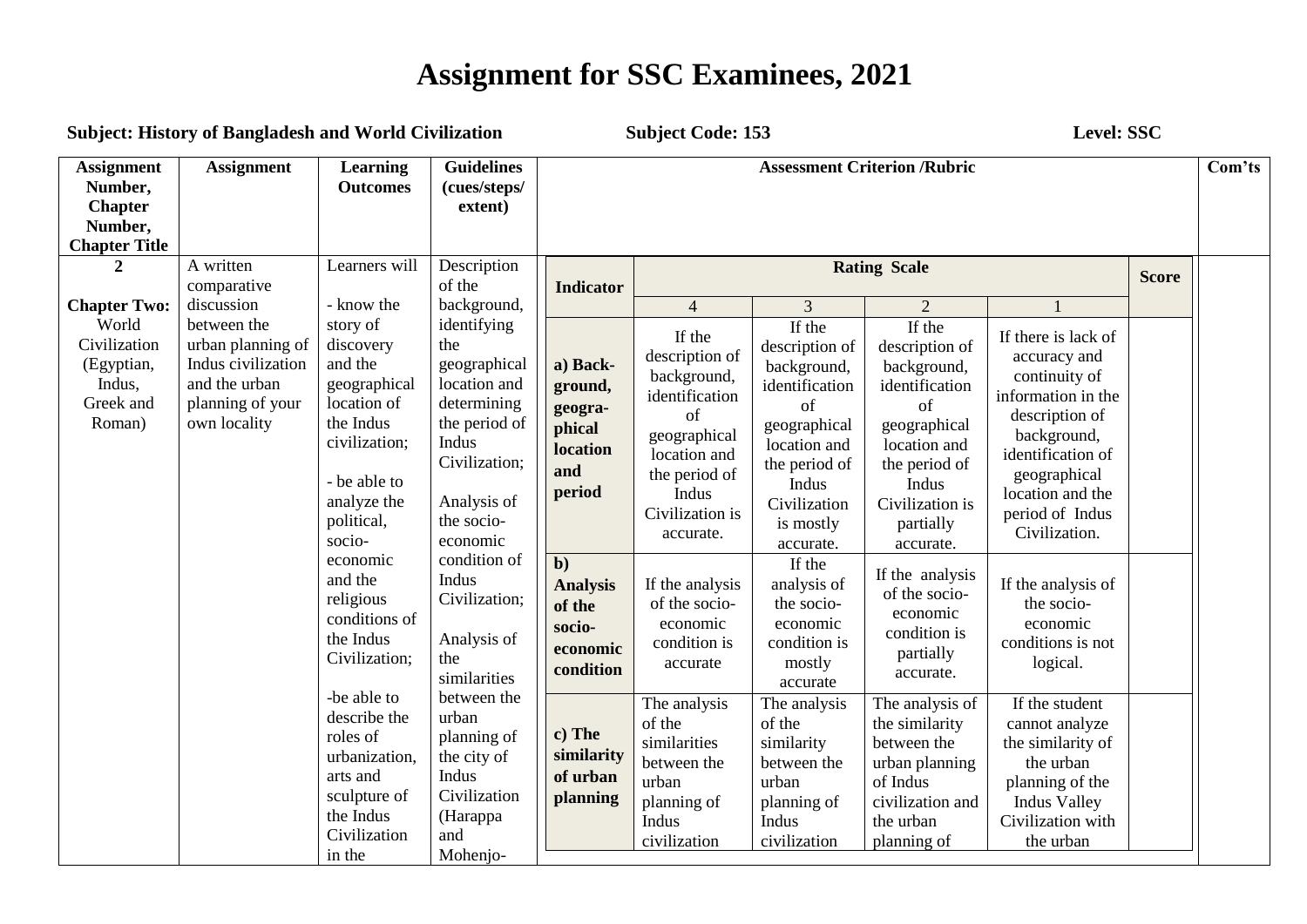|                                          | /Upazilla)<br>with the<br>creativity                                                    | d) The<br>dissimila<br>rity of<br>urban<br>planning | Learner<br>identifies the<br>dissimilarities<br>between the<br>urban<br>planning of<br>the Indus<br>Valley<br>Civilization<br>and that of the<br>student's own<br>locality to<br>present in a<br>table. | creativity<br>Learner<br>identifies the<br>dissimilaritie<br>s between the<br>urban<br>planning of<br>the Indus<br>Valley<br>Civilization<br>and that of<br>the student's<br>own locality<br>to present<br>without a<br>table. | Learner<br>identifies the<br>dissimilarities<br>between the<br>urban planning<br>of the Indus<br>Valley<br>Civilization<br>and that of the<br>student's own<br>locality to<br>present in a<br>table.<br>Total marks for this assignment: 16 | Learner couldn't<br>identify the<br>dissimilarities<br>between the<br>urban planning of<br><b>Indus Civilization</b><br>and that of the<br>student's own<br>locality.<br><b>Total</b> |  |
|------------------------------------------|-----------------------------------------------------------------------------------------|-----------------------------------------------------|---------------------------------------------------------------------------------------------------------------------------------------------------------------------------------------------------------|--------------------------------------------------------------------------------------------------------------------------------------------------------------------------------------------------------------------------------|---------------------------------------------------------------------------------------------------------------------------------------------------------------------------------------------------------------------------------------------|---------------------------------------------------------------------------------------------------------------------------------------------------------------------------------------|--|
| development<br>of human<br>civilization; | Daro) and<br>the urban<br>planning of<br>your own<br>locality<br>(Ward/<br>municipality |                                                     | and the urban<br>planning of<br>learner's own<br>locality is<br>accurate and<br>reflects<br>creativity.                                                                                                 | and the urban<br>planning of<br>learner's own<br>locality is<br>accurate but<br>does not<br>reflect                                                                                                                            | learner's own<br>locality is<br>partial and<br>doesn't reflect<br>creativity                                                                                                                                                                | planning of<br>his/her own area.                                                                                                                                                      |  |

| <b>Marks Obtained</b> | Comments          |
|-----------------------|-------------------|
| $13 - 16$             | Excellent         |
| 11-12                 | Very good         |
| $08-10$               | Good              |
| $00-07$               | Needs improvement |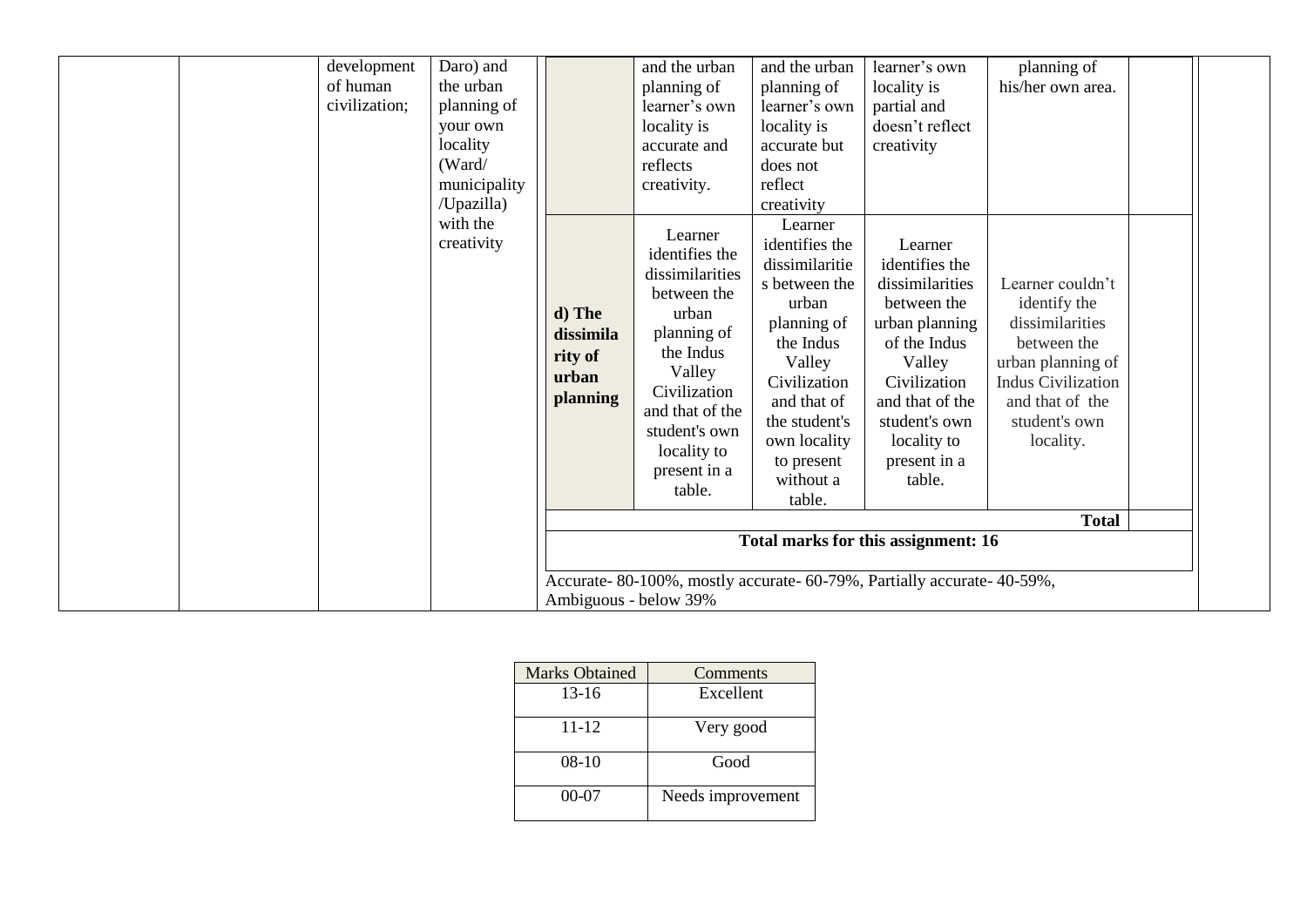Subject: Physics Subject Code: 136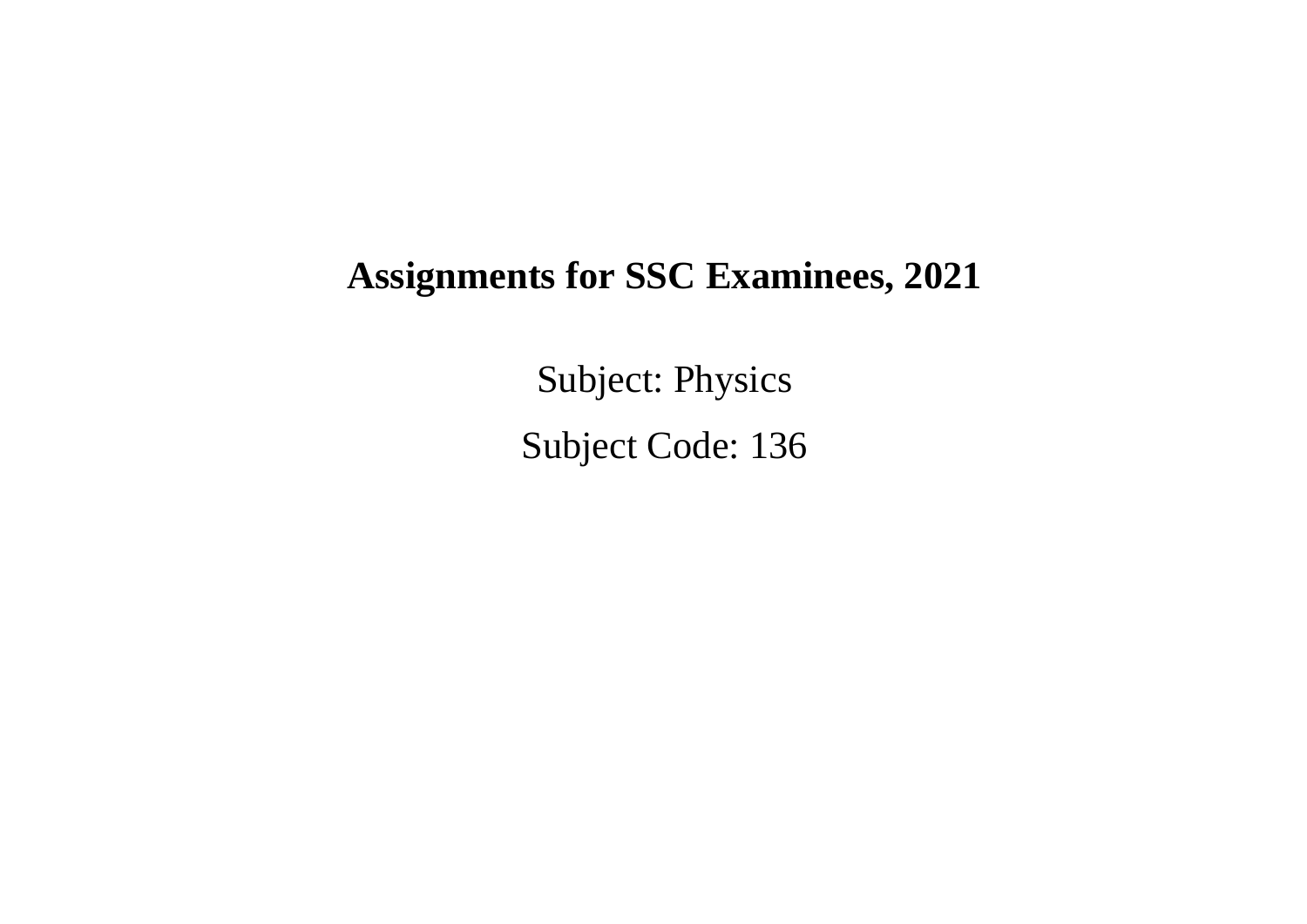#### **Subject: Physics Level: SSC**

| <b>Assignment</b><br>Number,<br><b>Chapter</b><br>Number,<br><b>Chapter Title</b> | <b>Assignment</b>                                                                    | <b>Learning</b><br><b>Outcomes</b> | <b>Guidelines</b><br>(cues/steps<br>or stages) | <b>Assessment Criterion /Rubric</b> |                       |                              |                                   |                              |              | Com'ts |
|-----------------------------------------------------------------------------------|--------------------------------------------------------------------------------------|------------------------------------|------------------------------------------------|-------------------------------------|-----------------------|------------------------------|-----------------------------------|------------------------------|--------------|--------|
| <b>Assignment</b>                                                                 | Simple instrument and its usage                                                      | Students                           | Follow the                                     |                                     |                       |                              |                                   |                              |              |        |
| number: 01                                                                        | You need a thick art paper to prepare a model                                        | will be able                       | text on                                        |                                     |                       | <b>Rating Scale</b>          |                                   |                              | <b>Score</b> |        |
|                                                                                   | project. On the other hand, the stationary                                           | to                                 | pages 18-                                      | <b>Indicator</b>                    |                       |                              |                                   |                              |              |        |
| <b>Chapter 01:</b><br>Physical                                                    | store you know is not even opening due to<br>Covid- 19 pandemic. The only stationary | determine<br>the area              | 27 of the<br>textbook.                         |                                     | $\overline{4}$        | 3                            | $\overline{2}$                    | If Students                  |              |        |
| Quantities and                                                                    | store that is open now has a bad reputation in                                       | and volume                         |                                                | a) Dimension                        |                       |                              |                                   | can write the                |              |        |
| Their                                                                             | the locality for being dishonest. But you are                                        | of the                             |                                                |                                     |                       |                              |                                   | dimension                    |              |        |
| Measurement                                                                       | somewhat compelled now to buy paper from                                             | uniform                            |                                                | b) S I Units                        |                       |                              | If                                | If Students                  |              |        |
|                                                                                   | him. The shopkeeper is claiming that the                                             | body by                            |                                                |                                     |                       |                              | Student                           | can write S I                |              |        |
|                                                                                   | value of the paper which he supplied you is                                          | using                              |                                                |                                     |                       |                              | s can                             | unit                         |              |        |
|                                                                                   | $160 \text{ gm/m}^2$ .                                                               | simple                             |                                                |                                     |                       |                              | change                            |                              |              |        |
|                                                                                   | The size of per sheet of modeling paper is                                           | instruments                        |                                                |                                     |                       |                              | in $Kg$                           |                              |              |        |
|                                                                                   | 65cm X 75cm. You decided that you will                                               |                                    |                                                | $\mathbf{c}$<br>Measurement         |                       | If<br><b>Students</b>        | $\overline{\text{If}}$<br>Student | If Students<br>can write     |              |        |
|                                                                                   | verify the shopkeeper. The measuring tape                                            |                                    |                                                |                                     |                       | can show                     | s can                             | any number                   |              |        |
|                                                                                   | you have at home cannot measure anything                                             |                                    |                                                |                                     |                       | logic in                     | write                             |                              |              |        |
|                                                                                   | that is less than 2 cm. And also, the digital                                        |                                    |                                                |                                     |                       | favour of                    | the                               |                              |              |        |
|                                                                                   | balance which you have in your house for                                             |                                    |                                                |                                     |                       | the                          | correct                           |                              |              |        |
|                                                                                   | measuring the mass of the cooking                                                    |                                    |                                                |                                     |                       | calculatio                   | number                            |                              |              |        |
|                                                                                   | ingredients does not record any mass bellow                                          |                                    |                                                |                                     |                       | n                            |                                   |                              |              |        |
|                                                                                   | 20gm. This means that if you want to                                                 |                                    |                                                | d) Final                            | If Students           | If                           | If                                | If Students                  |              |        |
|                                                                                   | measure the mass of an 8 grams object                                                |                                    |                                                | Measurement                         | can write<br>accurate | <b>Students</b><br>can write | Student<br>s can                  | can write the<br>equation of |              |        |
|                                                                                   | accurately, you have to take 5 objects. So                                           |                                    |                                                |                                     | calculation           | accurate                     | calculat                          | accurate                     |              |        |
|                                                                                   | that their combined mass is 40 grams which                                           |                                    |                                                |                                     | with units            | calculatio                   | e                                 | measuremen                   |              |        |
|                                                                                   | is a multiple of 20 grams. You have no scope                                         |                                    |                                                |                                     |                       | $\mathbf n$                  |                                   |                              |              |        |
|                                                                                   | to use any other instrument.                                                         |                                    |                                                |                                     |                       |                              |                                   | <b>Total</b>                 |              |        |
|                                                                                   | a) What is the dimension of the unit by which                                        |                                    |                                                | Total marks for this assignment:10  |                       |                              |                                   |                              |              |        |
|                                                                                   | the value of the paper is being measured? $(1)$                                      |                                    |                                                |                                     |                       |                              |                                   |                              |              |        |
|                                                                                   | b) What will be its unit if it is measured in                                        |                                    |                                                |                                     |                       |                              |                                   |                              |              |        |
|                                                                                   | Kilogram? (2)                                                                        |                                    |                                                |                                     |                       |                              |                                   |                              |              |        |
|                                                                                   | c) What is the least number of papers you                                            |                                    |                                                |                                     |                       |                              |                                   |                              |              |        |
|                                                                                   | need to buy to be sure about this matter?                                            |                                    |                                                |                                     |                       |                              |                                   |                              |              |        |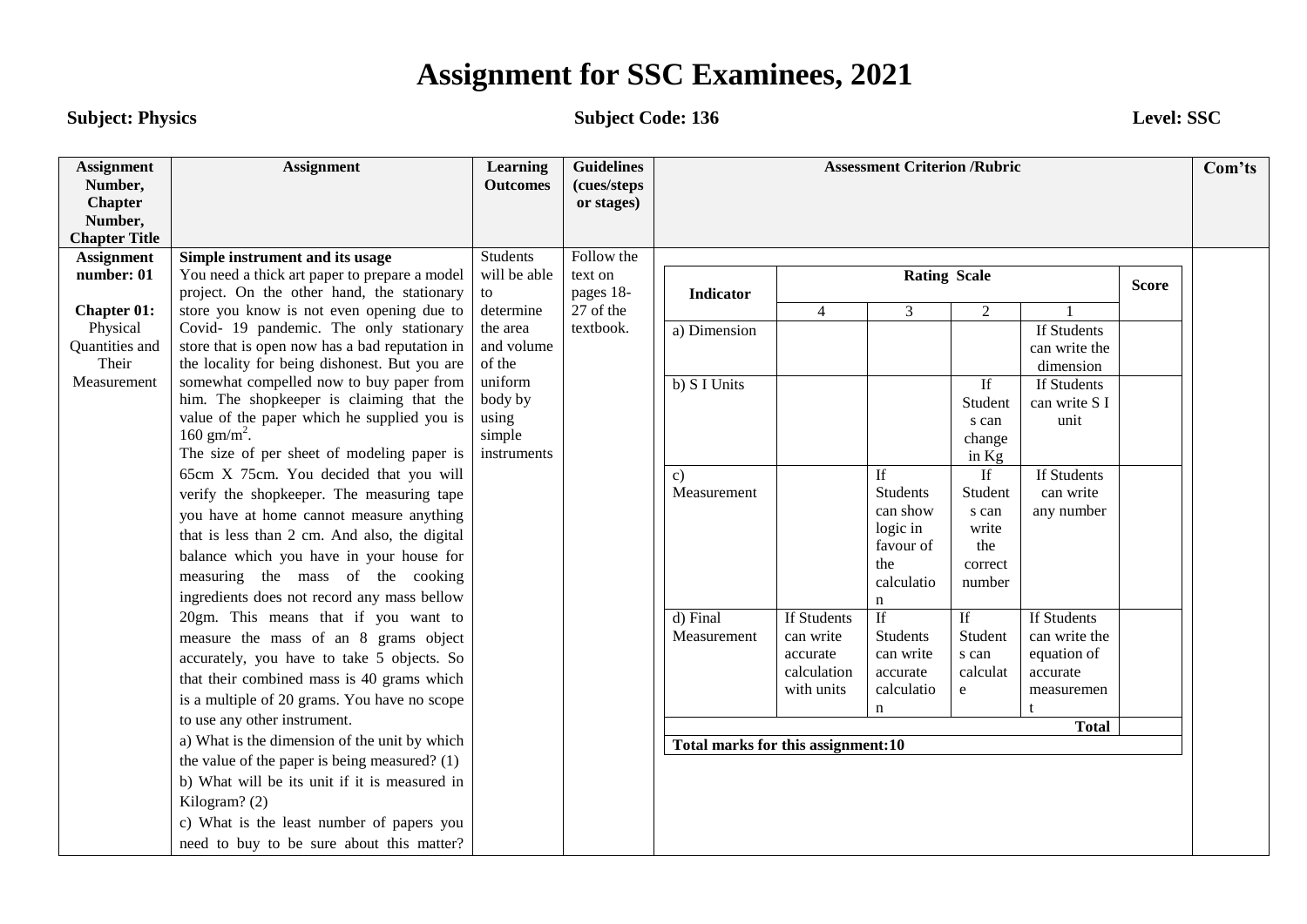| Give logic in favour of your calculation. (3)                 |  |  |
|---------------------------------------------------------------|--|--|
| d) If the value of each paper written on the                  |  |  |
| packet as $(120\pm0.5)$ gm/m <sup>2</sup> , it means that the |  |  |
| value is actually in between $119.5$ to $120.5$               |  |  |
| units. Here the final error is 0.5 units.                     |  |  |
| Determine the accuracy of your measured                       |  |  |
| value? $(4)$                                                  |  |  |
|                                                               |  |  |

| <b>Marks Obtained</b> | Comments          |
|-----------------------|-------------------|
| $09-10$               | Excellent         |
| $07-08$               | Very good         |
| $05-06$               | Good              |
| $0 - 04$              | Needs improvement |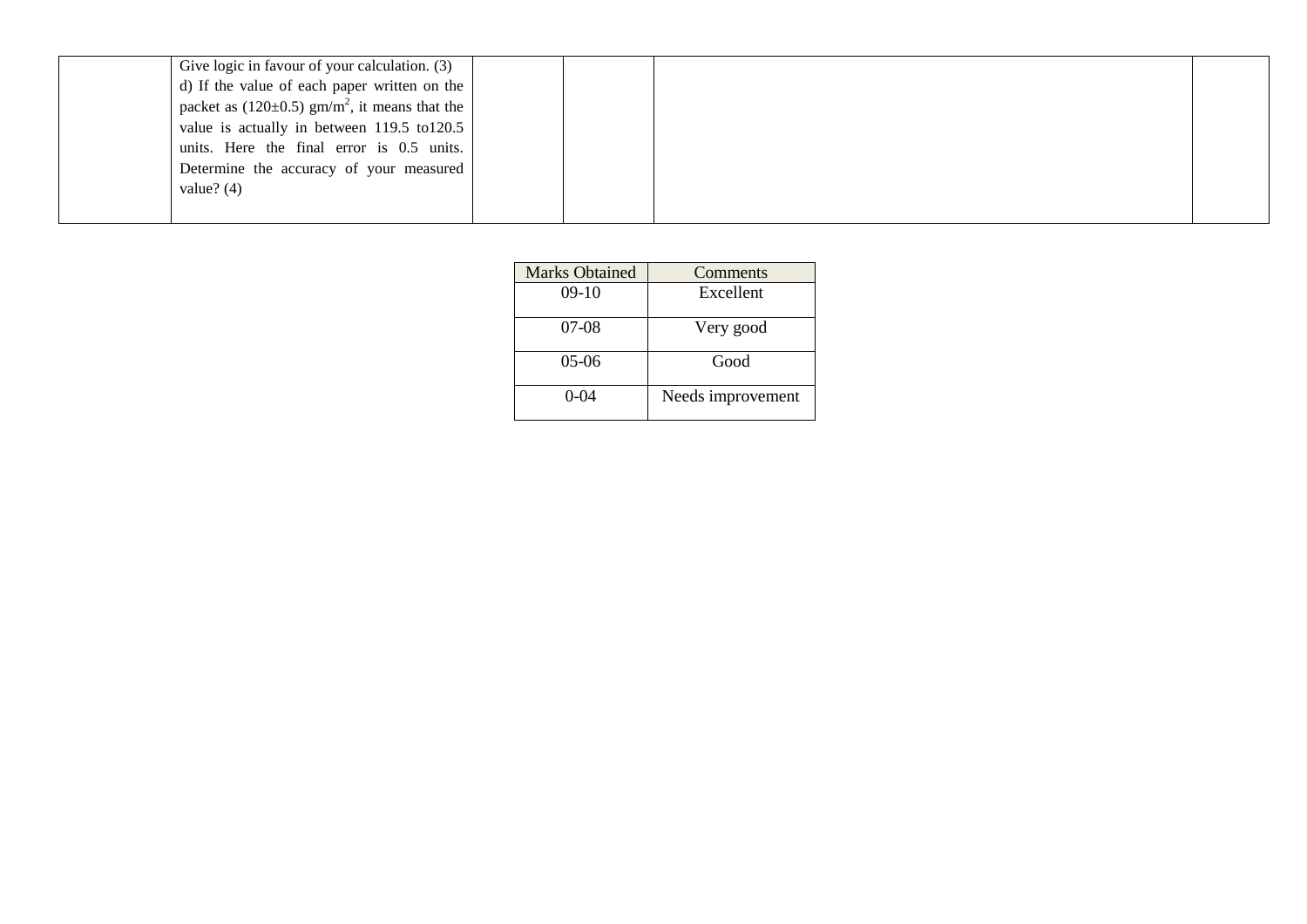**Subject: Physics Level: SSC** 

| <b>Assignment</b><br>Number,<br><b>Chapter</b><br>Number,<br><b>Chapter Title</b> | <b>Assignment</b>                                                                                                                                                                                                                                                                                                                                                                                                                                                                | <b>Learning</b><br><b>Outcomes</b> | <b>Guidelines</b><br>(cues/steps<br>or stages) | <b>Assessment Criterion /Rubric</b> |                                    |                     |                                                                                                  |                                                                                    | Com'ts                                                                                                         |                                                                                          |                                                           |                                                         |
|-----------------------------------------------------------------------------------|----------------------------------------------------------------------------------------------------------------------------------------------------------------------------------------------------------------------------------------------------------------------------------------------------------------------------------------------------------------------------------------------------------------------------------------------------------------------------------|------------------------------------|------------------------------------------------|-------------------------------------|------------------------------------|---------------------|--------------------------------------------------------------------------------------------------|------------------------------------------------------------------------------------|----------------------------------------------------------------------------------------------------------------|------------------------------------------------------------------------------------------|-----------------------------------------------------------|---------------------------------------------------------|
| $\mathbf{2}$                                                                      | Speed and its quantities                                                                                                                                                                                                                                                                                                                                                                                                                                                         | Students will                      | Follow<br>the                                  |                                     |                                    |                     |                                                                                                  |                                                                                    |                                                                                                                |                                                                                          |                                                           |                                                         |
| Chapter 02:<br>Motion                                                             | Two engineering university<br>admission test examinees, Rabbi<br>and Sajol, live in two different                                                                                                                                                                                                                                                                                                                                                                                | be able to<br>analyze the<br>inter | text on pages<br>45-52 of the<br>textbook.     | <b>Indicator</b>                    |                                    | <b>Rating Scale</b> |                                                                                                  |                                                                                    | <b>Score</b>                                                                                                   |                                                                                          |                                                           |                                                         |
|                                                                                   | houses located on a straight                                                                                                                                                                                                                                                                                                                                                                                                                                                     | relationship                       |                                                |                                     | $\overline{4}$                     | $\overline{3}$      | 2                                                                                                |                                                                                    |                                                                                                                |                                                                                          |                                                           |                                                         |
|                                                                                   | street along the examination<br>quantities<br>hall. They have been asked to<br>related to<br>report to the examination hall<br>gate by 9 am - after which the<br>motion.<br>gate will be closed. The house<br>of Rabbi is 200 m more away<br>than that of Sajol's house from<br>the exam hall. Sajol woke up<br>late in the morning due to<br>overnight<br>Facebooking.<br>Somehow, after having a hurried<br>breakfast and a few harsh words<br>from his parents, Sajol came to | between the                        |                                                |                                     | a)Distance                         |                     |                                                                                                  | If Students<br>can find<br>out the<br>value of<br>distance<br>with<br>correct unit | If Students<br>can write the<br>equation to<br>determine<br>the distance                                       |                                                                                          |                                                           |                                                         |
|                                                                                   |                                                                                                                                                                                                                                                                                                                                                                                                                                                                                  |                                    |                                                |                                     | b) Velocity                        |                     |                                                                                                  | If Students<br>can write<br>the value of<br>velocity<br>with<br>explanation        | If Students<br>can write the<br>value of<br>velocity                                                           |                                                                                          |                                                           |                                                         |
|                                                                                   | the gate of his house and saw<br>that Rabbi was walking at a<br>constant velocity and if he<br>walked at this velocity, he<br>would reach the gate just in<br>time. But it is impossible for<br>Sajol, in a full stomach, to                                                                                                                                                                                                                                                     |                                    |                                                |                                     |                                    |                     |                                                                                                  | c) Distance,<br>Velocity                                                           | If students can<br>properly<br>explain whether<br>they, Rabbi &<br>Sajol, can enter<br>the exam hall or<br>not | If Students<br>can find out<br>the value of<br>distance<br>with<br>correct/exact<br>unit | If Students<br>can relate<br>velocity<br>with<br>distance | If Students<br>can write the<br>equation of<br>distance |
|                                                                                   | advance more than 10 seconds<br>the maximum uniform<br>at<br>acceleration 1 m/sec <sup>2</sup> . And for<br>the rest of the time he will be<br>able to run at half of this<br>maximum velocity. It is now<br>8:58 in the morning. If Sajol<br>continues in this way, he will be<br>able to enter the exam hall at the                                                                                                                                                            |                                    |                                                | d) Graph                            |                                    |                     | If Students<br>can show<br>the<br>positions of<br>total 8<br>points on<br>the graph<br>correctly | If Students<br>can draw the<br>graph                                               |                                                                                                                |                                                                                          |                                                           |                                                         |
|                                                                                   | last moment.                                                                                                                                                                                                                                                                                                                                                                                                                                                                     |                                    |                                                |                                     | Total marks for this assignment:10 |                     |                                                                                                  | <b>Total</b>                                                                       |                                                                                                                |                                                                                          |                                                           |                                                         |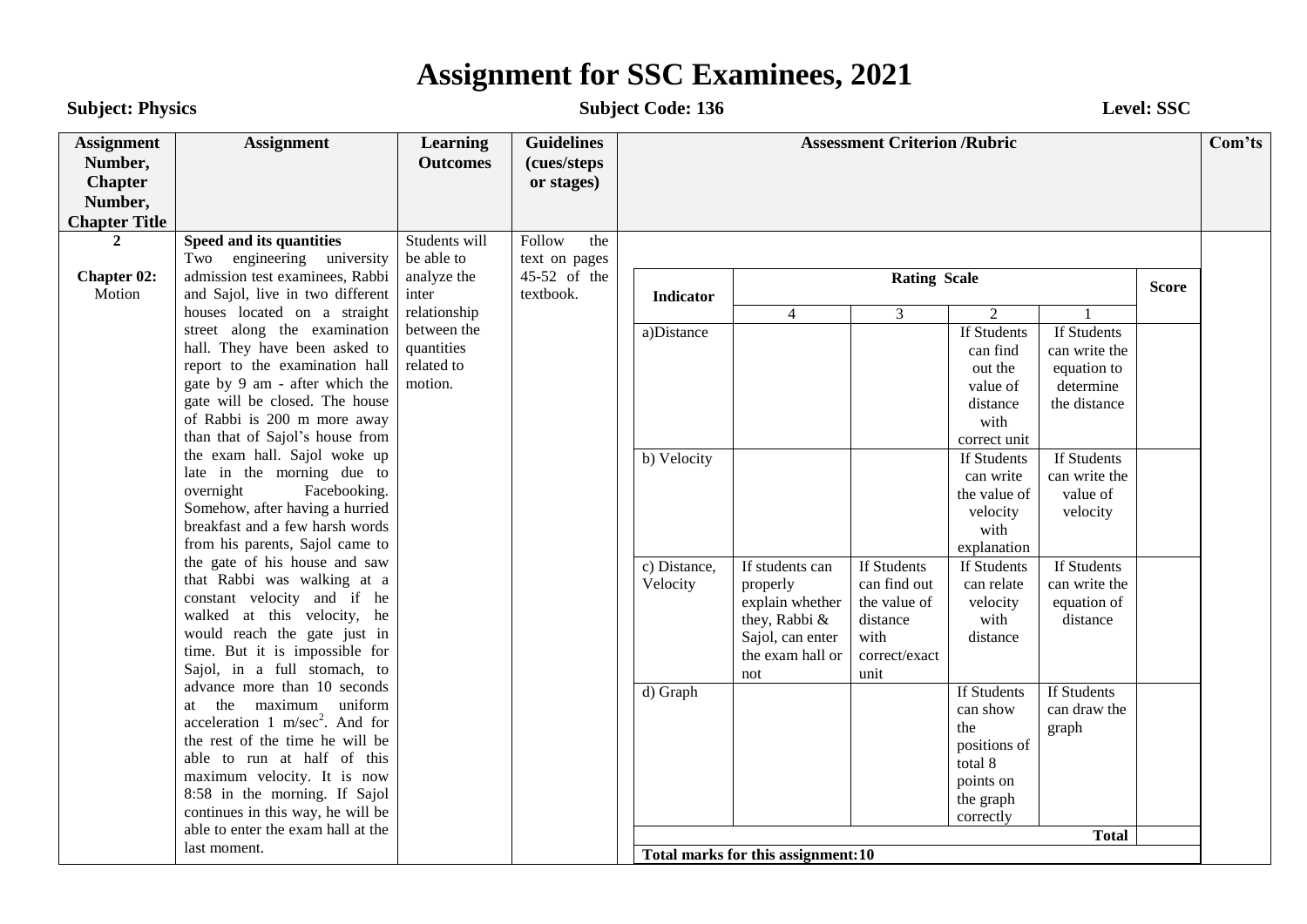| a) How far is Sajol's house from |  |  |
|----------------------------------|--|--|
| the examination hall? $(2)$      |  |  |
| b) Rabbi decided night before    |  |  |
| the exam that he would leave the |  |  |
| house at 8:44amand will arrive   |  |  |
| at the exam hall by 8:55         |  |  |
| a.m.Then at what velocityhe has  |  |  |
| to move forward? $(2)$           |  |  |
|                                  |  |  |
| c) At this velocity, after       |  |  |
| advancing 50 meters crossing     |  |  |
| the gate of Sajol's house,       |  |  |
| suddenly Rabbi's ankle sprained. |  |  |
| And, after that Rabbi started    |  |  |
| moving at a velocity of one      |  |  |
| fourth of his previous velocity. |  |  |
| In such circumstances, will      |  |  |
| Sajol pass him over before       |  |  |
| entering the exam hall? (4)      |  |  |
| d) Draw a graph showing the      |  |  |
| road location of Rabbi and Sajol |  |  |
| between 8:58 am to 9 am. For     |  |  |
| each of them you have to show    |  |  |
| at least four points (in total 8 |  |  |
| points). $(2)$                   |  |  |
|                                  |  |  |

| <b>Marks Obtained</b> | Comments          |
|-----------------------|-------------------|
| $09-10$               | Excellent         |
| $07-08$               | Very good         |
| $05-06$               | Good              |
| $0 - 04$              | Needs improvement |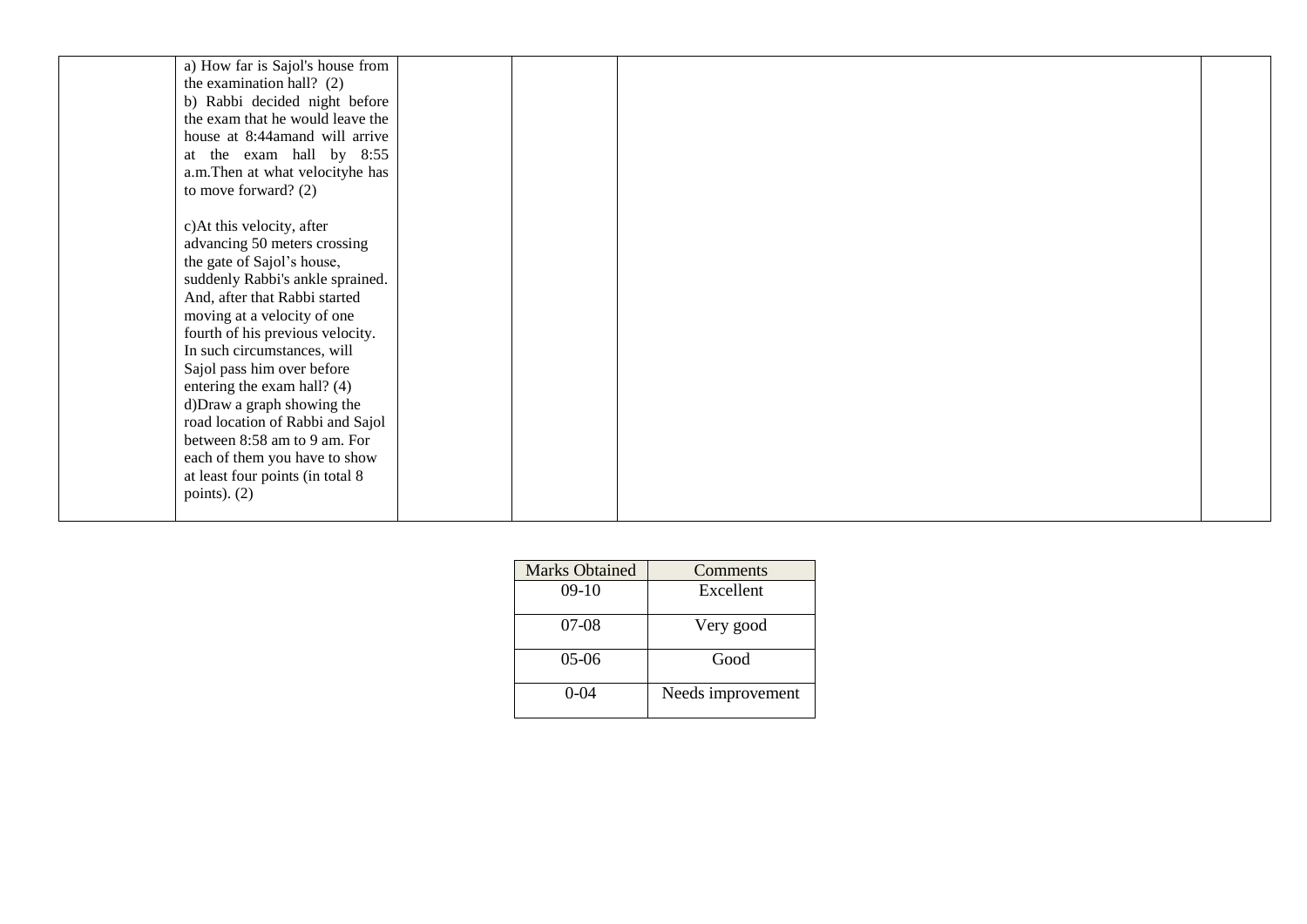Subject: Business Entrepreneurship Subject Code: 143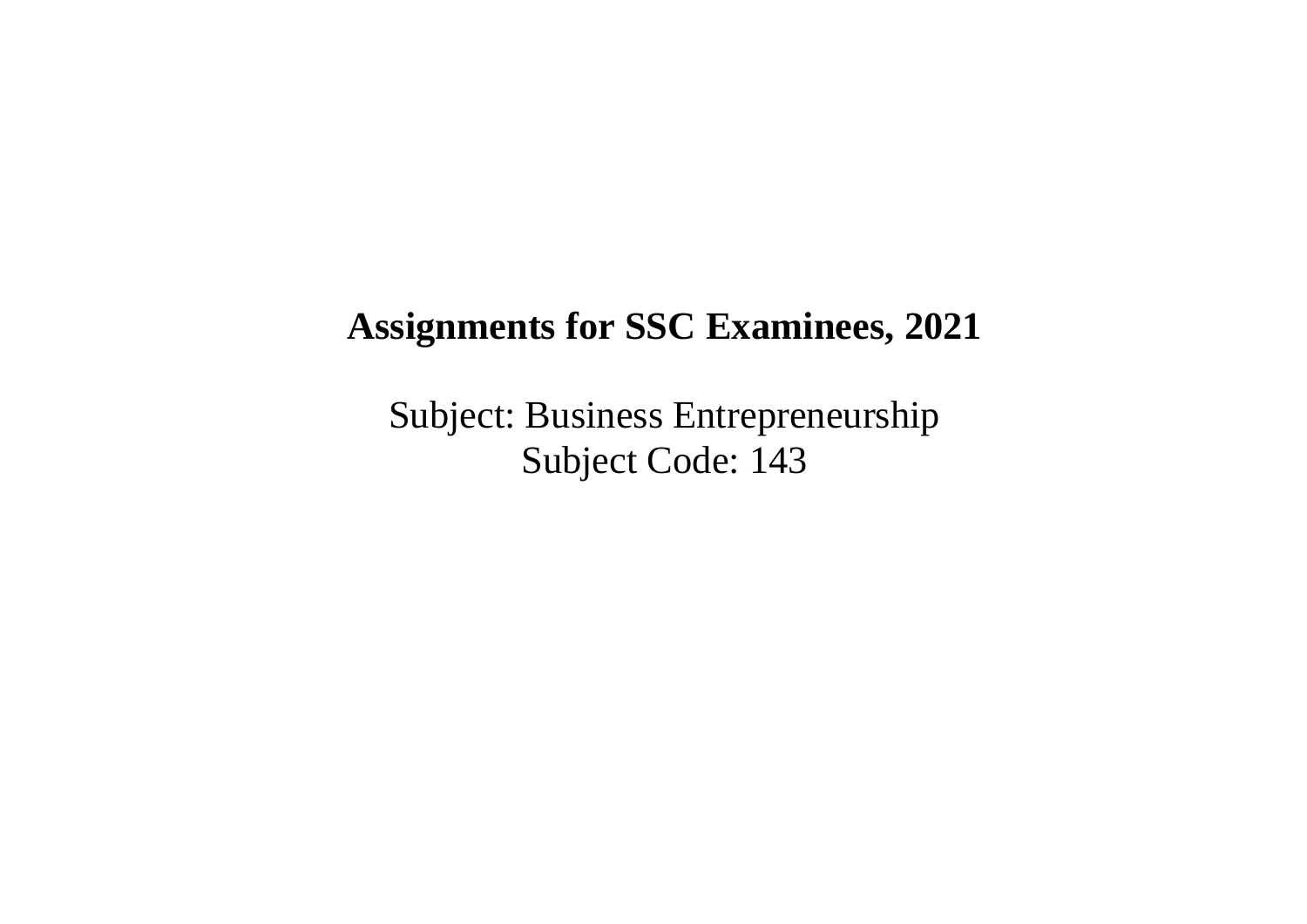### **Subject: Business Entrepreneurship Subject Code: 143 Level: SSC**

| <b>Assignment</b><br>Number,<br><b>Chapter</b><br>Number,<br><b>Chapter Title</b> | <b>Assignment</b>                            | <b>Learning</b><br><b>Outcomes</b>                                                                                                                                                   | Guidelines (cues/steps or<br>stages)                                                                                                                                                                                                                                                                              | <b>Assessment Criterion /Rubric</b>                                                          |                                                                                                                                                                                                         |                                                                                                                                                                                                          |                                                                                                                                                                                                   |                                                                                                                                          |              |  |  |
|-----------------------------------------------------------------------------------|----------------------------------------------|--------------------------------------------------------------------------------------------------------------------------------------------------------------------------------------|-------------------------------------------------------------------------------------------------------------------------------------------------------------------------------------------------------------------------------------------------------------------------------------------------------------------|----------------------------------------------------------------------------------------------|---------------------------------------------------------------------------------------------------------------------------------------------------------------------------------------------------------|----------------------------------------------------------------------------------------------------------------------------------------------------------------------------------------------------------|---------------------------------------------------------------------------------------------------------------------------------------------------------------------------------------------------|------------------------------------------------------------------------------------------------------------------------------------------|--------------|--|--|
| $\mathbf 1$<br><b>Chapter 1:</b>                                                  | The affects of<br>business<br>environment    | <b>Students will be</b><br>able to:                                                                                                                                                  | <b>Students will write answers</b><br>in following manner:<br>• Explain concept of                                                                                                                                                                                                                                | <b>Indicator</b>                                                                             |                                                                                                                                                                                                         | <b>Rating Scale</b>                                                                                                                                                                                      |                                                                                                                                                                                                   |                                                                                                                                          | <b>Score</b> |  |  |
| Introduction<br>to Business                                                       | in expansion<br>of business in<br>Bangladesh | $\bullet$ Explain the<br>concept of<br>business<br>• Describe types<br>of business<br>• Identify the<br>aspects of<br>business<br>environment<br>that have<br>affects on<br>business | business<br>• Show and describe types<br>of business<br>• Explain the concept of<br>business<br>• Explain the business<br>environment in<br>Bangladesh<br>(If necessary and<br>possible, collect<br>information/experience<br>from<br>teacher/classmate/relative<br>s/known businessmen<br>using phone/ internet) | a. Concept of<br><b>Business</b><br>b. Types of<br><b>Business</b>                           | $\overline{4}$<br>Explained<br>concept of<br>business<br>correctly with<br>example<br>Explained<br>industry, trade<br>and service with<br>charts and<br>examples<br>showing the<br>types of<br>business | 3<br>Explained<br>concept of<br>business mostly<br>with example<br>Explained<br>industry, trade<br>and service with<br>charts showing<br>the types of<br>business but no<br>example                      | 2<br>Explained<br>concept of<br>business<br>partially with<br>example<br>Explained any<br>two of<br>industry, trade<br>and service<br>with charts<br>and examples<br>showing types<br>of business | Wrote only<br>definition<br>of the<br>concept of<br>business<br>Only wrote<br>about the<br>types of<br>business                          |              |  |  |
|                                                                                   |                                              |                                                                                                                                                                                      |                                                                                                                                                                                                                                                                                                                   | c. Concept of<br><b>Business</b><br>Environment<br>d. Elements<br>of Business<br>Environment | Correctly<br>Explained the<br>concept of<br>business<br>environment<br>with example<br>Correctly<br>presented the<br>elements of<br>business<br>environment in<br>chart                                 | <b>Mostly Correct</b><br>in explaining<br>the concept of<br>business<br>environment<br>with example<br>Elements of<br>business<br>environment are<br>not presented<br>consistently in<br>chart properly. | Partially<br>Explained the<br>concept of<br>business<br>environment<br>with example<br>Partially<br>presented the<br>elements of<br>business<br>environment in<br>chart                           | Wrote only<br>the<br>definition<br>of business<br>environmen<br>Wrote the<br>names of<br>elements of<br>business<br>environmen<br>t only |              |  |  |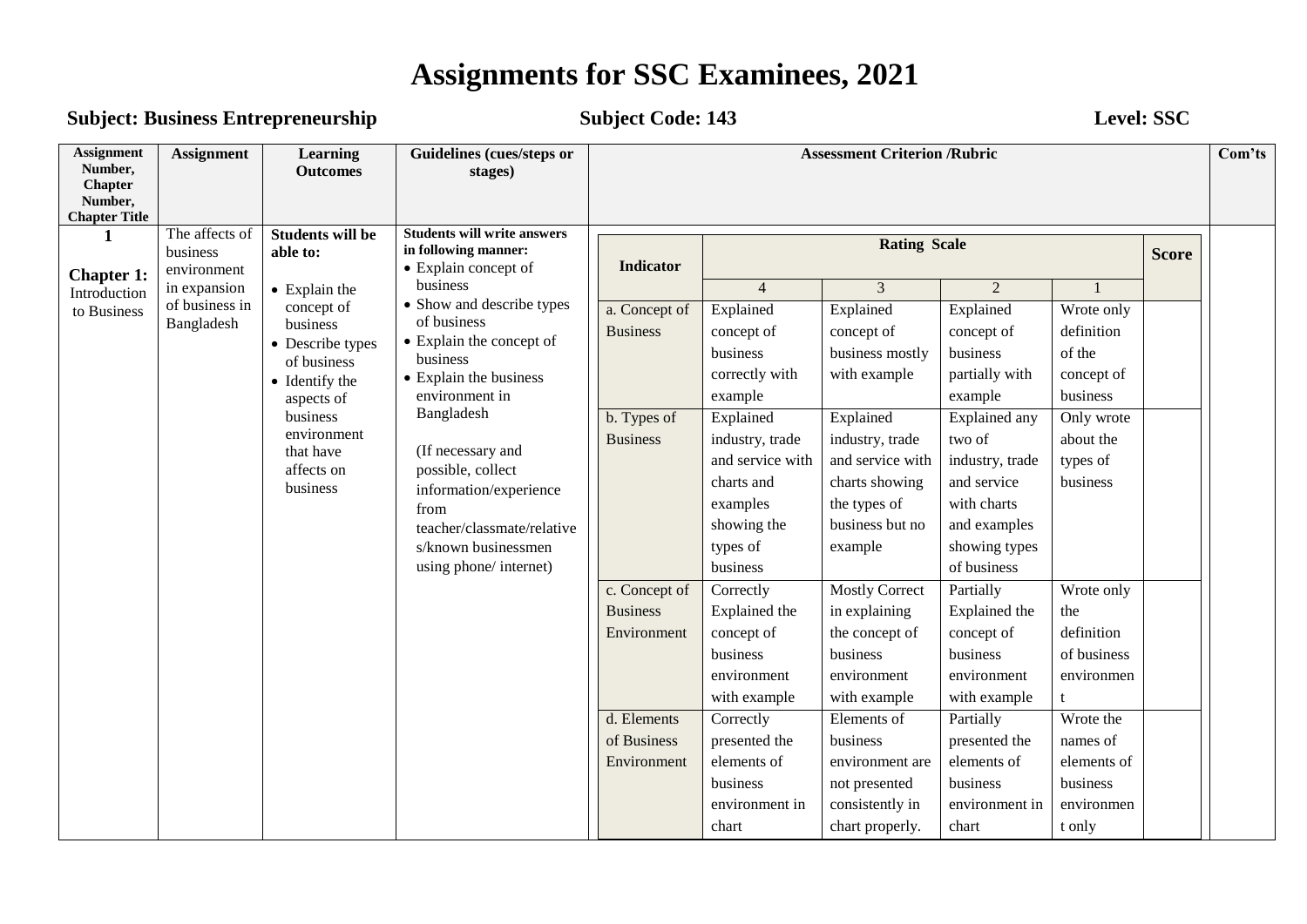| e. Affects of                       | <b>Explained</b> four | Explained three                                                     | Explained two   | Explained     |  |  |
|-------------------------------------|-----------------------|---------------------------------------------------------------------|-----------------|---------------|--|--|
| <b>Business</b>                     | elements of           | elements of                                                         | elements of     | one           |  |  |
| Environment                         | environment           | environment                                                         | environment     | element of    |  |  |
| in                                  | that affect the       | that affect the                                                     | that affect the | environmen    |  |  |
| Bangladesh                          | business and          | business and                                                        | business and    | t that affect |  |  |
|                                     | trade in              | trade in                                                            | trade in        | the           |  |  |
|                                     | Bangladesh            | Bangladesh                                                          | Bangladesh      | business      |  |  |
|                                     | along with            | along with                                                          |                 | and trade in  |  |  |
|                                     | examples              | examples                                                            |                 | Bangladesh    |  |  |
|                                     |                       |                                                                     |                 | Total         |  |  |
| Total marks for this assignment: 20 |                       |                                                                     |                 |               |  |  |
|                                     |                       | Perfect: 80-100%, Mostly Perfect: 60-79%, Partially Correct: 50-69% |                 |               |  |  |

| <b>Marks Obtained</b> | Comments          |
|-----------------------|-------------------|
| $16-20$               | Excellent         |
| $14 - 15$             | Very Good         |
| $10-13$               | Good              |
| 9 or less than 9      | Needs Improvement |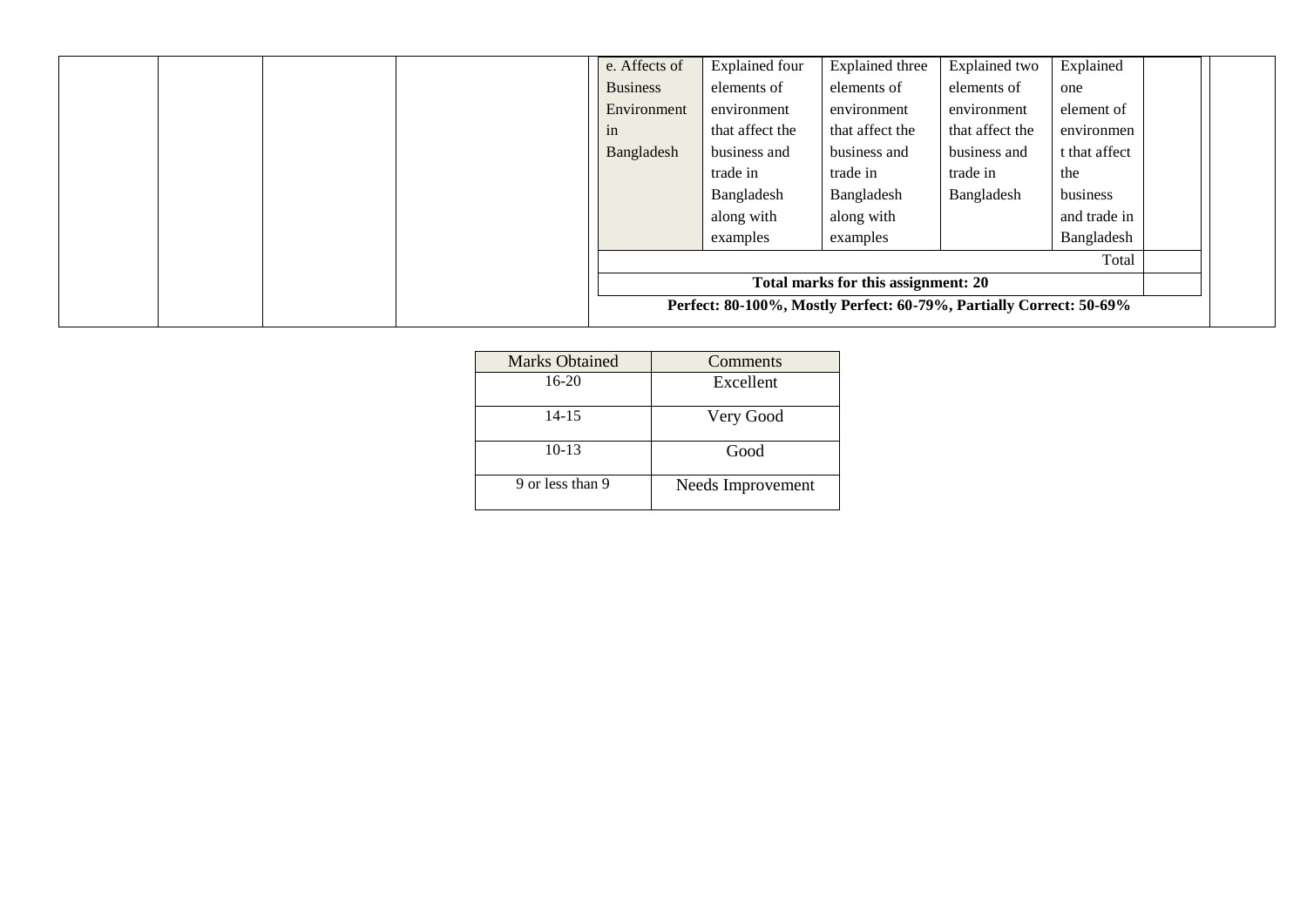#### **Subject: Business Entrepreneurship Subject Code: 143 Level: SSC**

| Identifying the<br><b>Students will</b><br><b>Students will be</b><br><b>Rating Scale</b><br>role of<br>$\boldsymbol{2}$<br>able to:<br>write answers in<br><b>Indicator</b><br>Entrepreneurship<br>3<br>$\overline{2}$<br>$\overline{4}$<br>Explain<br>following<br>in the socio<br>Moderately<br>Partially<br>Wrote the<br>a. Concept of<br>Correctly<br>entrepreneurship<br><b>Chapter 2:</b><br>manner:<br>economic<br>and business<br>Entrepreneurship<br>definition of<br>explained the<br>explained the<br>explained the<br>development of<br>and Business<br>concept of<br>concept of<br>concept of<br>entrepreneurship<br>entrepreneurship<br><b>Business</b><br>$\bullet$ Explain<br>Bangladesh<br>Entrepreneurship<br>and business<br>entrepreneurship<br>entrepreneurship<br>entrepreneurship<br>Explain the<br>Entrepreneurship &<br>entrepreneurship<br>and business<br>and business<br>and business<br>entrepreneurship<br>favorable<br>Entrepreneur<br>and business<br>entrepreneurship<br>entrepreneurship<br>entrepreneurship<br>environment for<br>only | Com'ts       |                                     |  | <b>Assessment Criterion (Rubric)</b> |  |  | <b>Guidelines</b><br>(cues/steps or<br>stages)                                                                                                                                                                                                                                                                | <b>Learning</b><br><b>Outcomes</b> | <b>Assignment</b> | <b>Assignment</b><br>Number,<br><b>Chapter</b><br>Number,<br><b>Chapter Title</b> |  |  |  |  |
|----------------------------------------------------------------------------------------------------------------------------------------------------------------------------------------------------------------------------------------------------------------------------------------------------------------------------------------------------------------------------------------------------------------------------------------------------------------------------------------------------------------------------------------------------------------------------------------------------------------------------------------------------------------------------------------------------------------------------------------------------------------------------------------------------------------------------------------------------------------------------------------------------------------------------------------------------------------------------------------------------------------------------------------------------------------------------|--------------|-------------------------------------|--|--------------------------------------|--|--|---------------------------------------------------------------------------------------------------------------------------------------------------------------------------------------------------------------------------------------------------------------------------------------------------------------|------------------------------------|-------------------|-----------------------------------------------------------------------------------|--|--|--|--|
|                                                                                                                                                                                                                                                                                                                                                                                                                                                                                                                                                                                                                                                                                                                                                                                                                                                                                                                                                                                                                                                                            |              |                                     |  |                                      |  |  |                                                                                                                                                                                                                                                                                                               |                                    |                   |                                                                                   |  |  |  |  |
|                                                                                                                                                                                                                                                                                                                                                                                                                                                                                                                                                                                                                                                                                                                                                                                                                                                                                                                                                                                                                                                                            | <b>Score</b> |                                     |  |                                      |  |  |                                                                                                                                                                                                                                                                                                               |                                    |                   |                                                                                   |  |  |  |  |
| with examples<br>with examples<br>with examples                                                                                                                                                                                                                                                                                                                                                                                                                                                                                                                                                                                                                                                                                                                                                                                                                                                                                                                                                                                                                            |              |                                     |  |                                      |  |  | entrepreneurship<br>$\bullet$ Explain the<br>favorable<br>environment for<br>business<br>entrepreneurship<br>and necessary<br>• Describe the<br>characteristics of<br>business<br>entrepreneurship<br>• Describe the<br>importance of<br>business<br>entrepreneurship<br>in the socio-<br>economic<br>context | business                           |                   |                                                                                   |  |  |  |  |
| b. Favorable<br>Correctly<br>Correctly<br>Correctly<br>Correctly<br>entrepreneurship<br>Environment for<br>explained the six<br>explained five<br>explained four<br>explained one to<br>favorable<br>favorable<br>favorable<br>three favorable<br><b>Business</b><br>environment for<br>environment for<br>environment for<br>Entrepreneurship<br>environment for<br>Describe the<br>business<br>business<br>business<br><b>business</b><br>characteristics<br>entrepreneurship<br>entrepreneurship<br>entrepreneurship<br>entrepreneurship                                                                                                                                                                                                                                                                                                                                                                                                                                                                                                                                |              |                                     |  |                                      |  |  |                                                                                                                                                                                                                                                                                                               |                                    |                   |                                                                                   |  |  |  |  |
| c. Characteristics<br>Correctly<br>Correctly<br>Correctly<br>Correctly<br>actions of<br>of Business<br>business<br>explained the<br>explained six to<br>explained three<br>explained one to<br>to five<br>Entrepreneurship<br>eight<br>seven<br>two<br>entrepreneurship<br>characteristics of<br>characteristics of<br>characteristics of<br>characteristics<br>Describe the<br>of business<br>business<br>business<br>business<br>importance of<br>entrepreneurship<br>entrepreneurship<br>entrepreneurship<br>entrepreneurship<br>business                                                                                                                                                                                                                                                                                                                                                                                                                                                                                                                               |              |                                     |  |                                      |  |  |                                                                                                                                                                                                                                                                                                               |                                    |                   |                                                                                   |  |  |  |  |
| Correctly<br>Correctly<br>Correctly<br>d. Importance of<br>Correctly<br>entrepreneurship<br><b>Business</b><br>explained the four<br>explained three<br>explained two<br>explained one<br>in the socio-<br>Entrepreneurship<br>importances of<br>importances of<br>importances of<br>importances of<br>economic context<br>in the Socio-<br>business<br>business<br>business<br>business<br>of Bangladesh<br>economic<br>entrepreneurship<br>entrepreneurship<br>entrepreneurship<br>entrepreneurship<br>Context                                                                                                                                                                                                                                                                                                                                                                                                                                                                                                                                                           |              |                                     |  |                                      |  |  |                                                                                                                                                                                                                                                                                                               |                                    |                   |                                                                                   |  |  |  |  |
| Total                                                                                                                                                                                                                                                                                                                                                                                                                                                                                                                                                                                                                                                                                                                                                                                                                                                                                                                                                                                                                                                                      |              |                                     |  |                                      |  |  |                                                                                                                                                                                                                                                                                                               |                                    |                   |                                                                                   |  |  |  |  |
| Perfect: 80-100%, Mostly Perfect: 60-79%, Partially Correct: 50-69%                                                                                                                                                                                                                                                                                                                                                                                                                                                                                                                                                                                                                                                                                                                                                                                                                                                                                                                                                                                                        |              | Total marks for this assignment: 16 |  |                                      |  |  |                                                                                                                                                                                                                                                                                                               |                                    |                   |                                                                                   |  |  |  |  |

| <b>Marks Obtained</b> | Comments          |
|-----------------------|-------------------|
| $13 - 16$             | Excellent         |
| 11-12                 | Very Good         |
| $08-10$               | Good              |
| 7 or less than 7      | Needs Improvement |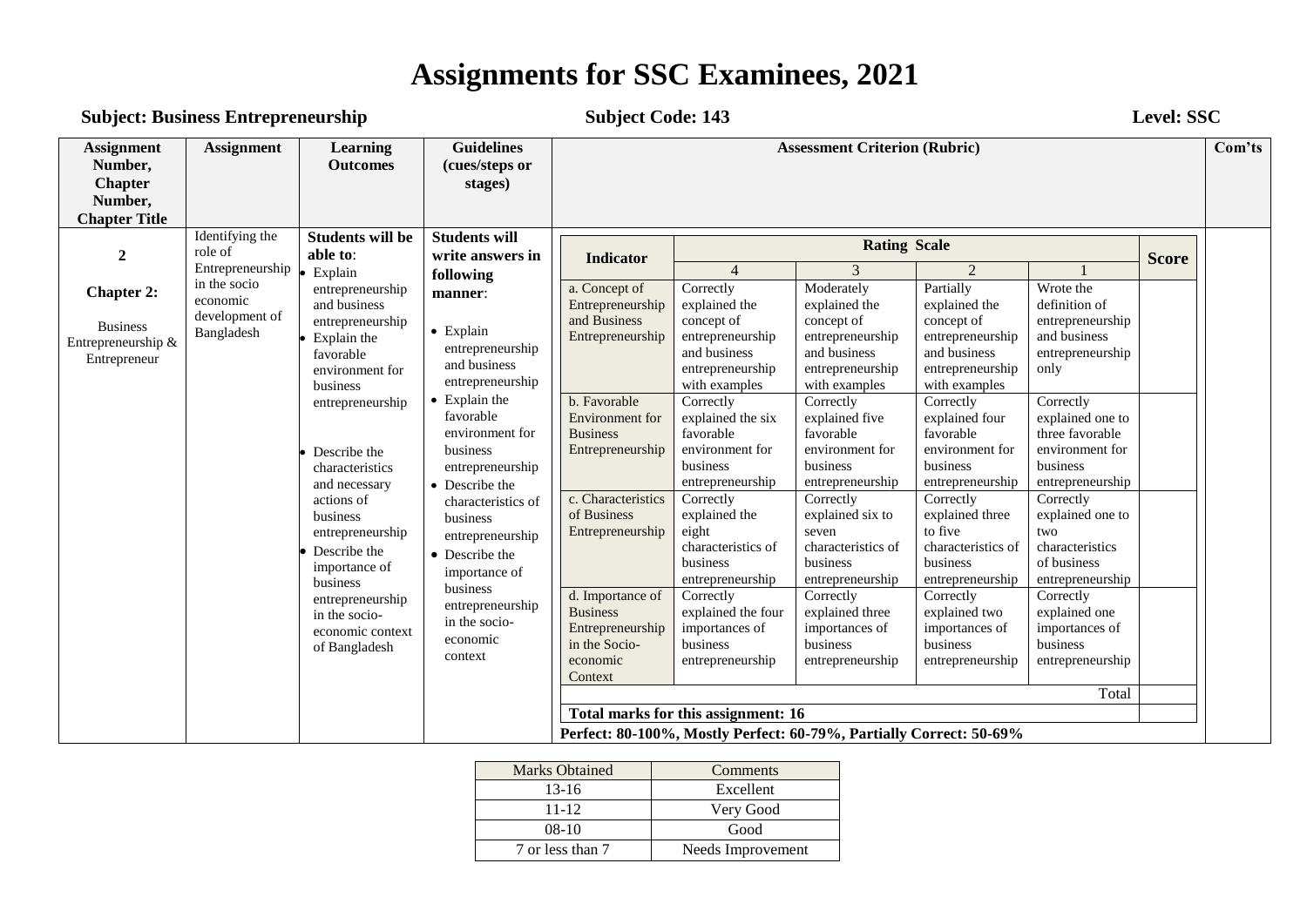Subject: Geography & Environment Subject Code: 110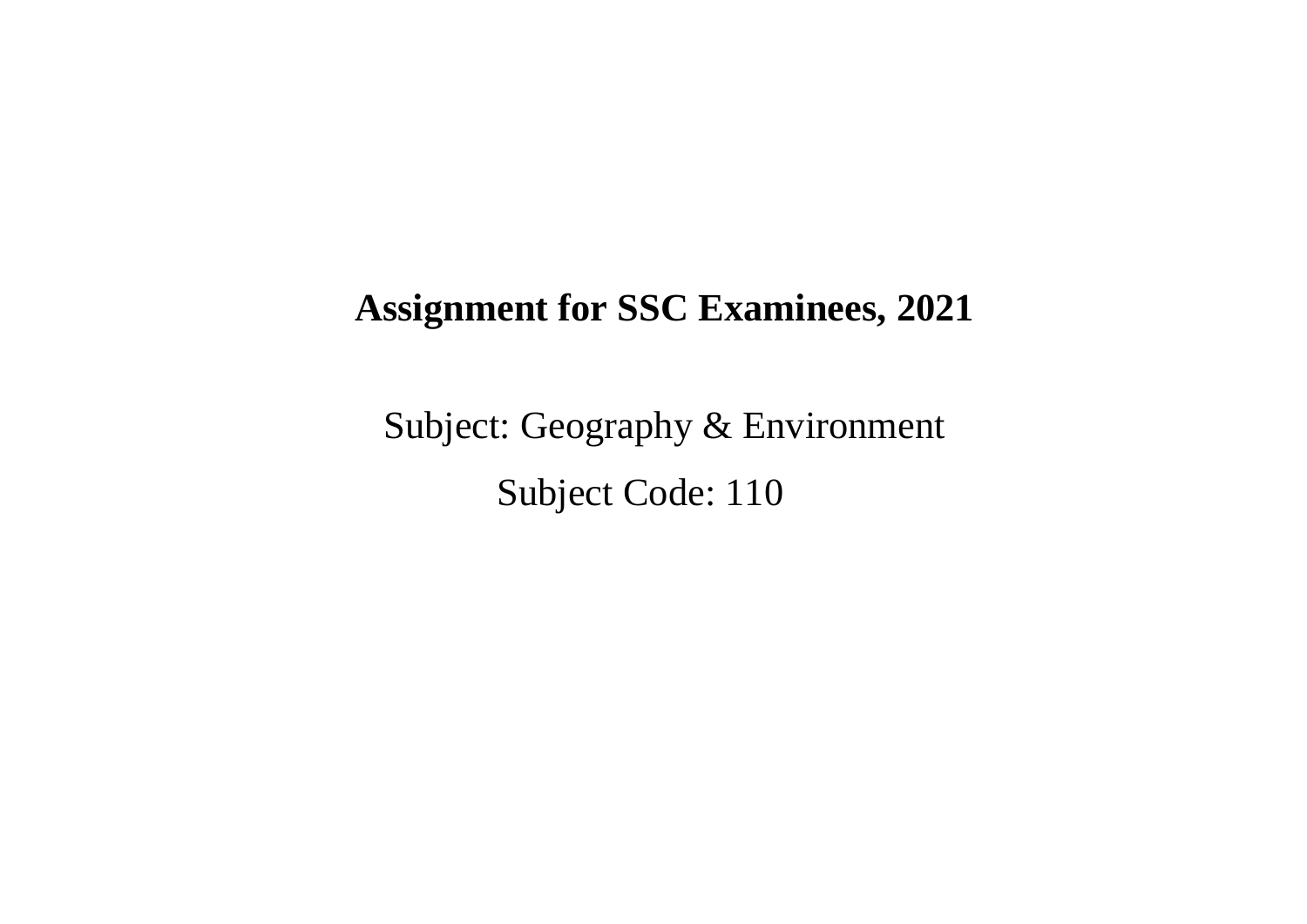**Subject: Geography & Environment Subject Code: 110** Level: SSC

| <b>Assignment</b><br>Number,<br><b>Chapter</b><br>Number,<br><b>Chapter Title</b> | <b>Assignment</b>                                                                | Learning<br><b>Outcomes</b>                                                                                                                                                                                                       | <b>Guidelines</b><br>(cues/steps or<br>stages)                                                                                                                                                                                                                                                                 |                                                                                                                                       |                                                                                                                                                                                                                  | <b>Assessment Criterion /Rubric</b>                                                                                                                                                      |                                                                                                                                                                                                      |                                                                                                      |              | Com'ts |
|-----------------------------------------------------------------------------------|----------------------------------------------------------------------------------|-----------------------------------------------------------------------------------------------------------------------------------------------------------------------------------------------------------------------------------|----------------------------------------------------------------------------------------------------------------------------------------------------------------------------------------------------------------------------------------------------------------------------------------------------------------|---------------------------------------------------------------------------------------------------------------------------------------|------------------------------------------------------------------------------------------------------------------------------------------------------------------------------------------------------------------|------------------------------------------------------------------------------------------------------------------------------------------------------------------------------------------|------------------------------------------------------------------------------------------------------------------------------------------------------------------------------------------------------|------------------------------------------------------------------------------------------------------|--------------|--------|
| 01                                                                                | Write an essay                                                                   | Students will                                                                                                                                                                                                                     | Students would                                                                                                                                                                                                                                                                                                 |                                                                                                                                       |                                                                                                                                                                                                                  | <b>Rating Scale</b>                                                                                                                                                                      |                                                                                                                                                                                                      |                                                                                                      | <b>Score</b> |        |
| Chapter: 01<br>Geography and<br>Environment                                       | showing the<br>interrelations<br>between<br>geography and<br>the<br>environment. | be able to<br>-explain the<br>concepts of<br>geography and<br>the<br>environment;<br>-describe the<br>scopes of<br>geography;<br>-to analyze the<br>interrelations<br>between<br>geography and<br>elements of the<br>environment. | -take help from<br>textbooks/teachers<br>(through mobile<br>phones/online);<br>-take assistance<br>from the Internet<br>if it is required;<br>-describe concepts<br>of geography and<br>the environment;<br>-describe scopes<br>of geography;<br>-describe<br>branches of<br>geography and the<br>elements and | <b>Indicators</b><br>a) Concepts of<br>geography<br>b) Concepts of<br>the<br>environment<br>c) Scopes and<br>branches of<br>geography | $\overline{\mathbf{4}}$<br>Concepts of<br>geography are<br>written<br>appropriately.<br>Concepts of the<br>environment are<br>written<br>appropriately.<br>Scopes and<br>branches of<br>geography are<br>written | $\overline{3}$<br>Concepts of<br>geography are<br>mostly written.<br>Concepts of the<br>environment<br>are mostly<br>written.<br>Scopes of<br>geography are<br>written<br>completely and | $\overline{2}$<br>Concepts of<br>geography are<br>partially<br>written.<br>Concepts of<br>the<br>environment<br>are partially<br>written.<br>Scopes and<br>branches of<br>geography-are<br>partially | $\mathbf{1}$<br>$\overline{\phantom{a}}$<br>Only scopes of<br>geography are<br>partially<br>written. |              |        |
|                                                                                   |                                                                                  |                                                                                                                                                                                                                                   | types of the<br>environment;<br>-analyze the<br>interrelations<br>between<br>geography and the<br>elements of the<br>environment.                                                                                                                                                                              | d)<br>Interrelations<br>between<br>geography and<br>the elements of<br>the<br>environment                                             | appropriately.<br>Elements and<br>types of the<br>environment are<br>written<br>completely and<br>interrelations<br>between                                                                                      | branches of<br>geography are<br>mostly written.<br>Elements and<br>types of the<br>environment<br>are written<br>completely and<br>interrelations<br>between                             | written.<br>Elements and<br>types of the<br>environment<br>are partially<br>written.                                                                                                                 | Only elements<br>of the<br>environment<br>are partially<br>written.                                  |              |        |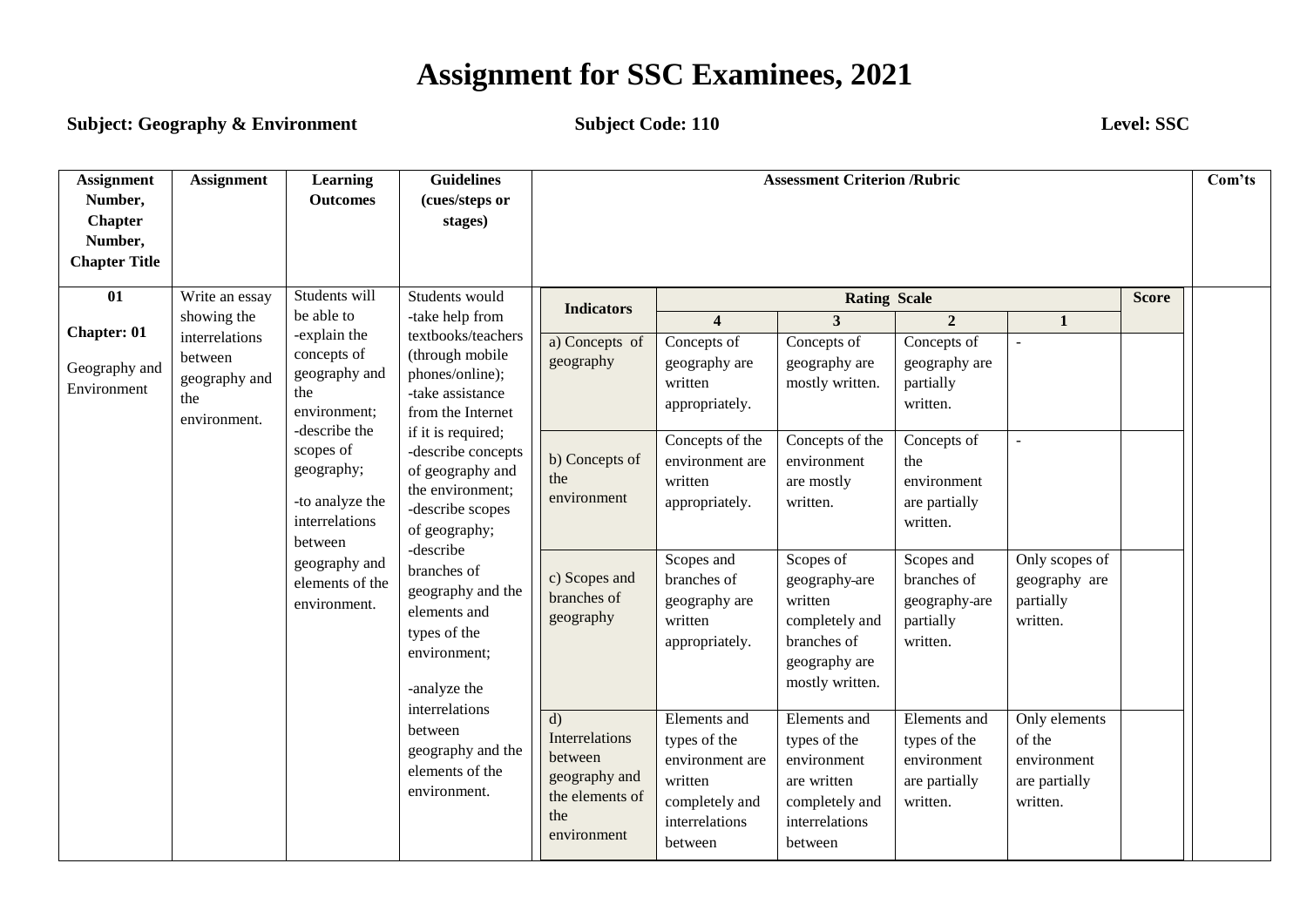|  |                                     | geography and<br>the elements of<br>the environment<br>are analyzed<br>appropriately. | geography and<br>the elements of<br>the<br>environment<br>are analyzed<br>mostly. |              |  |
|--|-------------------------------------|---------------------------------------------------------------------------------------|-----------------------------------------------------------------------------------|--------------|--|
|  | Total marks for this assignment: 16 |                                                                                       | Appropriate-80-100%, Mostly-60-79%, Partial-40-59%,                               | <b>Total</b> |  |

| <b>Marks Obtained</b> | Comments          |
|-----------------------|-------------------|
| $13 - 16$             | Excellent         |
| $11 - 12$             | Very Good         |
| $08-10$               | Good              |
| በ-በ7                  | Needs improvement |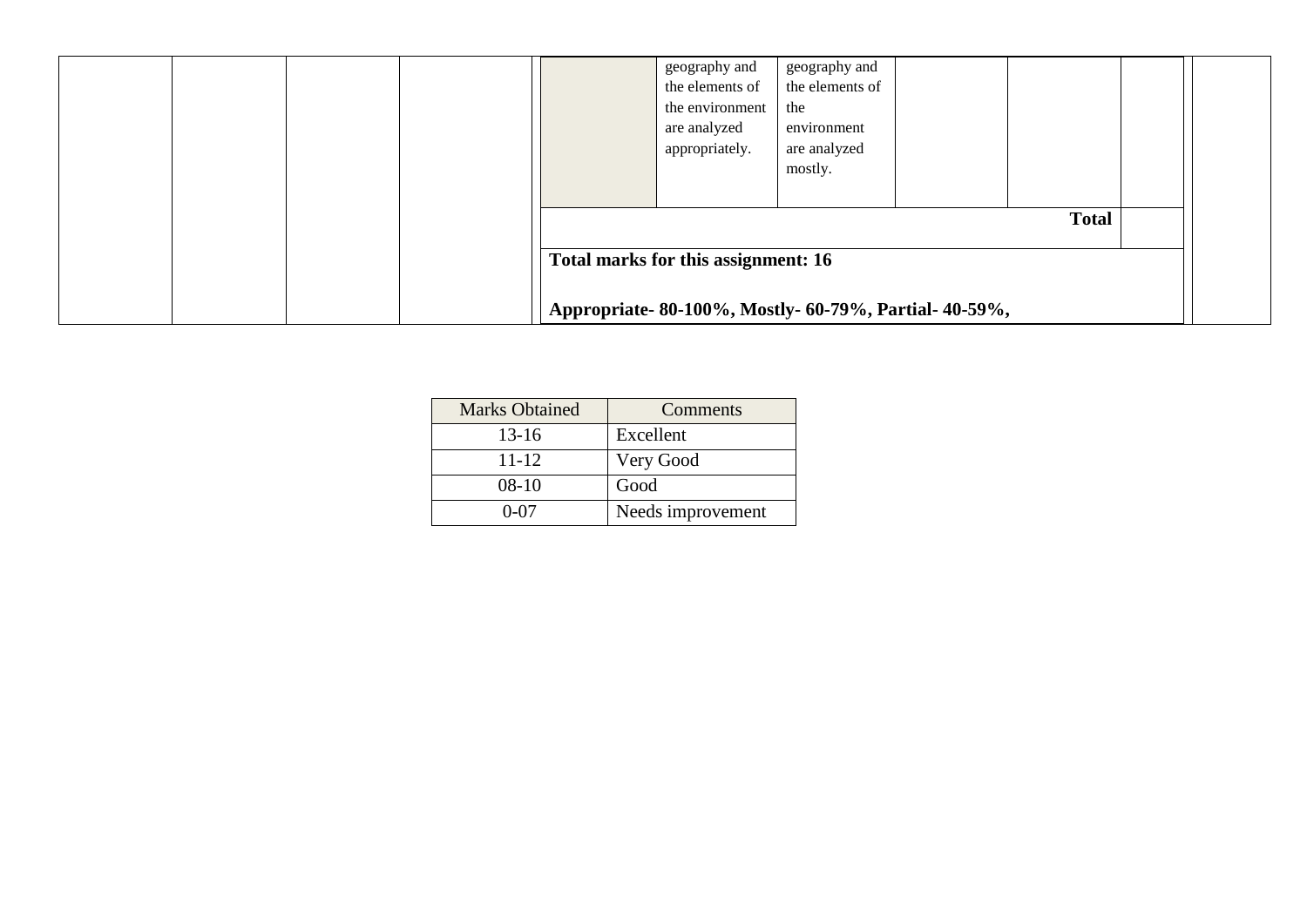#### **Subject: Geography & Environment Subject Code: 110 Level: SSC**

| <b>Assignment</b><br>Number,<br><b>Chapter</b>      | <b>Assignment</b>                                                                                                       | <b>Learning</b><br><b>Outcomes</b>                                       | <b>Guidelines</b><br>(Cues/steps or<br>stages)                                                                                                                                                                                                                       |                                                                                                          |                                                                                                                                                                                                           | <b>Assessment Criterion /Rubric</b>                                                                                                                                                                |                                                                                                                                                                                        |                                                                                                                                                                                     |              | Com'ts |
|-----------------------------------------------------|-------------------------------------------------------------------------------------------------------------------------|--------------------------------------------------------------------------|----------------------------------------------------------------------------------------------------------------------------------------------------------------------------------------------------------------------------------------------------------------------|----------------------------------------------------------------------------------------------------------|-----------------------------------------------------------------------------------------------------------------------------------------------------------------------------------------------------------|----------------------------------------------------------------------------------------------------------------------------------------------------------------------------------------------------|----------------------------------------------------------------------------------------------------------------------------------------------------------------------------------------|-------------------------------------------------------------------------------------------------------------------------------------------------------------------------------------|--------------|--------|
| Number,<br><b>Chapter Title</b>                     |                                                                                                                         |                                                                          |                                                                                                                                                                                                                                                                      |                                                                                                          |                                                                                                                                                                                                           |                                                                                                                                                                                                    |                                                                                                                                                                                        |                                                                                                                                                                                     |              |        |
| <b>Assignment</b><br>number: 02                     | Write an<br>essay on the                                                                                                | <b>Students</b><br>will be                                               | Students would                                                                                                                                                                                                                                                       |                                                                                                          |                                                                                                                                                                                                           |                                                                                                                                                                                                    | <b>Rating Scale</b>                                                                                                                                                                    |                                                                                                                                                                                     |              |        |
| <b>Chapter: 02</b><br>The Universe<br>and Our Earth | season-<br>change in<br>Bangladesh<br>during the<br>four states of<br>the earth<br>while rotating<br>around the<br>sun. | able to<br>analyze<br>the causes<br>and effects<br>of season-<br>change. | -take help from<br>textbooks/teachers<br>(mobile phone/<br>online);<br>-take assistance from<br>the Internet if it is<br>required;<br>-explain the reasons<br>for the changes of<br>seasons;<br>-explain the process<br>of changing seasons<br>with a figures of the | <b>Indicators</b><br>a) Reasons<br>for the<br>changes of<br>seasons<br>b) Four<br>states of the<br>world | $\overline{\mathbf{4}}$<br>Appropriately<br>explained five<br>causes of<br>seasonal change.<br>Appropriately<br>explained the<br>four states of the<br>earth in the<br>process of<br>changing<br>seasons. | $\overline{3}$<br>Appropriately<br>explained-three<br>causes of<br>seasonal change.<br>Appropriately<br>explained the<br>three states of<br>the earth in the<br>process of<br>changing<br>seasons. | $\overline{2}$<br>Partially<br>explained two<br>causes of<br>seasonal change.<br>Partially<br>explained the<br>two states of the<br>earth in the<br>process of<br>changing<br>seasons. | $\mathbf{1}$<br>Appropriately<br>explained one<br>cause of seasonal<br>change.<br>Appropriately<br>explained one<br>state of the earth<br>in the process of<br>changing<br>seasons. | <b>Score</b> |        |
|                                                     |                                                                                                                         |                                                                          | four states of the earth<br>due to annual motion;<br>-explain the seasons<br>of Bangladesh during<br>the four states of the<br>earth while rotating<br>around the sun<br>(annual motion)                                                                             | c) Figure                                                                                                | Could accurately<br>draw the figures<br>of the four<br>states of the earth<br>in the process of<br>changing<br>seasons.                                                                                   | Could accurately<br>draw the figures<br>of the three<br>states of the<br>earth in the<br>process of<br>changing<br>seasons.                                                                        | Could accurately<br>draw the figures<br>of the two states<br>of the earth in<br>the process of<br>changing<br>seasons.                                                                 | Could accurately<br>draw the figure<br>of one state of<br>the earth in the<br>process of<br>changing<br>seasons.                                                                    |              |        |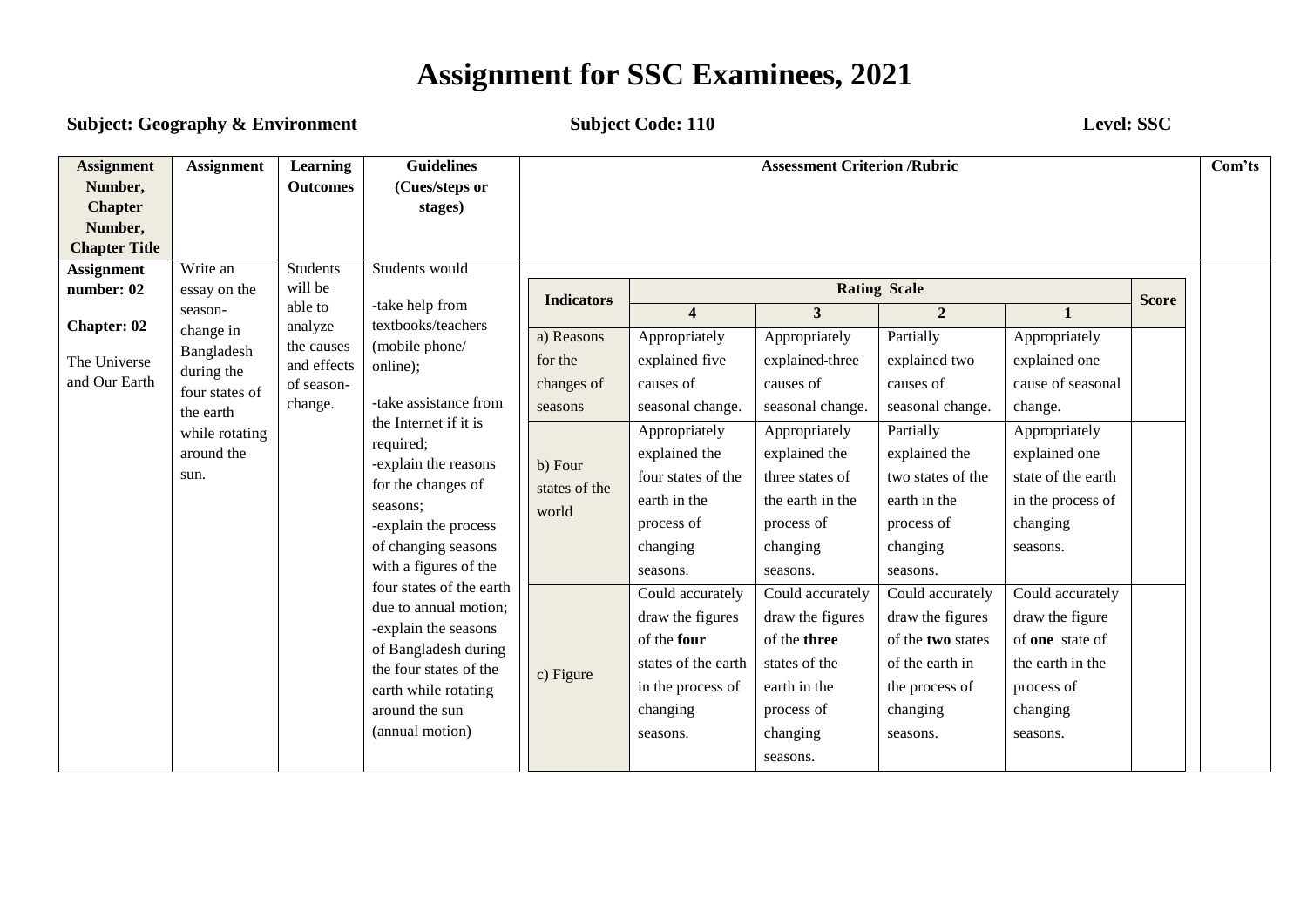|  |  |              | Appropriately                                       | Appropriately    | Appropriately       | Appropriately       |  |
|--|--|--------------|-----------------------------------------------------|------------------|---------------------|---------------------|--|
|  |  |              | explained                                           | explained        | explained           | explained           |  |
|  |  |              | seasons of                                          | seasons of       | seasons of          | seasons of          |  |
|  |  | $\mathbf{d}$ | Bangladesh                                          | Bangladesh       | Bangladesh          | Bangladesh          |  |
|  |  | Prevailing   | during the four                                     | during the three | during the two      | during the one      |  |
|  |  | seasons in   | states of the earth                                 | states of the    | states of the earth | states of the earth |  |
|  |  | Bangladesh   | while rotating                                      | earth while      | while rotating      | while rotating      |  |
|  |  |              | around the sun.                                     | rotating around  | around the sun.     | around the sun.     |  |
|  |  |              |                                                     | the sun.         |                     |                     |  |
|  |  |              |                                                     |                  |                     |                     |  |
|  |  |              |                                                     |                  |                     | <b>Total</b>        |  |
|  |  |              | Total marks for this assignment: 16                 |                  |                     |                     |  |
|  |  |              | Appropriate-80-100%, Mostly-60-79%, Partial-40-59%, |                  |                     |                     |  |
|  |  |              |                                                     |                  |                     |                     |  |

| <b>Marks Obtained</b> | <b>Comments</b>   |
|-----------------------|-------------------|
| $13 - 16$             | Excellent         |
| 11-12                 | Very Good         |
| $08-10$               | Good              |
| 0-07                  | Needs improvement |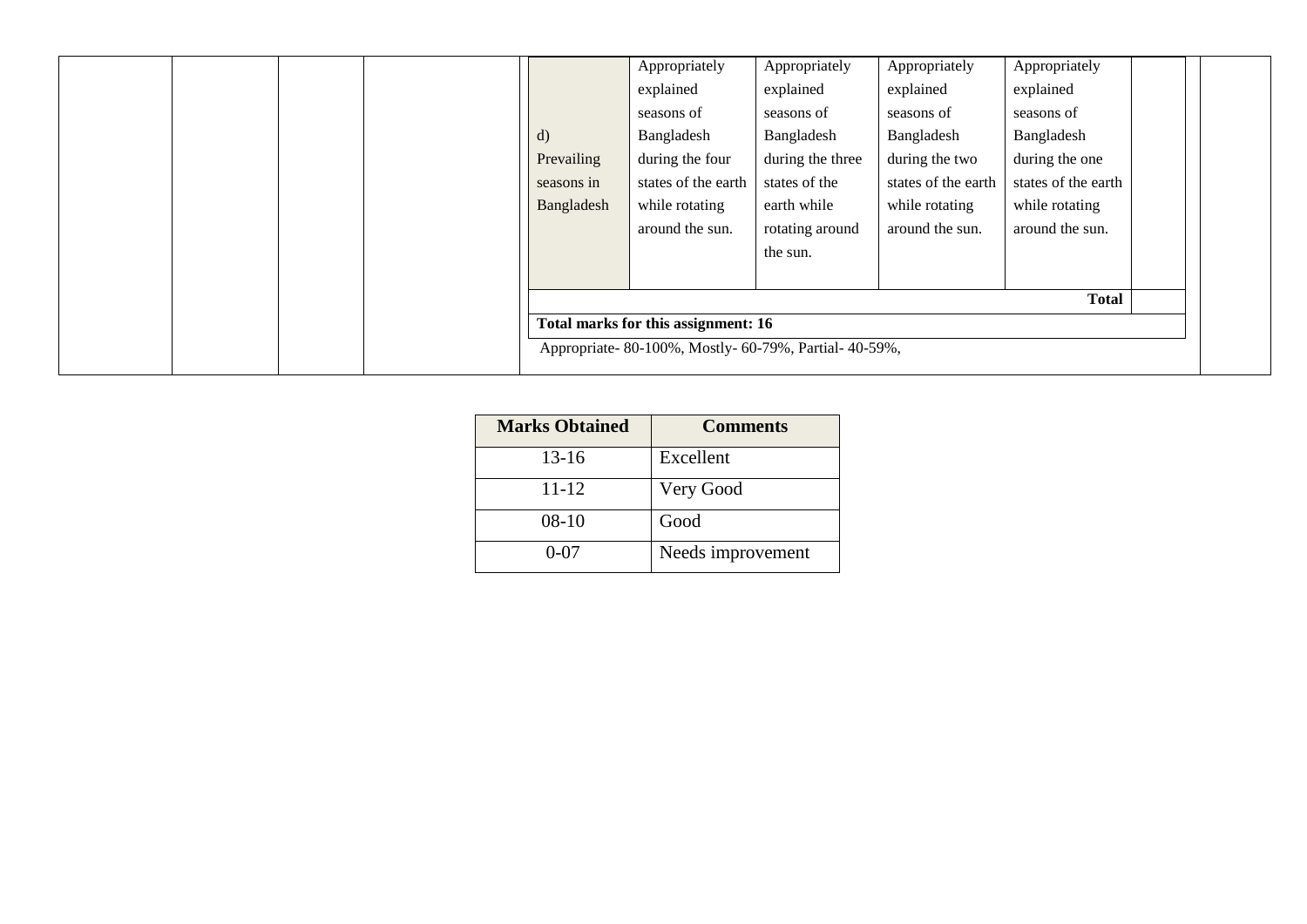Subject: Chemistry Subject Code: 137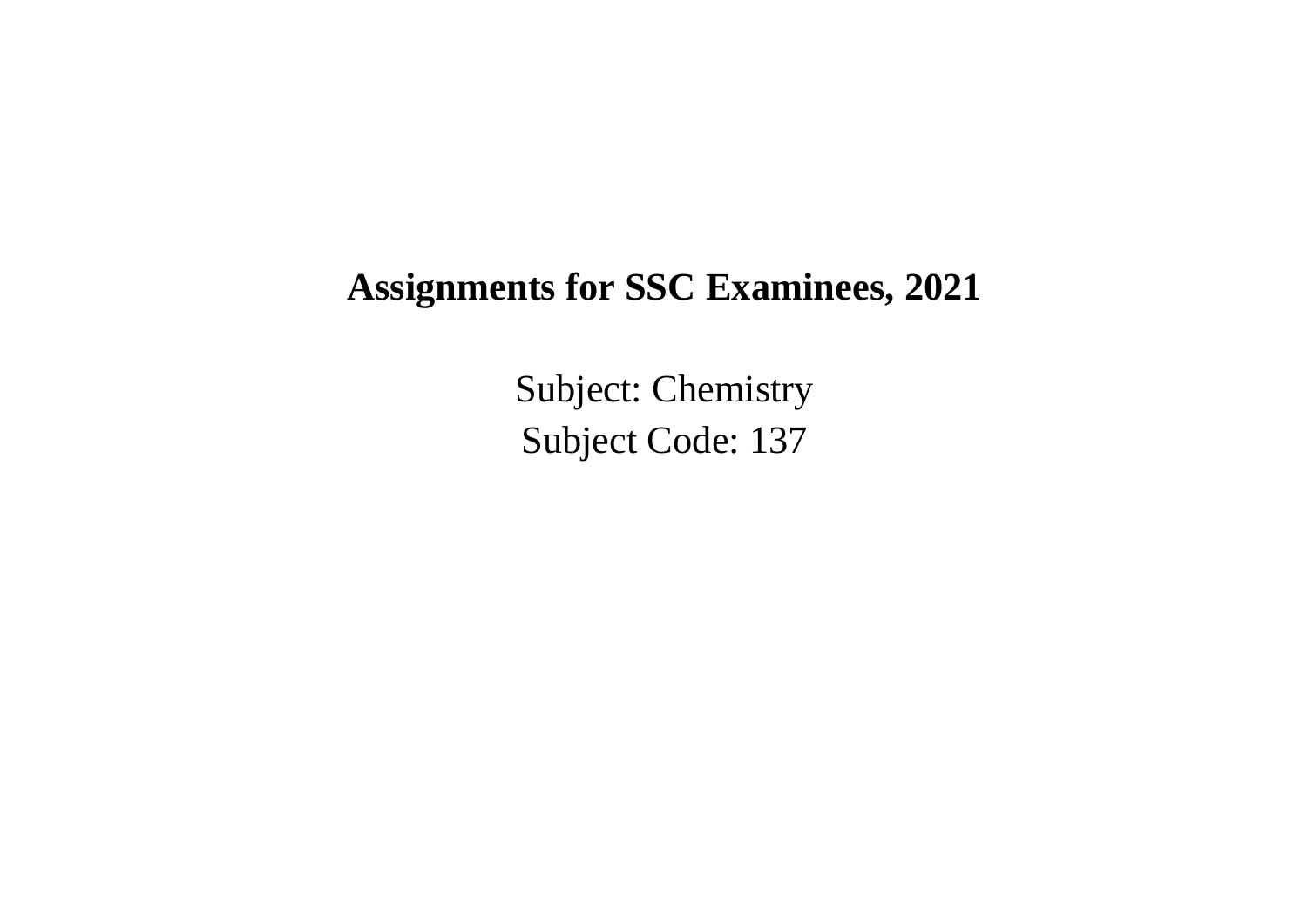| <b>Assignment</b><br><b>Guidelines</b><br><b>Assessment Criterion /Rubric</b><br><b>Assignment</b><br>Com'ts<br><b>Learning</b><br>Number,<br>(cues/steps or<br><b>Outcomes</b><br><b>Chapter</b><br>stages)<br>Number,<br><b>Chapter Title</b><br>Students' will<br>·Has to find<br><b>Rating Scale</b><br>Number of neutrons in<br><b>Score</b><br>01<br>four different elements,<br>be<br>out the number<br><b>Indicator</b><br>$\overline{3}$<br>$\overline{2}$<br>$\overline{4}$<br>• Able to<br><b>Figure of structure of</b><br>of neutrons in<br>four elements<br>atom according to the<br>determine the<br>Has found out<br>Has found out<br>Has found out<br>Has found out<br><b>Chapter</b><br>Bhor's model,<br>number of<br>a) Calculation<br>Three:<br>the correct<br>the correct<br>the correct<br>the correct<br>number of<br>number of<br>number of<br>number of<br><b>Electronic</b><br>• Has to draw<br>of neutron<br>electrons,<br>neutrons of 2<br>number<br>neutrons of<br>neutrons of 3<br>neutrons of 1<br>the figure of<br>Structure of<br>configuration of energy<br>protons and<br>four isotopes<br>isotopes<br>isotopes<br>isotope<br>Matter<br>level and sub-energy<br>structure of<br>neutrons in an<br>Has drawn the<br>level(orbitals)<br>atom according<br>atom<br>Has drawn the<br>Has drawn the<br>Has drawn the<br>b)Drawing of<br>exact figure<br>to the Bhor's<br>exact figure of<br>exact figure of<br>exact figure of<br>$\bullet$ Able to<br>of three<br>structure of<br>model<br>Prepare a report on the<br>four structure<br>two structure<br>one structure<br>describe the<br>structure of<br>atom<br>number of neutrons in<br>of atoms<br>of atoms<br>of atom<br>structure of<br>according to<br>atoms<br>the mass numbers of the<br>• Has to write<br>according to<br>according to<br>according to<br>atom in<br><b>Bhor's model</b><br>according to<br>elements mentioned next<br>the electronic<br>Bhor's model<br>Bhor's model<br>Bhor's model<br>relation to the<br>Bhor's model<br>configurations<br>to the symbols, the<br>theories of<br>Has written<br>Has written<br>Has written<br>diagram of the structure<br>Has written<br>of energy level<br>Rutherford<br>the electronic<br>the electronic<br>the electronic<br>the electronic<br>of atoms according to<br>of four<br>c) Electronic<br>and Bohr<br>configurations<br>configurations<br>configurations<br>configuration<br>configuration<br>Bohr model, their<br>elements<br>of energy level<br>of energy level<br>of energy<br>atomic model<br>of energy level<br>of an energy<br>electronic configuration<br>of four<br>level of three<br>of two<br>of one element<br>• Able to<br>level<br>at energy levels and sub-<br>• Has to write<br>elements<br>elements<br>elements<br>correctly<br>write the<br>the electronic<br>energy (orbitals) levels.<br>correctly<br>correctly<br>correctly<br>electronic<br>configurations<br>Has written<br>Has written<br>Has written<br>Has written<br>configurations<br>$Na(11)$ , Mass number-23<br>of sub-energy<br>the electronic<br>the electronic<br>the electronic<br>the electronic<br>d)Sub-energy<br>of different<br>$P(15)$ , Mass number-31<br>level (orbitals)<br>configurations<br>configurations<br>configurations<br>configuration<br>level(orbitals)<br>orbits and<br>$K(19)$ , Mass number-40<br>of four<br>of sub-energy<br>of sub-energy<br>of sub-energy<br>of sub-energy<br>electronic<br>different sub<br>$Cu(29)$ , Mass number-63<br>level of three<br>level of four<br>level of two<br>level of one<br>elements<br>configuration<br>levels of<br>elements<br>element<br>elements<br>elements<br>orbits of an<br>correctly<br>correctly<br>correctly<br>correctly<br>atom<br><b>Total</b> | <b>Subject: Chemistry</b> |  |  |  | <b>Subject Code: 137</b><br>Level: SSC |  |  |  |  |  |  |  |  |  |
|---------------------------------------------------------------------------------------------------------------------------------------------------------------------------------------------------------------------------------------------------------------------------------------------------------------------------------------------------------------------------------------------------------------------------------------------------------------------------------------------------------------------------------------------------------------------------------------------------------------------------------------------------------------------------------------------------------------------------------------------------------------------------------------------------------------------------------------------------------------------------------------------------------------------------------------------------------------------------------------------------------------------------------------------------------------------------------------------------------------------------------------------------------------------------------------------------------------------------------------------------------------------------------------------------------------------------------------------------------------------------------------------------------------------------------------------------------------------------------------------------------------------------------------------------------------------------------------------------------------------------------------------------------------------------------------------------------------------------------------------------------------------------------------------------------------------------------------------------------------------------------------------------------------------------------------------------------------------------------------------------------------------------------------------------------------------------------------------------------------------------------------------------------------------------------------------------------------------------------------------------------------------------------------------------------------------------------------------------------------------------------------------------------------------------------------------------------------------------------------------------------------------------------------------------------------------------------------------------------------------------------------------------------------------------------------------------------------------------------------------------------------------------------------------------------------------------------------------------------------------------------------------------------------------------------------------------------------------------------------------------------------------------------------------------------------------------------------------------------------------------------------------------------------------------------------------------------------------------------------------------------------------------------------------------------------------------------------------------------------------------------------------------------------------------------------------------------------------------------------------------------------------------------------------------------------------------------------------------------------------------------------------------------------------------------------------------------------------------------------------------------------------|---------------------------|--|--|--|----------------------------------------|--|--|--|--|--|--|--|--|--|
|                                                                                                                                                                                                                                                                                                                                                                                                                                                                                                                                                                                                                                                                                                                                                                                                                                                                                                                                                                                                                                                                                                                                                                                                                                                                                                                                                                                                                                                                                                                                                                                                                                                                                                                                                                                                                                                                                                                                                                                                                                                                                                                                                                                                                                                                                                                                                                                                                                                                                                                                                                                                                                                                                                                                                                                                                                                                                                                                                                                                                                                                                                                                                                                                                                                                                                                                                                                                                                                                                                                                                                                                                                                                                                                                                                     |                           |  |  |  |                                        |  |  |  |  |  |  |  |  |  |
|                                                                                                                                                                                                                                                                                                                                                                                                                                                                                                                                                                                                                                                                                                                                                                                                                                                                                                                                                                                                                                                                                                                                                                                                                                                                                                                                                                                                                                                                                                                                                                                                                                                                                                                                                                                                                                                                                                                                                                                                                                                                                                                                                                                                                                                                                                                                                                                                                                                                                                                                                                                                                                                                                                                                                                                                                                                                                                                                                                                                                                                                                                                                                                                                                                                                                                                                                                                                                                                                                                                                                                                                                                                                                                                                                                     |                           |  |  |  |                                        |  |  |  |  |  |  |  |  |  |
|                                                                                                                                                                                                                                                                                                                                                                                                                                                                                                                                                                                                                                                                                                                                                                                                                                                                                                                                                                                                                                                                                                                                                                                                                                                                                                                                                                                                                                                                                                                                                                                                                                                                                                                                                                                                                                                                                                                                                                                                                                                                                                                                                                                                                                                                                                                                                                                                                                                                                                                                                                                                                                                                                                                                                                                                                                                                                                                                                                                                                                                                                                                                                                                                                                                                                                                                                                                                                                                                                                                                                                                                                                                                                                                                                                     |                           |  |  |  |                                        |  |  |  |  |  |  |  |  |  |
|                                                                                                                                                                                                                                                                                                                                                                                                                                                                                                                                                                                                                                                                                                                                                                                                                                                                                                                                                                                                                                                                                                                                                                                                                                                                                                                                                                                                                                                                                                                                                                                                                                                                                                                                                                                                                                                                                                                                                                                                                                                                                                                                                                                                                                                                                                                                                                                                                                                                                                                                                                                                                                                                                                                                                                                                                                                                                                                                                                                                                                                                                                                                                                                                                                                                                                                                                                                                                                                                                                                                                                                                                                                                                                                                                                     |                           |  |  |  |                                        |  |  |  |  |  |  |  |  |  |
|                                                                                                                                                                                                                                                                                                                                                                                                                                                                                                                                                                                                                                                                                                                                                                                                                                                                                                                                                                                                                                                                                                                                                                                                                                                                                                                                                                                                                                                                                                                                                                                                                                                                                                                                                                                                                                                                                                                                                                                                                                                                                                                                                                                                                                                                                                                                                                                                                                                                                                                                                                                                                                                                                                                                                                                                                                                                                                                                                                                                                                                                                                                                                                                                                                                                                                                                                                                                                                                                                                                                                                                                                                                                                                                                                                     |                           |  |  |  |                                        |  |  |  |  |  |  |  |  |  |
| Total marks for this assignment: 16                                                                                                                                                                                                                                                                                                                                                                                                                                                                                                                                                                                                                                                                                                                                                                                                                                                                                                                                                                                                                                                                                                                                                                                                                                                                                                                                                                                                                                                                                                                                                                                                                                                                                                                                                                                                                                                                                                                                                                                                                                                                                                                                                                                                                                                                                                                                                                                                                                                                                                                                                                                                                                                                                                                                                                                                                                                                                                                                                                                                                                                                                                                                                                                                                                                                                                                                                                                                                                                                                                                                                                                                                                                                                                                                 |                           |  |  |  |                                        |  |  |  |  |  |  |  |  |  |

| Marks Obtained | Comments          |
|----------------|-------------------|
| $13-16$        | Excellent         |
| $11 - 12$      | Very good         |
| $08-10$        | Good              |
| በ-በ7           | Needs improvement |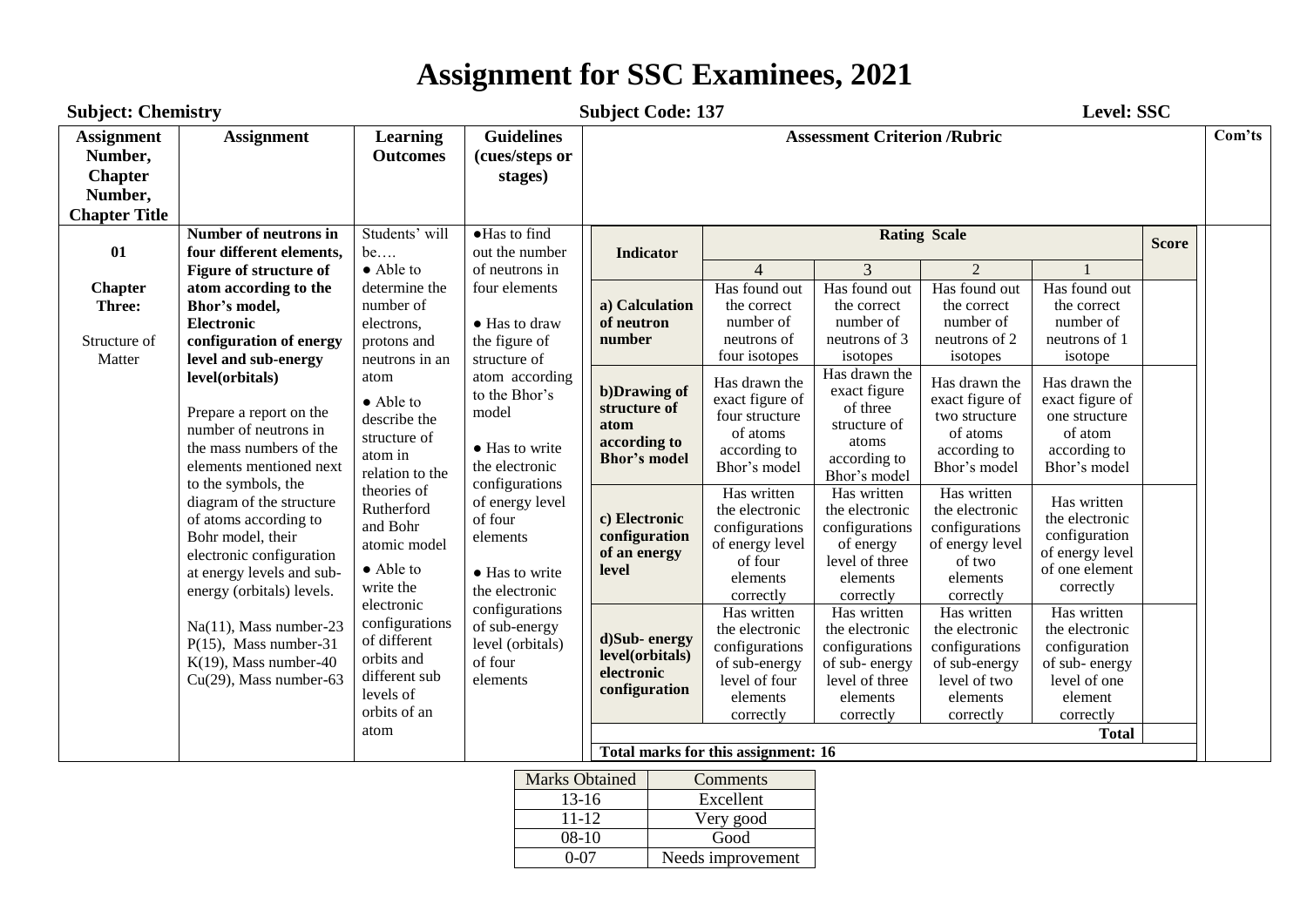#### **Subject:** Chemistry **Subject Code:** 137 Level: SSC

| <b>Assignment</b><br>Number,<br><b>Chapter</b><br>Number, | <b>Assignment</b>                                                                                                                                                                                                                                                                                      | <b>Learning</b><br><b>Outcomes</b>                                                                                                                                                                                                      | <b>Guidelines</b><br>(cues/steps or<br>stages)                                                                                                                                                                                                                   |                                                                                             |                                                                                                                                                                                                                             | <b>Assessment Criterion /Rubric</b>                                                                                                                                                                                           |                                                                                                                                                                                                                           |                                                                                                                                                                                                                 |              | Com'ts |
|-----------------------------------------------------------|--------------------------------------------------------------------------------------------------------------------------------------------------------------------------------------------------------------------------------------------------------------------------------------------------------|-----------------------------------------------------------------------------------------------------------------------------------------------------------------------------------------------------------------------------------------|------------------------------------------------------------------------------------------------------------------------------------------------------------------------------------------------------------------------------------------------------------------|---------------------------------------------------------------------------------------------|-----------------------------------------------------------------------------------------------------------------------------------------------------------------------------------------------------------------------------|-------------------------------------------------------------------------------------------------------------------------------------------------------------------------------------------------------------------------------|---------------------------------------------------------------------------------------------------------------------------------------------------------------------------------------------------------------------------|-----------------------------------------------------------------------------------------------------------------------------------------------------------------------------------------------------------------|--------------|--------|
| <b>Chapter Title</b>                                      |                                                                                                                                                                                                                                                                                                        |                                                                                                                                                                                                                                         |                                                                                                                                                                                                                                                                  |                                                                                             |                                                                                                                                                                                                                             |                                                                                                                                                                                                                               |                                                                                                                                                                                                                           |                                                                                                                                                                                                                 |              |        |
| 02                                                        | <b>Position of the</b><br>elements in the<br>periodic table                                                                                                                                                                                                                                            | Students' will<br>be $\dots$<br>• Able to                                                                                                                                                                                               | $\bullet$ Has to find<br>out the periods<br>of the four                                                                                                                                                                                                          | <b>Indicator</b>                                                                            |                                                                                                                                                                                                                             | <b>Rating Scale</b>                                                                                                                                                                                                           |                                                                                                                                                                                                                           |                                                                                                                                                                                                                 | <b>Score</b> |        |
| <b>Chapter Four:</b>                                      | according to the                                                                                                                                                                                                                                                                                       | determine the                                                                                                                                                                                                                           | elements in the                                                                                                                                                                                                                                                  |                                                                                             | $\overline{4}$                                                                                                                                                                                                              | 3                                                                                                                                                                                                                             | $\overline{2}$                                                                                                                                                                                                            |                                                                                                                                                                                                                 |              |        |
| Periodic Table                                            | electronic<br>configuration,<br>Comparative<br>ionization energy and<br><b>Characteristics of</b><br>group or class of<br>relevant elements<br>Li<br>Be<br>Na<br>Mg<br>In accordance to the<br>electronic configuration<br>of the 4 elements,<br>prepare a report on their<br>position in the periodic | relation of<br>major groups<br>of periodic<br>table with the<br>outer most<br>energy level<br>electronic<br>configurations<br>of<br>elements(first<br>30 elements)<br>·Able to find<br>out the period<br>of an element<br>• Able to get | periodic table<br>according to<br>the electronic<br>configurations<br>• Has to find<br>out the groups<br>or classes of<br>the four<br>elements in the<br>periodic table<br>according to<br>their electronic<br>configurations<br>$\bullet$ Has to<br>compare the | a)<br><b>Determination</b><br>of period<br>$\mathbf{b}$<br><b>Determination</b><br>of group | Has<br>determined<br>the exact<br>periods of<br>four elements<br>with<br>electronic<br>configurations<br>Has<br>determined<br>the exact<br>groups or<br>classes of<br>four elements<br>with<br>electronic<br>configurations | Has<br>determined<br>the exact<br>periods of<br>three elements<br>with<br>electronic<br>configurations<br>Has<br>determined<br>the exact<br>groups or<br>classes of<br>three elements<br>with<br>electronic<br>configurations | Has<br>determined<br>the exact<br>periods of<br>two elements<br>with<br>electronic<br>configurations<br>Has<br>determined<br>the exact<br>groups or<br>classes of<br>two elements<br>with<br>electronic<br>configurations | Has<br>determined<br>the exact<br>periods of<br>one element<br>with<br>electronic<br>configuration<br>Has<br>determined<br>the exact<br>group or class<br>of one<br>element with<br>electronic<br>configuration |              |        |
|                                                           | table, comparative<br>ionization energy and<br>the characteristics of the<br>groups they are in.                                                                                                                                                                                                       | the<br>knowledge<br>about<br>physical and<br>chemical<br>properties of<br>an element<br>by knowing<br>the position in<br>the periodic<br>table<br>• Able to say                                                                         | ionization<br>energy of same<br>period and<br>same group or<br>class of<br>adjoining<br>elements in the<br>periodic table<br>• Has to write<br>the<br>characteristics<br>of the group or                                                                         | c) Comparative<br>ionization<br>energy<br>$\mathbf{d}$                                      | Has compared<br>appropriately<br>the ionization<br>energies of<br>four pairs of<br>elements<br>interms of<br>group and<br>period<br>differences<br>Has written                                                              | Has compared<br>appropriately<br>the ionization<br>energies of<br>three pairs of<br>elements in<br>terms of<br>group and<br>period<br>differences<br>Has written                                                              | Has compared<br>appropriately<br>the ionization<br>energies of<br>two pairs of<br>elements in<br>terms of<br>group and<br>period<br>differences<br>Has written                                                            | Has<br>compared<br>appropriately<br>the ionization<br>energies of<br>one pair of<br>elements in<br>terms of<br>group and<br>period<br>differences<br>Has written                                                |              |        |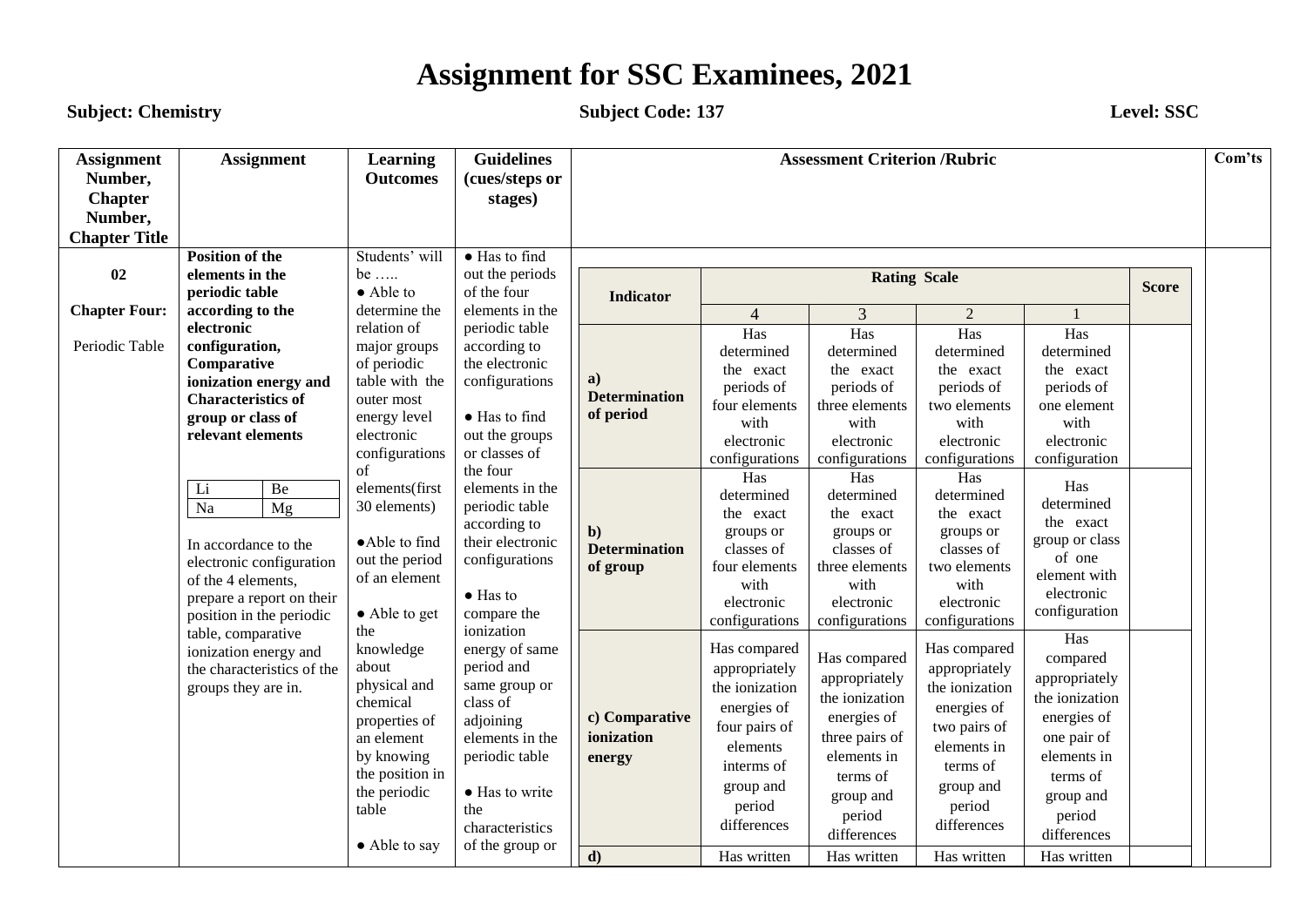| about the         | class of a | <b>Characteristics</b>              | the             | the             | the             | the             |  |
|-------------------|------------|-------------------------------------|-----------------|-----------------|-----------------|-----------------|--|
| special           | relevant   | of a group or                       | characteristics | characteristics | characteristics | characteristics |  |
| naming of         | elements   | class of                            | of two groups   | of two groups   | of one group    | of one group    |  |
| elements          |            | relevant                            | or classes      | or classes      | or class with   | or class        |  |
|                   |            | elements                            | with special    | properly        | special names   | properly        |  |
| $\bullet$ Able to |            |                                     | names           |                 | properly        |                 |  |
| show the          |            |                                     | properly        |                 |                 |                 |  |
| eagerness to      |            |                                     |                 |                 |                 | <b>Total</b>    |  |
| guess the         |            | Total marks for this assignment: 16 |                 |                 |                 |                 |  |
| properties of     |            |                                     |                 |                 |                 |                 |  |
| elements by       |            |                                     |                 |                 |                 |                 |  |
| following the     |            |                                     |                 |                 |                 |                 |  |
| periodic table    |            |                                     |                 |                 |                 |                 |  |

| <b>Marks Obtained</b> | Comments          |  |
|-----------------------|-------------------|--|
| $13-16$               | Excellent         |  |
| $11 - 12$             | Very good         |  |
| $08-10$               | Good              |  |
| $0 - 07$              | Needs improvement |  |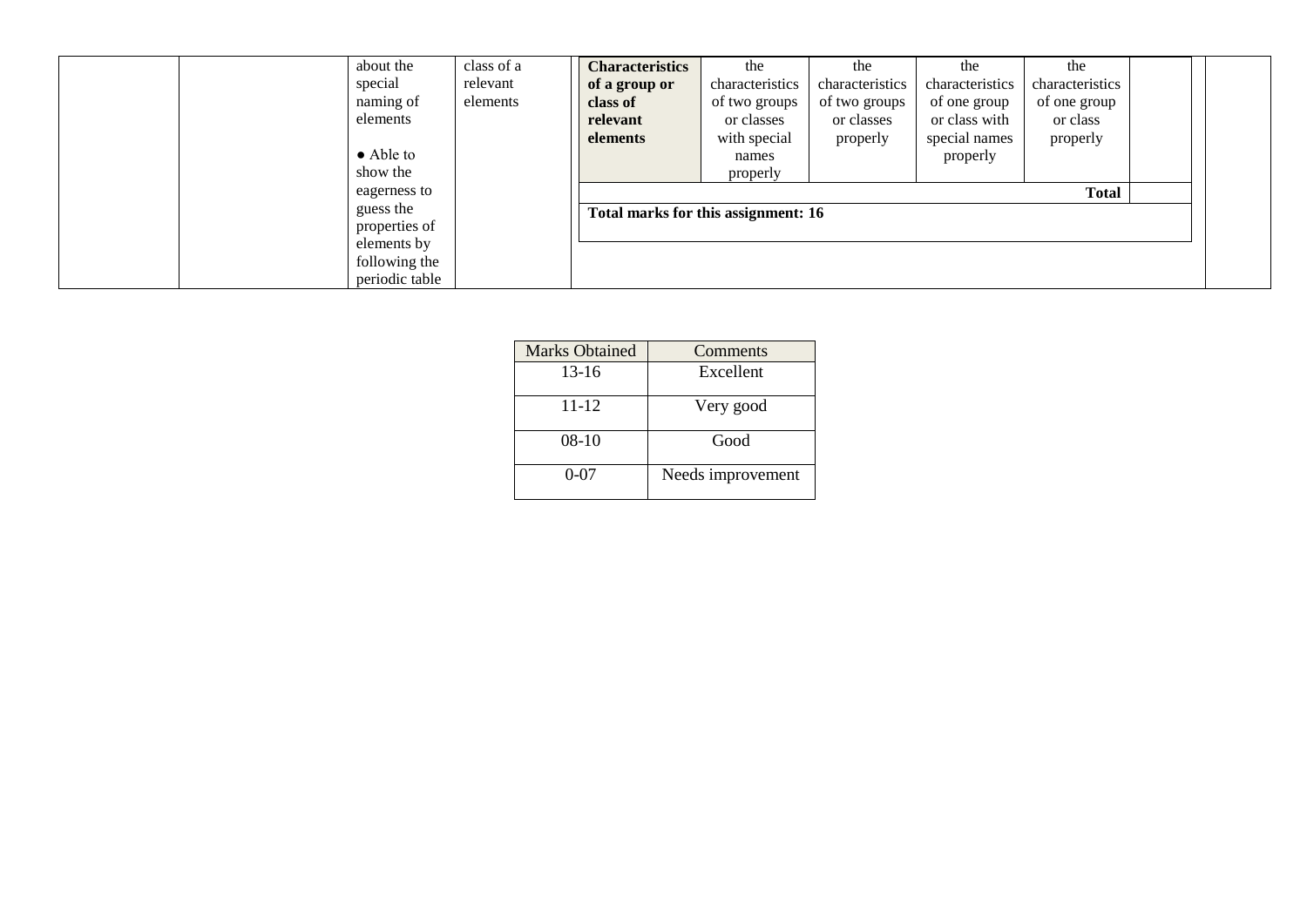Subject: Accounting Subject Code: 146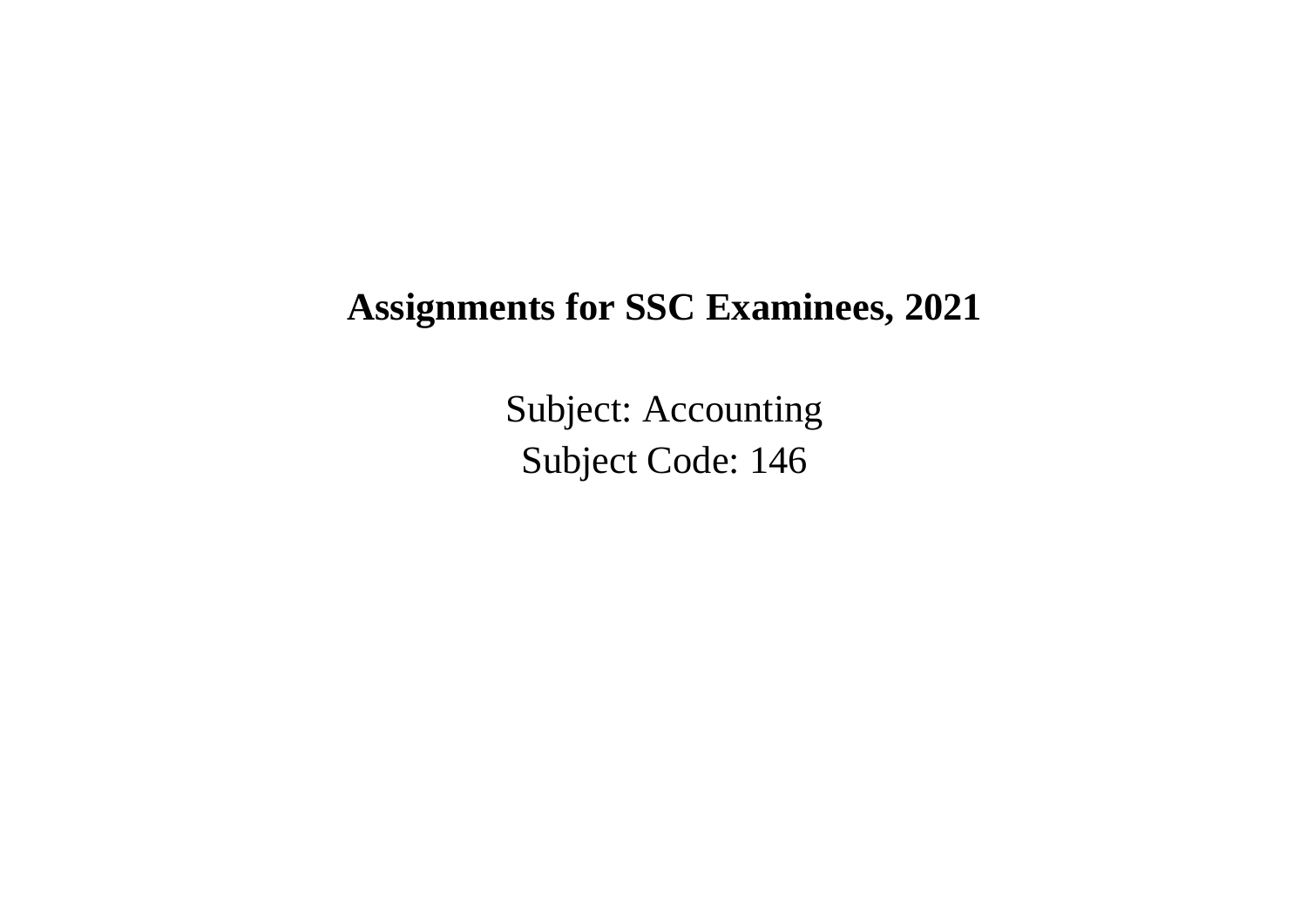| <b>Subject: Accounting</b>                                                        |                                                                                                                                                                                        |                                                                                             |                                                                                                    | Sub. Code-146                                                                            |                                                     |                                                     |                                                     |                                                   | <b>Level: SSC</b> |        |
|-----------------------------------------------------------------------------------|----------------------------------------------------------------------------------------------------------------------------------------------------------------------------------------|---------------------------------------------------------------------------------------------|----------------------------------------------------------------------------------------------------|------------------------------------------------------------------------------------------|-----------------------------------------------------|-----------------------------------------------------|-----------------------------------------------------|---------------------------------------------------|-------------------|--------|
| <b>Assignment</b><br>Number,<br><b>Chapter</b><br>Number,<br><b>Chapter Title</b> | <b>Assignment</b>                                                                                                                                                                      | <b>Learning</b><br><b>Outcomes</b>                                                          | <b>Guidelines</b><br>(cues/steps or<br>stages)                                                     |                                                                                          |                                                     | <b>Assessment Criterion /Rubric</b>                 |                                                     |                                                   |                   | Com'ts |
| 01                                                                                | <b>Introduction to Business</b>                                                                                                                                                        | <b>Students</b>                                                                             | <b>Students</b>                                                                                    | Indicator                                                                                |                                                     | <b>Rating Scale</b>                                 |                                                     |                                                   | <b>Score</b>      |        |
|                                                                                   | <b>Transaction</b>                                                                                                                                                                     | owill be able                                                                               | should                                                                                             |                                                                                          | $\overline{A}$                                      | 3                                                   | $\mathfrak{D}$                                      |                                                   |                   |        |
| <b>Chapter Two:</b>                                                               |                                                                                                                                                                                        | to explain the                                                                              | • read the                                                                                         | a) Nature or                                                                             | If 6 features                                       | If 4 features                                       | If 2 features                                       | If 1 feature                                      |                   |        |
| Transaction                                                                       | <b>Helping Information</b><br>Following events took place<br>in the business of Sadaf<br>Enterprise as of June, 2020:                                                                  | concept of<br>transactions.<br>• will be able<br>to identify the                            | necessary<br>information<br>properly.<br>• discuss the                                             | Features of<br>transaction                                                               | written with<br>explanation                         | written with<br>explanation                         | written with<br>explanation                         | or min.<br>concept of<br>transaction<br>written   |                   |        |
|                                                                                   | June 1- Invested in business<br>by owner: Cash tk.20,000 $&$<br>Furniture valued at tk.35,000.<br>June 9- Rent paid tk.8,000.<br>June 13- A laptop purchased<br>for own use by selling | nature of<br>transactions.<br>• will be able<br>to explain the<br>impact of<br>transactions | nature or<br>features of<br>transaction.<br>$\bullet$ identify the<br>transactions<br>from events. | b) Explain<br>with reasons<br>all the events<br>occur on the<br>basis of<br>transactions | If $4$<br>transactions<br>explained<br>with reasons | If $3$<br>transactions<br>explained<br>with reasons | If $2$<br>transactions<br>explained<br>with reasons | If $1$<br>transaction<br>explained<br>with reason |                   |        |
|                                                                                   | owner's personal asset<br>tk.30,000.<br>June 20- Goods purchased on<br>credit from Radif & sons                                                                                        | over<br>accounting<br>equation.<br>• will be able                                           | $\bullet$ describe the<br>effect of<br>transactions on<br>accounting                               | c) The effect<br>of transaction<br>on accounting<br>equation                             | If 4 effects on<br>transactions<br>shown            | If 3 effects on<br>transactions<br>shown            | If 2 effects on<br>transactions<br>shown            | If 1 effect on<br>transaction<br>shown            |                   |        |
|                                                                                   | tk.7,000.<br><b>June 23-</b> Paid to a creditor<br>tk.7,000.<br>June 26- A contract signed<br>for selling of goods tk.4,000.                                                           | to prepare<br>correctly<br>essential<br>documents<br>related to                             | equation.<br>• prepare an<br>invoice as a<br>documentary<br>source of                              | d) Preparing<br>an invoice for<br>the<br>transactions<br>on June 20                      | If invoice<br>prepared<br>taking all<br>information | If 1 error<br>available in<br>invoice               | If $2$ errors<br>available in<br>invoice            | If Max. 4<br>errors<br>available in<br>invoice    |                   |        |
|                                                                                   | June 30- A manager                                                                                                                                                                     | transactions.                                                                               | transaction.                                                                                       |                                                                                          |                                                     |                                                     |                                                     | <b>Total</b>                                      |                   |        |
|                                                                                   | appointed at a salary per<br>month tk.18,000.                                                                                                                                          |                                                                                             |                                                                                                    |                                                                                          |                                                     | <b>Total marks for assignment: 16</b>               |                                                     |                                                   |                   |        |

| <b>Marks Obtained</b> | <b>Remarks</b>    |
|-----------------------|-------------------|
| $13 - 16$             | Excellent         |
| $11 - 12$             | Very Good         |
| $08-10$               | Good              |
|                       | Needs Improvement |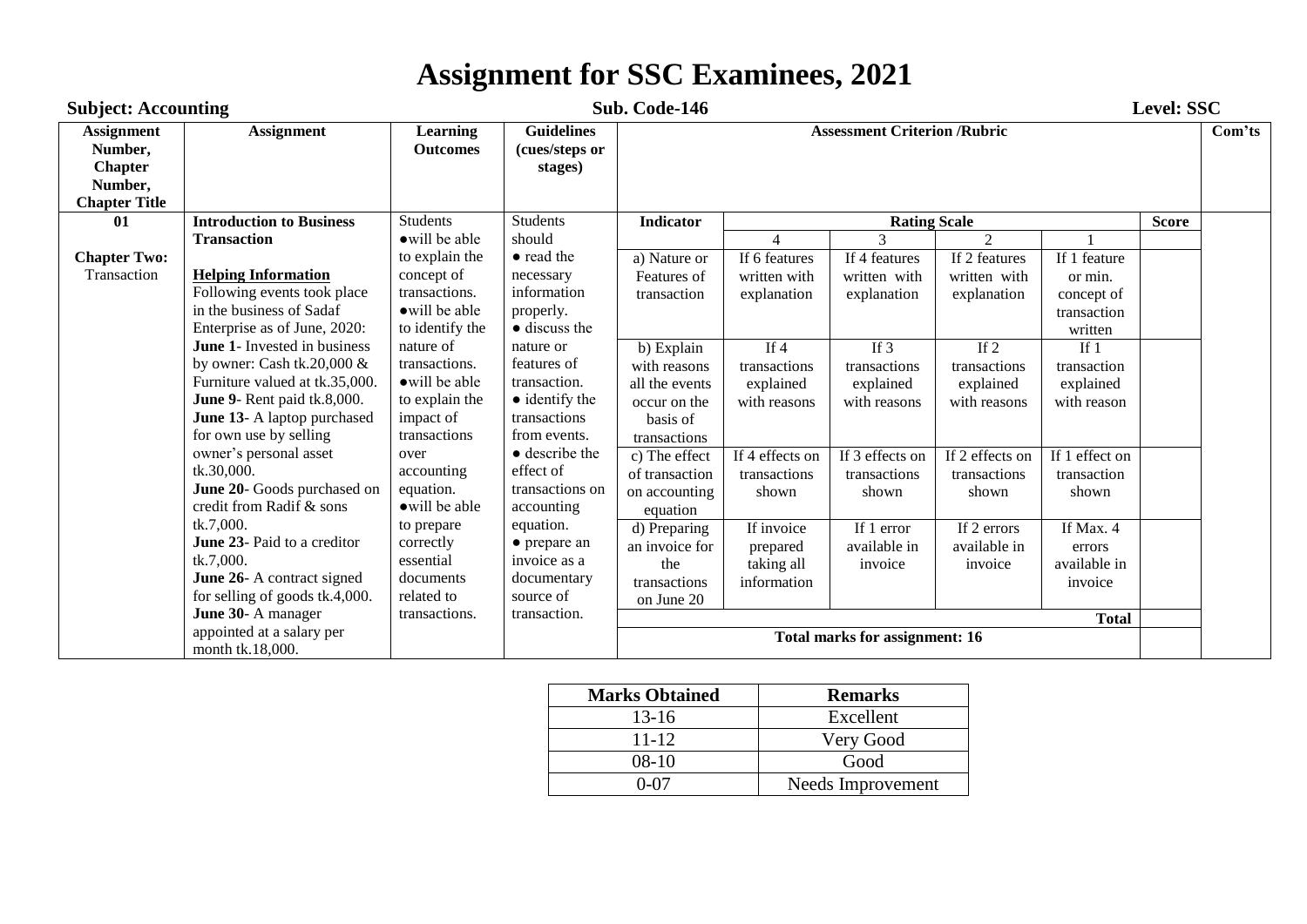#### **Sub. Code-146** Level: S.S.C

| <b>Assignment</b><br>Number,<br><b>Chapter</b><br>Number,<br><b>Chapter Title</b> | <b>Assignment</b>                                                                                                                                                                                                                                                                                                                                                                                   | Learning<br><b>Outcomes</b>                                                                                       | <b>Guidelines</b><br>(cues/steps or<br>stages)                                                                                                                                                                                                                       |                                                                                                                                                                                                        |                                                                                                                                                                                                                                                   | <b>Assessment Criterion (Rubric)</b>                                                                                                                                                                                                     |                                                                                                                                                                                                                        |                                                                                                                                                                                                                                   |              | Com'ts |
|-----------------------------------------------------------------------------------|-----------------------------------------------------------------------------------------------------------------------------------------------------------------------------------------------------------------------------------------------------------------------------------------------------------------------------------------------------------------------------------------------------|-------------------------------------------------------------------------------------------------------------------|----------------------------------------------------------------------------------------------------------------------------------------------------------------------------------------------------------------------------------------------------------------------|--------------------------------------------------------------------------------------------------------------------------------------------------------------------------------------------------------|---------------------------------------------------------------------------------------------------------------------------------------------------------------------------------------------------------------------------------------------------|------------------------------------------------------------------------------------------------------------------------------------------------------------------------------------------------------------------------------------------|------------------------------------------------------------------------------------------------------------------------------------------------------------------------------------------------------------------------|-----------------------------------------------------------------------------------------------------------------------------------------------------------------------------------------------------------------------------------|--------------|--------|
| 02<br><b>Chapter Six:</b>                                                         | <b>Concept and Importance of</b><br><b>General Journal</b>                                                                                                                                                                                                                                                                                                                                          | Students will<br>be able to<br>• explain the                                                                      | Students should<br>• read the<br>helping                                                                                                                                                                                                                             | <b>Indicator</b>                                                                                                                                                                                       |                                                                                                                                                                                                                                                   | <b>Rating Scale</b>                                                                                                                                                                                                                      |                                                                                                                                                                                                                        |                                                                                                                                                                                                                                   | <b>Score</b> |        |
| Journal                                                                           | <b>Helping Information:</b><br>Following are the transactions<br>of Shams Brothers as on<br>January, 2020:<br>Jan 1- Started business with<br>Cash tk.20,000, Bank deposit<br>tk.40,000 and Goods values<br>of tk.15,000.<br>Jan 5- Sold Goods values of<br>tk.20,000 of which $40\%$ in<br>cash.<br>Jan 7-Withdrew from bank<br>tk.12,000.<br>Jan 10- Incurred Expenses for<br>publicity tk.8,000. | concept and<br>importance<br>of Journal<br>• classify the<br>Journal<br>• provide the<br>general<br>Journal entry | information<br>properly.<br>• explain the<br>concept and<br>importance of<br>Journal.<br>• describe the<br>classifications of<br>Special and<br>Proper Journal.<br>• record the<br>transactions in<br>the General<br>Journal<br>following<br>helping<br>information. | a) Concept<br>and<br>importance of<br>Journal<br>b)<br>Classification<br>of Special<br>Journal<br>$\mathbf{c})$<br>Classification<br>of Proper<br>Journal<br>d)<br>Journalizing<br>the<br>transactions | $\overline{4}$<br>Concept &<br>Importance<br>discussed<br>properly<br>Classification<br>of Special<br>Journal<br>discussed<br>properly<br>Classification<br>of Proper<br>Journal<br>discussed<br>properly<br>transactions<br>recorded<br>properly | 3<br>Max.<br>Concept $&$<br>Importance<br>discussed<br>Any 4 types<br>of Special<br>Journal<br>discussed<br>Any 3 types<br>of Proper<br>Journal<br>discussed<br>3 transactions<br>recorded<br>properly<br>Total marks for assignment: 16 | 2<br>Min.<br>Concept $&$<br>Importance<br>discussed<br>Any 3 types<br>of Special<br>Journal<br>discussed<br>Any 2 types<br>of Proper<br>Journal<br>discussed<br>$\overline{2}$<br>transactions<br>recorded<br>properly | Min.<br>Concept or<br>Min.<br>Importance<br>(any one)<br>discussed<br>Any 2 types<br>of Special<br>Journal<br>discussed<br>Any 1 type<br>of Proper<br>Journal<br>discussed<br>transaction<br>recorded<br>properly<br><b>Total</b> |              |        |

| <b>Marks Obtained</b> | <b>Remarks</b>    |
|-----------------------|-------------------|
| $13 - 16$             | Excellent         |
| $11 - 12$             | Very Good         |
| $08-10$               | Good              |
| በ-በ7                  | Needs Improvement |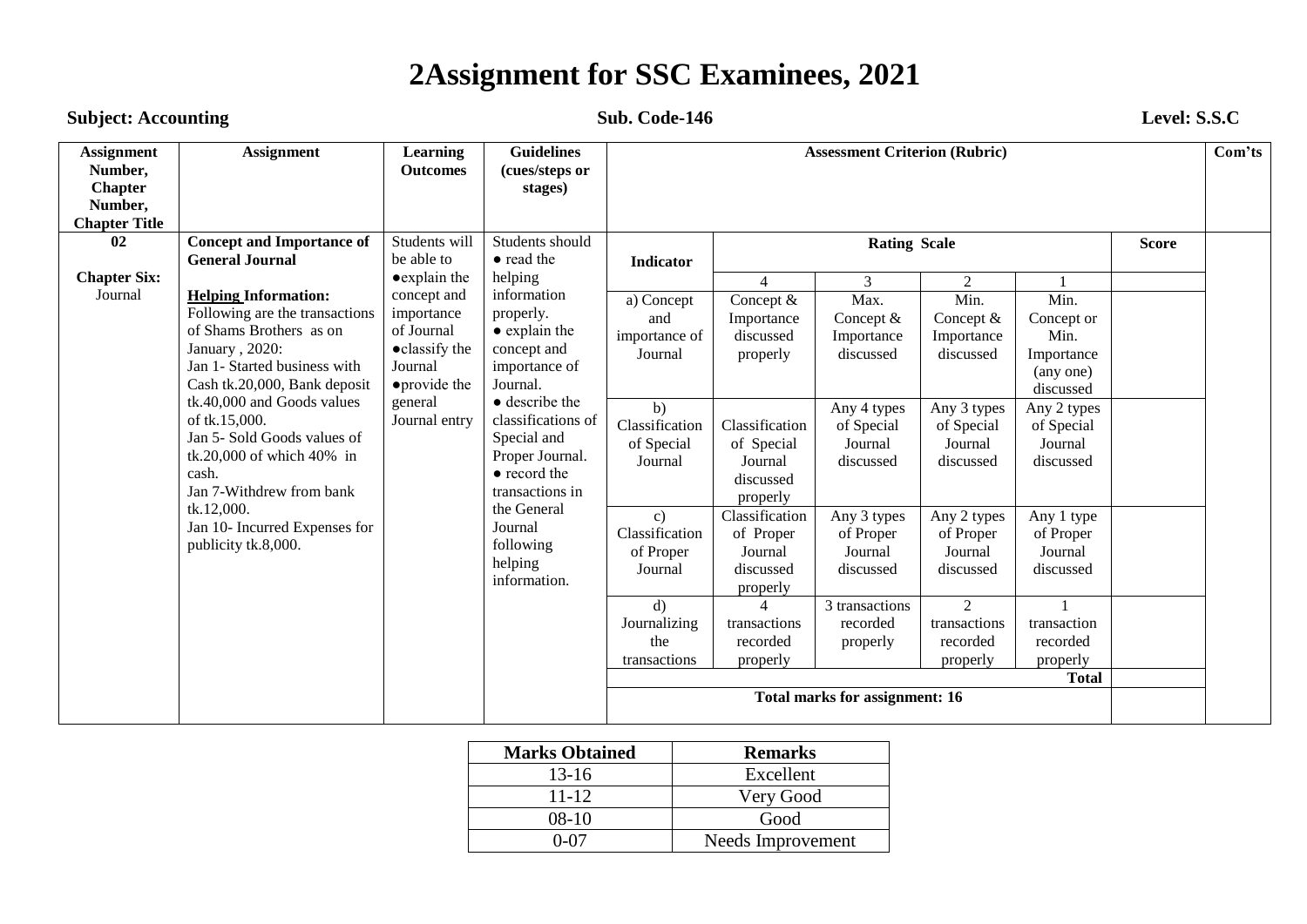Subject: Economics Subject Code: 141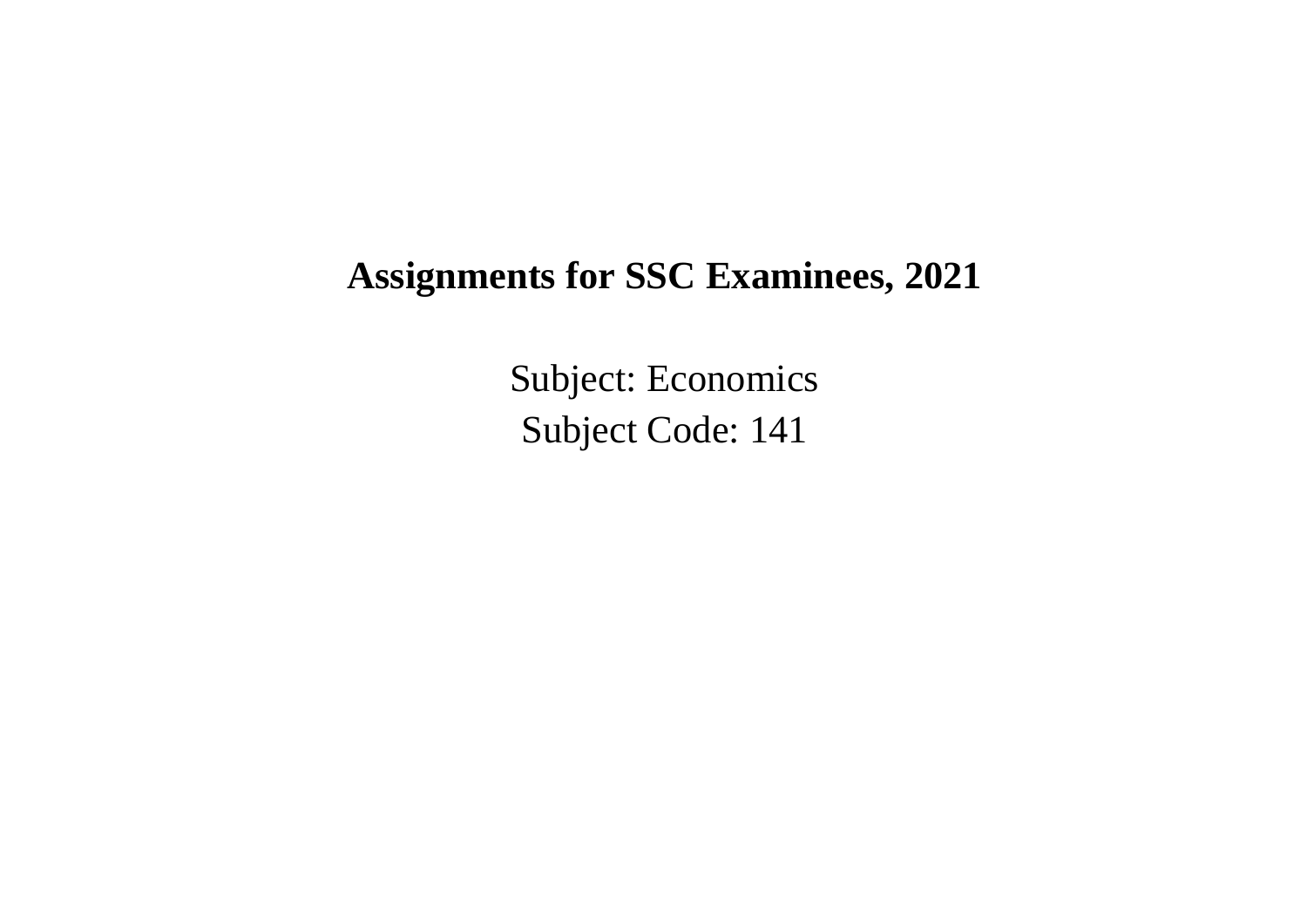#### **Subject: Economics Subject Code: 141** Level: SSC

| <b>Assignment</b><br>Number,<br><b>Chapter</b><br>Number,<br><b>Chapter Title</b> | <b>Assignment</b>                                                                                | <b>Learning</b><br><b>Outcomes</b>                                                                                                                                                                                                                                                                                                                        | <b>Guidelines (cues/steps</b><br>or stages)                                                                    |                                               |                                                                                      | <b>Assessment Criterion /Rubric</b>                                                    |                                                                                       |                                                                                             |                                                                             | Com'ts                                                                        |                                                   |                                               |  |  |
|-----------------------------------------------------------------------------------|--------------------------------------------------------------------------------------------------|-----------------------------------------------------------------------------------------------------------------------------------------------------------------------------------------------------------------------------------------------------------------------------------------------------------------------------------------------------------|----------------------------------------------------------------------------------------------------------------|-----------------------------------------------|--------------------------------------------------------------------------------------|----------------------------------------------------------------------------------------|---------------------------------------------------------------------------------------|---------------------------------------------------------------------------------------------|-----------------------------------------------------------------------------|-------------------------------------------------------------------------------|---------------------------------------------------|-----------------------------------------------|--|--|
| <b>Chapter One:</b><br>Introduction to                                            | 'Private and<br>public<br>enterprise<br>work together                                            | will be able<br>$\bullet$<br>to describe<br>the identity<br>of different                                                                                                                                                                                                                                                                                  | Concept of different<br>$\bullet$<br>economic systems<br>Characteristics of the<br>$\bullet$<br>mixed economic | <b>Indicator</b>                              | $\overline{4}$                                                                       | $\overline{3}$                                                                         | <b>Rating Scale</b><br>$\overline{2}$                                                 |                                                                                             | <b>Scor</b><br>e                                                            |                                                                               |                                                   |                                               |  |  |
| Economics                                                                         | in the<br>economic<br>system of<br>Bangladesh'-                                                  | economic<br>system<br><b>Evaluation</b> of<br>systems<br>$\bullet$<br>will be able<br>$\bullet$<br>comparative<br>to evaluate<br>advantages and<br>the<br>disadvantages of<br>comparative<br>different economic<br>advantages<br>systems<br>and<br>Arguments in favor<br>$\bullet$<br>disadvantag<br>of the good<br>es of<br>economic system<br>different |                                                                                                                |                                               |                                                                                      |                                                                                        |                                                                                       | a)<br>Economic<br>system                                                                    | Proper<br>explanation of 4<br>economic<br>systems                           | Proper<br>explanation of 3<br>economic<br>systems                             | Proper<br>explanation of 2<br>economic<br>systems | Proper<br>explanation of 1<br>economic system |  |  |
|                                                                                   | Mention the<br>characteristic<br>s of the<br>economic<br>system<br>indicated in<br>the statement |                                                                                                                                                                                                                                                                                                                                                           |                                                                                                                |                                               |                                                                                      | $\mathbf{b}$<br><b>Characteri</b><br>stics of<br>mixed<br>economic<br>system           | Proper<br>explanation of<br>7/8 features of<br>the mixed<br>economic<br>system        | Proper<br>explanation of<br>$5/\overline{6}$ features of<br>the mixed<br>economic<br>system | Proper<br>explanation of<br>3/4 features of<br>the mixed<br>economic system | Proper<br>explanation of<br>$1/2$ features of<br>the mixed<br>economic system |                                                   |                                               |  |  |
|                                                                                   | and evaluate<br>the<br>comparative<br>advantages<br>and                                          | economic<br>systems                                                                                                                                                                                                                                                                                                                                       |                                                                                                                | $\mathbf{c}$<br>Comparati<br>ve<br>evaluation | Proper<br>comparative<br>evaluation<br>mentioning<br>advantages and<br>disadvantages | Adequate<br>comparative<br>evaluation<br>mentioning<br>advantages and<br>disadvantages | Partial<br>comparative<br>evaluation<br>mentioning<br>advantages and<br>disadvantages | Ambiguity in<br>comparative<br>analysis                                                     |                                                                             |                                                                               |                                                   |                                               |  |  |
|                                                                                   | disadvantages<br>of different<br>economic<br>systems                                             |                                                                                                                                                                                                                                                                                                                                                           |                                                                                                                |                                               |                                                                                      | $\mathbf{d}$<br><b>Arguments</b><br>in favor of<br>the answer                          | Mentioned the<br>logics in favor<br>of the answer<br>properly                         | Mentioned most<br>of the logics in<br>favor of the<br>answer                                | Mentioned the<br>logics in favor of<br>the answer<br>partially              | Ambiguity in<br>logics                                                        |                                                   |                                               |  |  |
|                                                                                   |                                                                                                  |                                                                                                                                                                                                                                                                                                                                                           |                                                                                                                |                                               |                                                                                      |                                                                                        | Total marks for this assignment: 16                                                   | <b>Total</b>                                                                                |                                                                             |                                                                               |                                                   |                                               |  |  |

| <b>Marks Obtained</b> | Comments          |
|-----------------------|-------------------|
| $13-16$               | Excellent         |
| $11 - 12$             | Very good         |
| $08-10$               | Good              |
| 00-07                 | Needs improvement |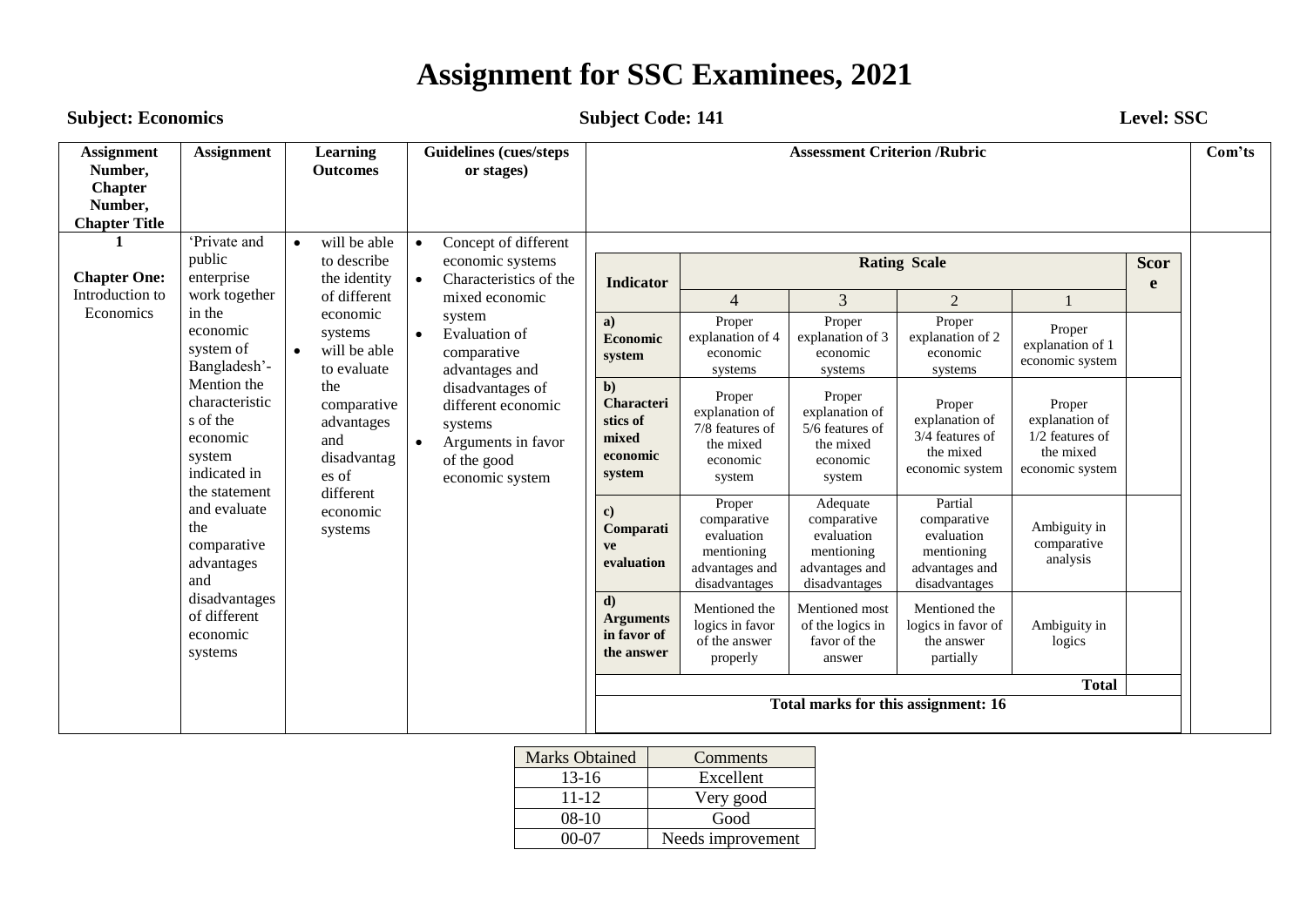### **Subject: Economics Subject Code: 141 Level: SSC**

| <b>Assignment</b><br>Number,<br><b>Chapter</b><br>Number,<br><b>Chapter Title</b> | <b>Assignment</b>                                                                                | Learning<br><b>Outcomes</b>                                                   | <b>Guidelines</b><br>(cues/steps or<br>stages)                                                                     |                                                       |                                                                                              | <b>Assessment Criterion /Rubric</b>                                                          |                                                                                             |                                                              |              | Com'ts |
|-----------------------------------------------------------------------------------|--------------------------------------------------------------------------------------------------|-------------------------------------------------------------------------------|--------------------------------------------------------------------------------------------------------------------|-------------------------------------------------------|----------------------------------------------------------------------------------------------|----------------------------------------------------------------------------------------------|---------------------------------------------------------------------------------------------|--------------------------------------------------------------|--------------|--------|
| 2                                                                                 | Whether<br>sunlight, land,                                                                       | will be<br>$\bullet$<br>able to                                               | Concept of<br>$\bullet$<br>economic                                                                                | <b>Indicator</b>                                      |                                                                                              |                                                                                              | <b>Rating Scale</b>                                                                         |                                                              | <b>Score</b> |        |
| <b>Chapter Two:</b>                                                               | river water are                                                                                  | illustrate                                                                    | resources                                                                                                          |                                                       | $\overline{4}$                                                                               | $\overline{3}$                                                                               | 2                                                                                           |                                                              |              |        |
| The Important<br>Ideas of<br>Economics                                            | resources or not,<br>explain with<br>their features<br>from the<br>economic point<br>of view and | the concept<br>of<br>economic<br>resources<br>will be<br>$\bullet$<br>able to | Explanation<br>$\bullet$<br>of the 4<br>characteristic<br>s of resources<br>Explanation<br>$\bullet$<br>of whether | a) Economic<br>resources                              | Proper<br>illustration of<br>the concept of<br>resources with<br>examples                    | Proper<br>illustration of<br>the concept of<br>resources<br>without<br>examples              | Partial<br>illustration of<br>the concept of<br>resources<br>without<br>examples            | Ambiguity in<br>illustrating the<br>concept of<br>resources  |              |        |
|                                                                                   | classify those<br>resources on the<br>basis of their<br>origin                                   | compare<br>among<br>natural<br>resources,<br>human                            | land, river<br>water and<br>sunlight are<br>resources or<br>not in the                                             | b)4<br>characteristics<br>of resources                | Proper<br>explanation of<br>the 4<br>characteristics<br>of resources                         | Proper<br>explanation of<br>the 3<br>characteristics<br>of resources                         | Proper<br>explanation of<br>the 2<br>characteristics of<br>resources                        | Proper<br>explanation of<br>1 characteristic<br>of resources |              |        |
|                                                                                   |                                                                                                  | resources<br>and<br>produced<br>resources                                     | light of the 4<br>characteristic<br>s of resources<br>Classifying<br>$\bullet$<br>resources on<br>the basis of     | c) Identifying<br>the given<br>three objects          | Correct<br>identification<br>of 3 objects<br>based on the<br>characteristics<br>of resources | Correct<br>identification<br>of 2 objects<br>based on the<br>characteristics<br>of resources | Correct<br>identification of<br>1 object based<br>on the<br>characteristics of<br>resources | Ambiguous<br>identification<br>of resources                  |              |        |
|                                                                                   |                                                                                                  |                                                                               | their origin                                                                                                       | $\mathbf{d}$<br><b>Classification</b><br>of resources | Proper<br>explanation<br>having<br>examples of 3<br>classifications<br>of resources          | Proper<br>explanation<br>having<br>examples of 2<br>classifications<br>of resources          | Proper<br>explanation<br>having examples<br>of 1<br>classification of<br>resources          | Ambiguous<br>classification of<br>resources                  |              |        |
|                                                                                   |                                                                                                  |                                                                               |                                                                                                                    |                                                       |                                                                                              |                                                                                              |                                                                                             | <b>Total</b>                                                 |              |        |
|                                                                                   |                                                                                                  |                                                                               |                                                                                                                    |                                                       |                                                                                              | Total marks for this assignment: 16                                                          |                                                                                             |                                                              |              |        |

| <b>Marks Obtained</b> | Comments          |
|-----------------------|-------------------|
| $13-16$               | Excellent         |
| 11-12                 | Very good         |
| $08-10$               | Good              |
| 00-07                 | Needs improvement |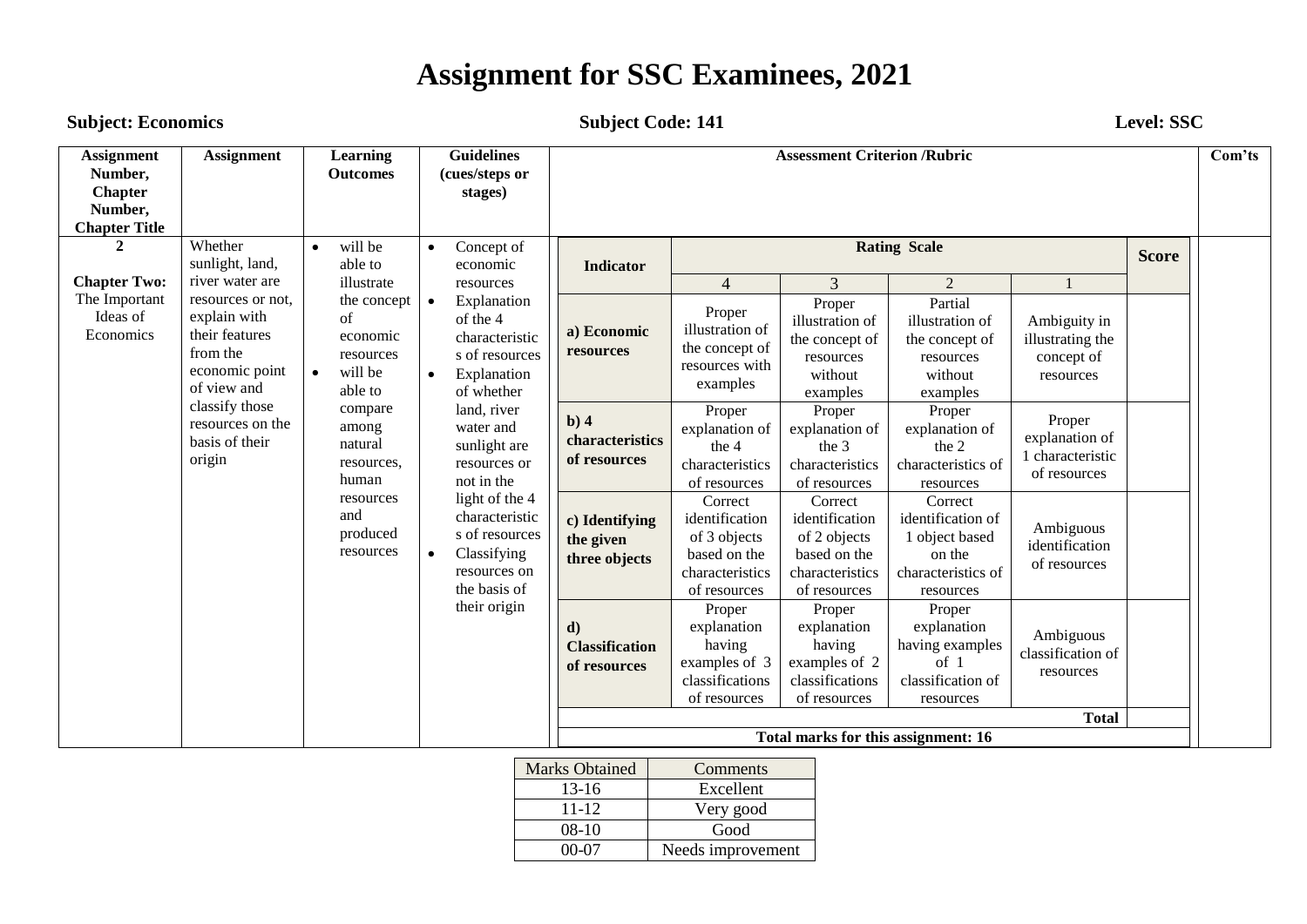Subject: Biology Subject Code: 138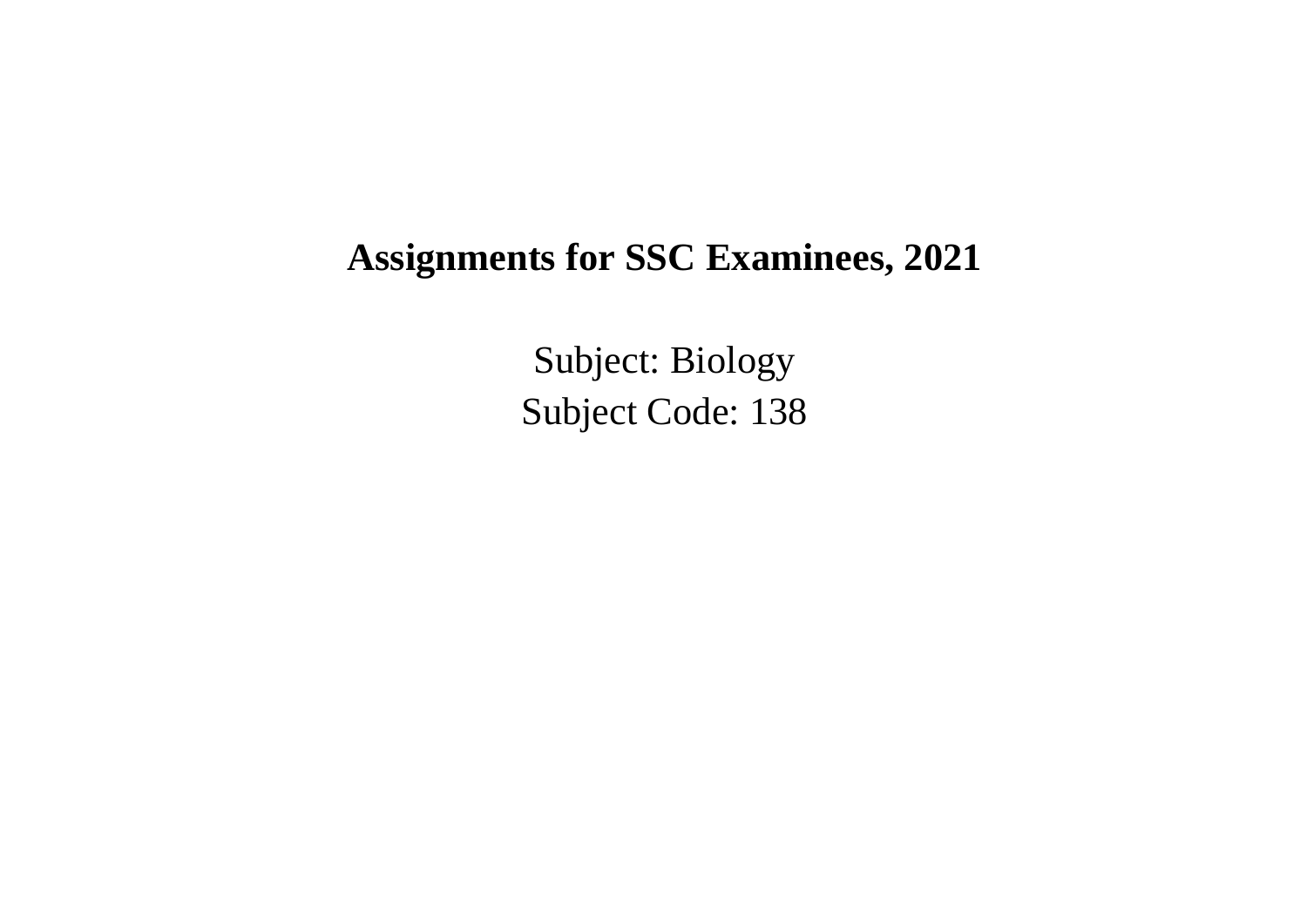**Subject: Biology Subject Code: 138 Level: SSC** 

| <b>Assignment</b><br>Number,<br><b>Chapter</b><br>Number,<br><b>Chapter</b><br><b>Title</b> | <b>Assignment</b>                             | <b>Learning</b><br><b>Outcomes</b>                                  |            |                                                             |      | Guidelines (cues/steps or stages) |                         | <b>Assessment Criterion /Rubric</b>                  |                                                      |                                                      |                                                         |                                                         |                           | Com'ts                |                     |  |  |
|---------------------------------------------------------------------------------------------|-----------------------------------------------|---------------------------------------------------------------------|------------|-------------------------------------------------------------|------|-----------------------------------|-------------------------|------------------------------------------------------|------------------------------------------------------|------------------------------------------------------|---------------------------------------------------------|---------------------------------------------------------|---------------------------|-----------------------|---------------------|--|--|
| $\mathbf{1}$<br>Chaper-2                                                                    | Determining<br>the                            | Learners                                                            | text book  | • Step-1 See the pages $20-21$ , $23-24$ and $28-33$ of the |      |                                   |                         | <b>Indicator</b><br><b>Rating Scale</b>              |                                                      |                                                      |                                                         |                                                         | <b>Score</b>              |                       |                     |  |  |
| Cell and                                                                                    | characterist-                                 | will be                                                             | $\bullet$  | Step-2 Draw the two tables mentioned below                  |      |                                   |                         |                                                      |                                                      |                                                      |                                                         |                                                         |                           |                       |                     |  |  |
| tissues of                                                                                  | cs of cell                                    | able to                                                             |            | • Observation Table                                         |      |                                   |                         |                                                      | $\overline{3}$<br>$\overline{2}$<br>$\overline{4}$   |                                                      |                                                         |                                                         |                           |                       |                     |  |  |
| organism                                                                                    | and labour<br>division of                     | - explain                                                           |            |                                                             |      | mesurment of rigidity             |                         | a)                                                   | $25 - 28$<br>boxes of                                | $15 - 24$<br>boxes of                                | 5-14 boxes                                              | 1-4 boxes                                               |                           |                       |                     |  |  |
|                                                                                             | tissues<br>observable<br>through<br>bare eyes | the<br>Sample no.<br>functions<br>of main<br>organelles<br>in plant |            | Colour                                                      | Soft | Less rigid                        | Comperati<br>vely rigid | Observat-<br>ion table<br>of<br>samples<br>at step-2 | the table<br>filled up in<br>an<br>acceptable<br>way | the table<br>filled up in<br>an<br>acceptable<br>way | of the<br>table filled<br>up in an<br>acceptable<br>way | of the<br>table filled<br>up in an<br>acceptable<br>way |                           |                       |                     |  |  |
|                                                                                             |                                               | cell's                                                              | 1.         | Ripe mango-<br>Stalk                                        |      |                                   |                         | Causes                                               | Causes                                               |                                                      | Causes                                                  |                                                         |                           |                       |                     |  |  |
|                                                                                             | - evaluate<br>the<br>usefulness               |                                                                     |            |                                                             |      | Epicarp                           |                         |                                                      |                                                      |                                                      | b)<br>Causes of                                         | cited in<br>each 6-7                                    | cited in 4-<br>5 boxes of | Causes<br>cited in 2- | cited in<br>one box |  |  |
|                                                                                             |                                               | of cell in<br>organism<br>-explain<br>the plant                     |            | Endos-<br>perm                                              |      |                                   |                         |                                                      | boxes of<br>different<br>colors in<br>the table      | the table in<br>an                                   | 3 boxes of<br>of the<br>table in an<br>table in an      |                                                         |                           |                       |                     |  |  |
|                                                                                             |                                               |                                                                     | Seed       |                                                             |      |                                   |                         | the grid<br>at step 2                                | in an<br>acceptable                                  | acceptable                                           | acceptable                                              | acceptable                                              |                           |                       |                     |  |  |
|                                                                                             |                                               |                                                                     |            | 2. Green Papaya<br><b>Stalk</b>                             |      |                                   |                         |                                                      | way                                                  | way<br>way                                           | way                                                     |                                                         |                           |                       |                     |  |  |
|                                                                                             |                                               |                                                                     | Epicarp    |                                                             |      |                                   |                         | c)                                                   | Causes                                               | Cause cited                                          | Causes                                                  | Causes                                                  |                           |                       |                     |  |  |
|                                                                                             |                                               | tissue                                                              | Endos-     |                                                             |      |                                   |                         | Causes of                                            | Cited in                                             | in $4-5$                                             | cited in 2-                                             | cited in                                                |                           |                       |                     |  |  |
|                                                                                             |                                               | -evaluate                                                           | perm       |                                                             |      |                                   |                         | different                                            | each 6-7                                             | boxes of                                             | 3 boxes of                                              | one box of                                              |                           |                       |                     |  |  |
|                                                                                             |                                               | the                                                                 |            | Table or determination of cause                             |      |                                   |                         | rigidity<br>in the                                   | boxes of<br>table in an                              | the table in<br>an                                   | the table<br>in an                                      | the table<br>in an                                      |                           |                       |                     |  |  |
|                                                                                             |                                               | function                                                            |            |                                                             |      | mesurment of rigidity             |                         | grid at                                              | acceptable                                           | acceptable                                           | acceptable                                              | acceptable                                              |                           |                       |                     |  |  |
|                                                                                             |                                               | of tissue<br>on the                                                 |            |                                                             |      |                                   |                         | step-2                                               | way                                                  | way                                                  | way                                                     | way                                                     |                           |                       |                     |  |  |
|                                                                                             |                                               | basis of                                                            | Sample no. | Colour                                                      | Soft | Less rigid                        |                         |                                                      | Total                                                |                                                      |                                                         |                                                         |                           |                       |                     |  |  |
|                                                                                             |                                               | similer                                                             |            |                                                             |      |                                   | Comperativ<br>ely rigid |                                                      |                                                      |                                                      |                                                         |                                                         |                           |                       |                     |  |  |
|                                                                                             |                                               | type of<br>cell and                                                 |            |                                                             |      |                                   |                         |                                                      |                                                      | Total marks for this assignment:12                   |                                                         |                                                         |                           |                       |                     |  |  |
|                                                                                             |                                               |                                                                     | 1.         | Ripe mango-                                                 |      |                                   |                         |                                                      |                                                      |                                                      |                                                         |                                                         |                           |                       |                     |  |  |
|                                                                                             |                                               | functions.                                                          | Stalk      |                                                             |      |                                   |                         |                                                      |                                                      |                                                      |                                                         |                                                         |                           |                       |                     |  |  |
|                                                                                             |                                               |                                                                     | Epicarp    |                                                             |      |                                   |                         |                                                      |                                                      |                                                      |                                                         |                                                         |                           |                       |                     |  |  |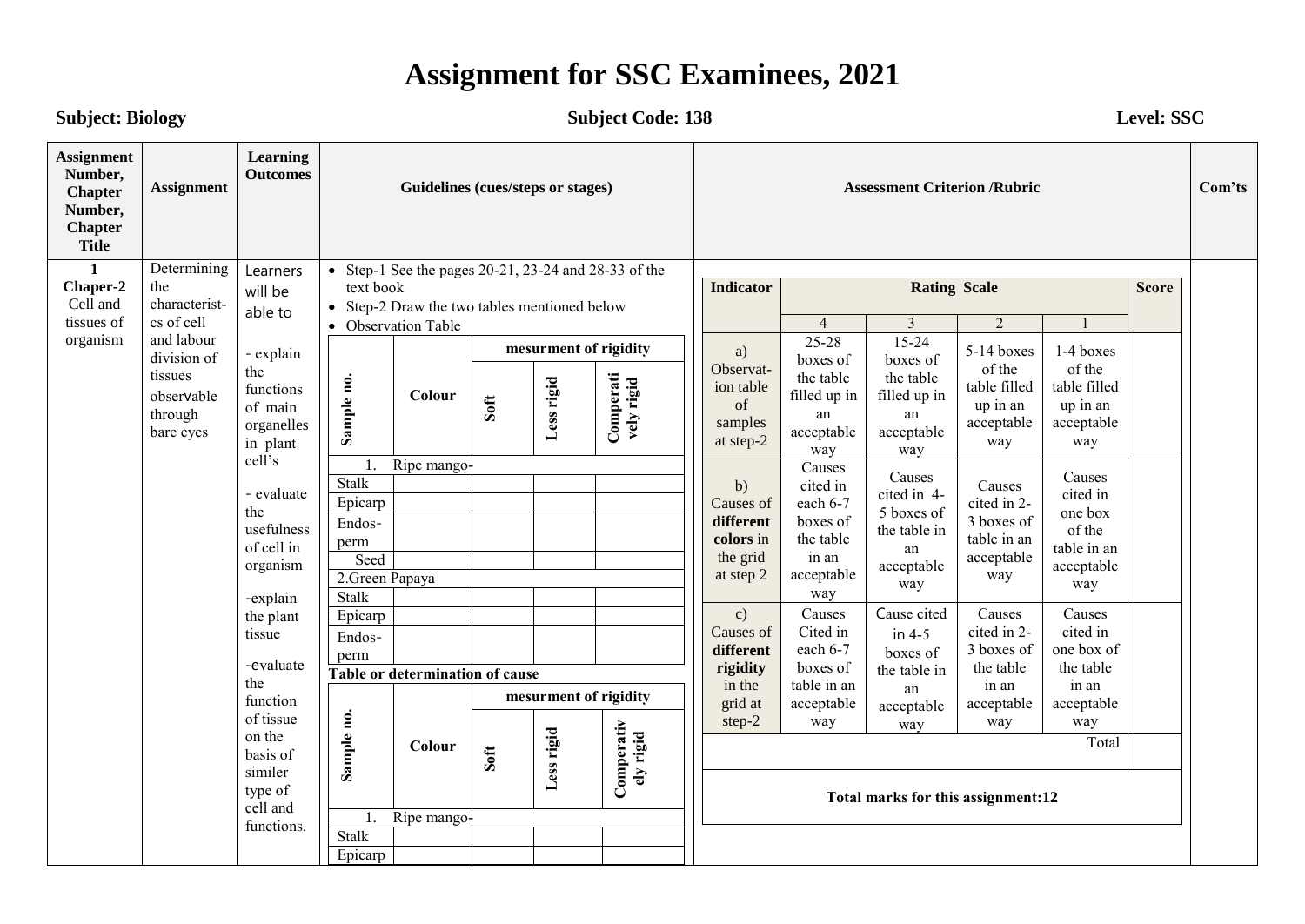|  | Endos-                                                       |  |  |  |  |
|--|--------------------------------------------------------------|--|--|--|--|
|  | perm                                                         |  |  |  |  |
|  | Seed                                                         |  |  |  |  |
|  | 2.<br>Green Papaya                                           |  |  |  |  |
|  | Stalk                                                        |  |  |  |  |
|  | Epicarp                                                      |  |  |  |  |
|  | Endos-                                                       |  |  |  |  |
|  | perm                                                         |  |  |  |  |
|  | • Step -3 Observation table is to be filled up first. Fruits |  |  |  |  |
|  | and vegetables that are mentioned are to be peeled off       |  |  |  |  |
|  | or sliced by using hands, knife or chopper. Put tick         |  |  |  |  |
|  | marks in the required boxes of the table by observing        |  |  |  |  |
|  | the rigidity of each part. If the given features do not      |  |  |  |  |
|  | match, then put cross mark in those boxes. But the           |  |  |  |  |
|  | colour names are to be mentioned in the colour boxes.        |  |  |  |  |
|  | • Step-4 : The causes of whatever mentioned in               |  |  |  |  |
|  | observation table should be stated in the similar boxes      |  |  |  |  |
|  | of the table of determining the causes. In each box          |  |  |  |  |
|  | there will be one reason for color variation which will      |  |  |  |  |
|  | be seven in total. In case of rigidity variation, causes     |  |  |  |  |
|  | should be mentioned only in the boxes that indicate          |  |  |  |  |
|  | tick marks. No need to cite the causes in the boxes          |  |  |  |  |
|  | that refer to cross marks. So causes of rigidity             |  |  |  |  |
|  | variation also will be total seven in number. Other          |  |  |  |  |
|  | boxes of the table of determining causes will remain         |  |  |  |  |
|  | blank.                                                       |  |  |  |  |
|  | • Precaution: Take caution to aviod any accidental cut       |  |  |  |  |
|  | while using sharp tools. The job must be carried out         |  |  |  |  |
|  | under the supervision of any elderly family member.          |  |  |  |  |
|  |                                                              |  |  |  |  |

| <b>Marks Obtained</b> | Comments          |
|-----------------------|-------------------|
| $10 - 12$             | Excellent         |
| 08-09                 | Very good         |
| 06-07                 | Good              |
| 0-05                  | Needs improvement |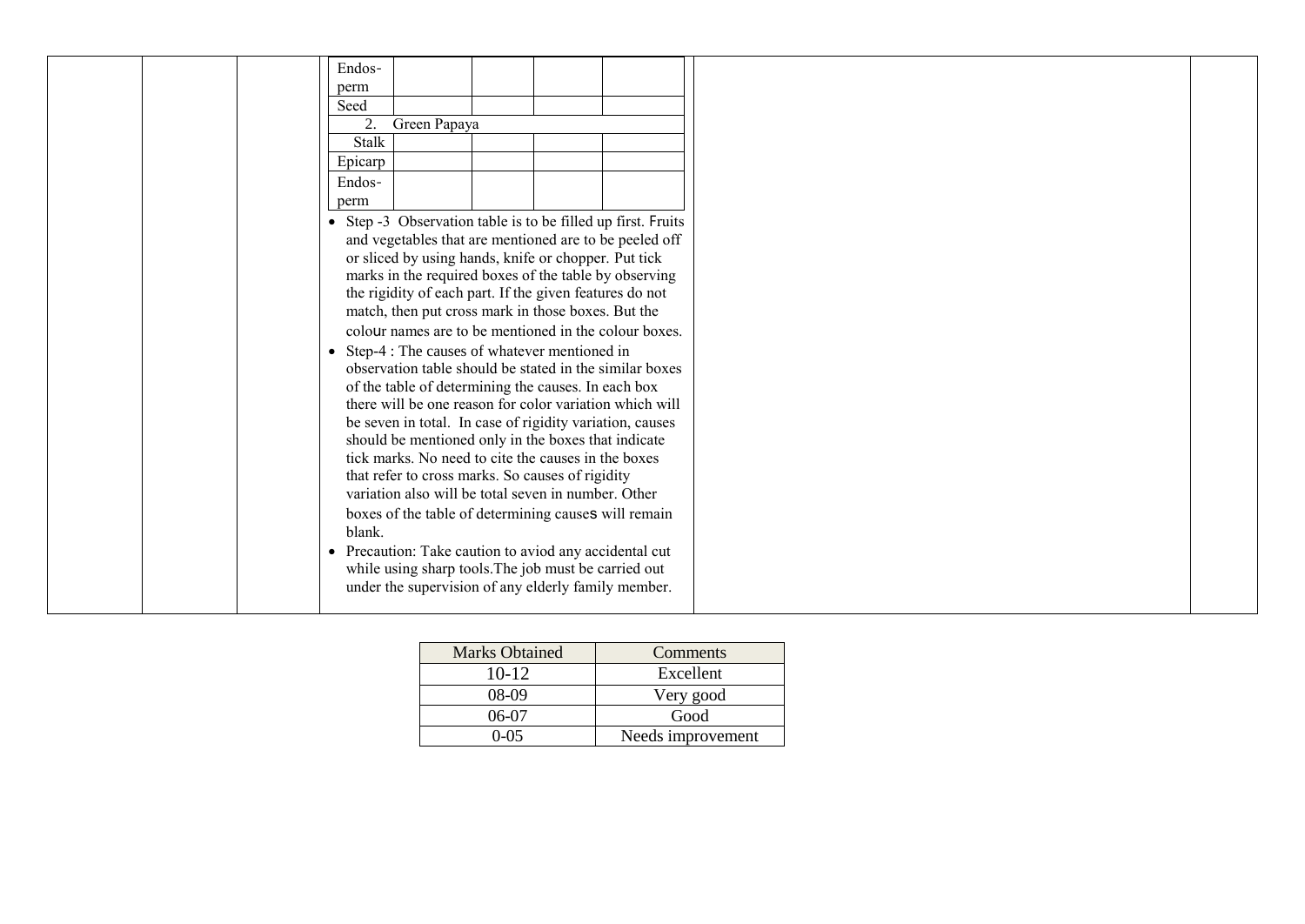#### Subject: Biology **Subject Code: 138** Level: SSC **Assignme nt Number, Chapter Number, Chapter Title Assignme nt Learnin g Outcom es Guidelines (cues/steps or stages) Assessment Criterion /Rubric Com'ts 2 Chaper-2** Cell and tissues of organism Analysing the structure and function of animal cell and animal tissue Learners will be able to -explain animal cell -evaluate the function of tissue on the basis of similar types and functions of cells -explain the cellular structure in tissue, organ and system Firstly, read page no 33-42 of Biology text book. • Now, observe the list of features. **(No need to include the list in the assignment) No. of characteristics Characterist -ics No. of character -istics Characteristics** 1. Secration 2. Absorption 3. Single layered 4. With tubules 5. Modified 6. With single nucleus 7. Sensation 8. Multilayered 9. Columner 10. Constriction 11. More than one nucleus 12. Mesoderm 13. Ciliated 14. Branched 15. Movement 16. Giving rigidity 17. Without nucleus 18. Cuboidal • Table should be drawn in assignment page **Rou nd Chara cter -1 Chara cter -2 Charac ter -3 Tell who I am** 1. 2. 3. **Indicator Rating Scale Rating Scale Scor e** 4 | 3 | 2 | 1 a) Filling up the boxes of the table of characteristics from the given list At least 25 boxes out of 30 of the table filled up from the given list At least 15-24 boxes out of 30 of the table filled up from the given list At least 5- 14 boxes out of 30 of the table filled up from the given list Less than 5 boxes out of 30 of the table filled up from the given list b) Repetition of characteristic in the same round (If one or more boxes of the table remain blank in four or more rounds, no marks will be allocate in this indicator) No repitation of characteris tic in any one round that completes three of them Characteris tics are repeated in less than half of the total rounds that show all three complete characterist ics **Characteris** tics are repeated in half or more than half of the total rounds that show all three complete characterist ics Characteristi cs are repeated in al the rounds that show all three complete characteristic s c) Filling up the boxes "Tell who I am' from At least 8 boxes out  $of 10 of$ the table filled up At least 5-7 boxes out of 10 of the table filled up At least 2-4 boxes out of 10 of the table filled up Only one box out of 10 of the table filled up from the

the text book.

from the selected part of text book

from the selected part of text book

from the selected part of text book

selected part of text book

-explain the function of tissue system

4. 5. 6.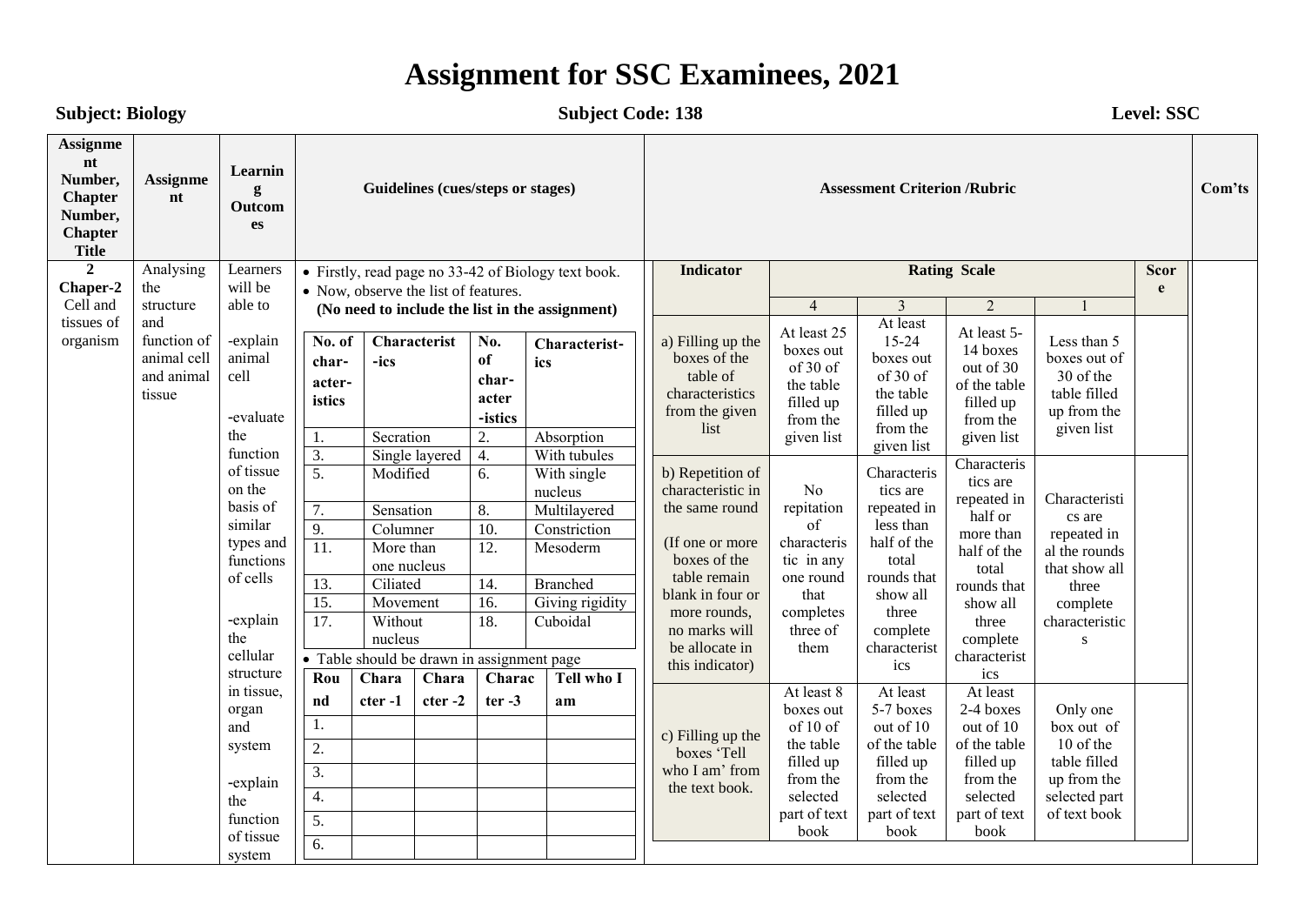|     |  |  | × |
|-----|--|--|---|
| 10. |  |  |   |

- Collect a dice with 1 to 6 number marked as a probability to get an integer in each throwing. If dice is not found then total 6 cards could be prepared with 1-6 marked on them each and could be used as a dice for lottery.
- Dice should roll thrice and that three numbers found will be considered as a round. As for example 3, 6 and 4 are rolled. Then no: 3 character (single layered) from the character list is to be slected as Character 1 in that round. For Character 2, 3+6=9 no. character (columner) is to be selected, and for character 3, 9+4=13 no. character (ciliated) is to be selected. These are to be written in the particular boxes of the table. Animal tissue or animal cell containing three characteristics is to be writen in the box titled 'Tell who I am'. To fill up this column, bold letter names should be selected from particular pages no 33-42 of the text book.
- If animal tissue or cell containing three characteristics is not available then the dice is to roll once again and the character is to be noted roughly in a sheet until the three characters of real animal tissue or cell are found. For example, if even after number 9 character there is no matching, then again the dice has to be rolled, digit 1 is found, and then it is to be observed whether no:10 character matches with any two of the previous three characters to form an acceptable animal tissue or animal cell. In that case, it will be considered as a round.

| characteristics<br>and 'Tell who I<br>am'<br>(Similarities or<br>dissimilarities<br>to the<br>terminology<br>given in the<br>particular parts<br>of text book not<br>be considered | Compatibil<br>ity in at<br>least 8 out<br>of ten | Compatibil<br>ity<br>in at least<br>7 out of ten | Compatibil<br>ity in<br>at least 2-<br>4 out of ten | Compatibilit<br>$y$ in<br>only one out<br>of ten |  |
|------------------------------------------------------------------------------------------------------------------------------------------------------------------------------------|--------------------------------------------------|--------------------------------------------------|-----------------------------------------------------|--------------------------------------------------|--|
| here)                                                                                                                                                                              |                                                  |                                                  |                                                     | Total                                            |  |

**Total marks for this assignment:16**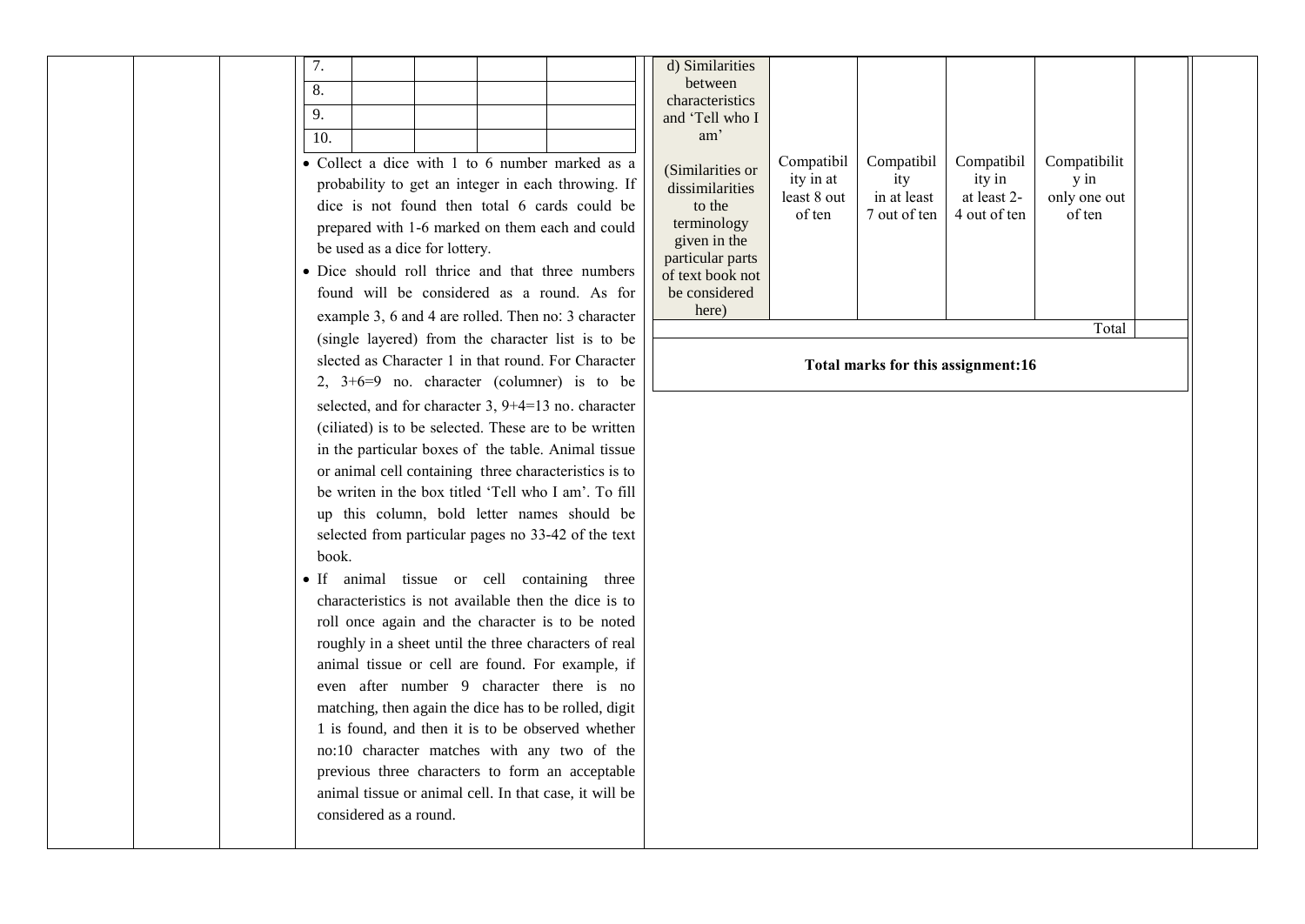| • If no: 18 crosses in this way, then again counting   |  |
|--------------------------------------------------------|--|
| will start from character no: 1. e.g., after no: 16 if |  |
| the dice rolls 5 then it is $16+5=21$ . But the        |  |
| character limit is upto18, so for 21, it will be       |  |
| considered as no: 3 character after 18.                |  |
| • Such 10 rounds should be played where any            |  |
| animal tissue or animal cell characteristics must      |  |
| match and that should be written in the given table.   |  |
| • If more than one is found, it is sufficient to write |  |
| only one animal tissue or cell containing three        |  |
| characters in the box under the column 'Tell who I     |  |
| $am2$ .                                                |  |
| • Exact similar three characters round should not be   |  |
| written more than once. Similar character should       |  |
| not be recognised more than once in a single           |  |
| round.In that case dice should roll again and          |  |
| different character needs to be chosen. But in         |  |
| different rounds, similar character may exist.         |  |
| • Lastly, filled in table is to be submitted as an     |  |
| assignment.                                            |  |

| <b>Marks Obtained</b> | Comments          |
|-----------------------|-------------------|
| 13-16                 | Excellent         |
| $11 - 12$             | Very good         |
| $08-10$               | Good              |
| $0 - 07$              | Needs improvement |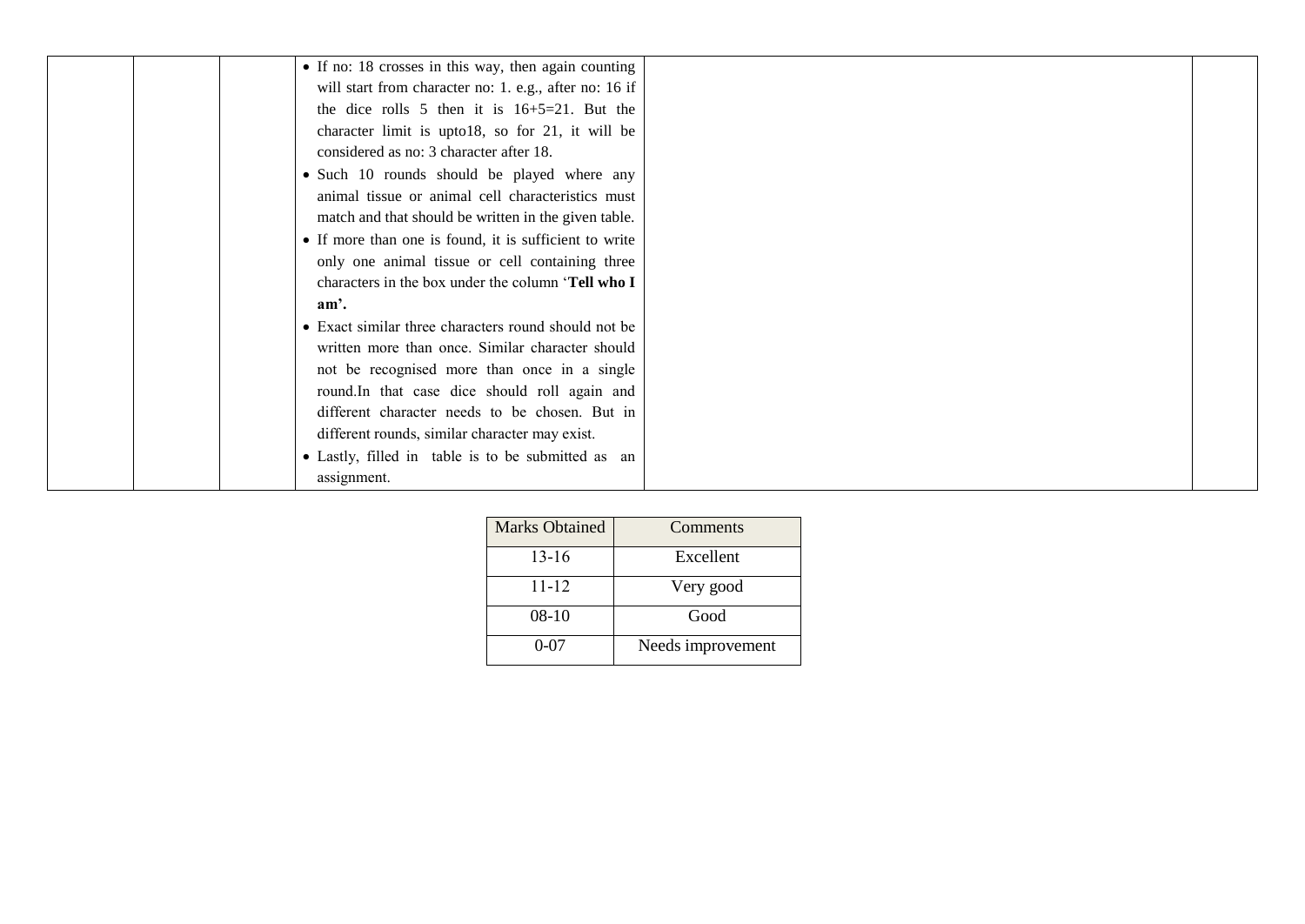Subject: Finance & Banking Subject Code: 152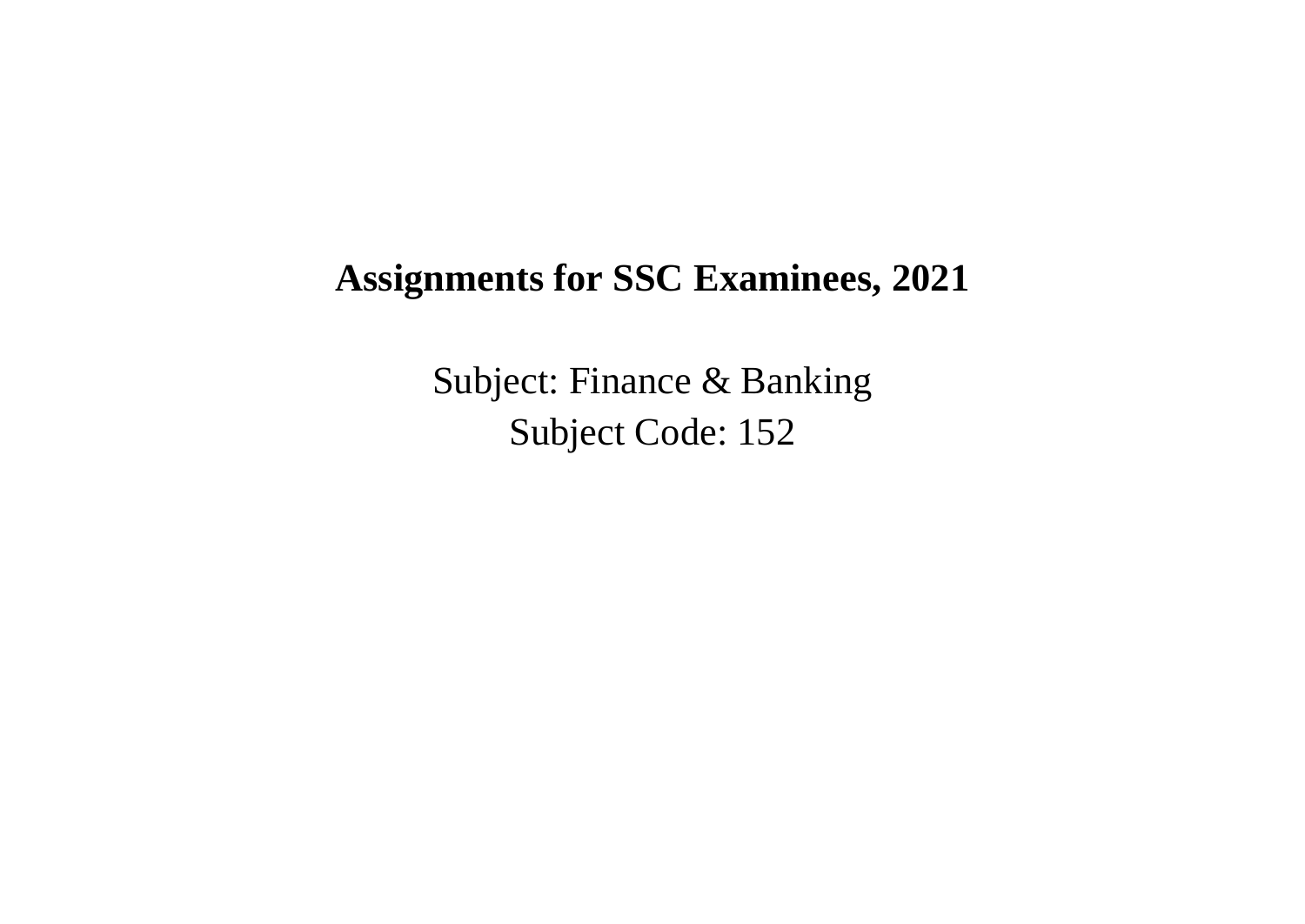|                                                                                   | <b>Subject: Finance &amp; Banking</b>                                                                                   |                                                                                                    |                                                                 |                                     | <b>Subject Code: 152</b>                                                               |                                                    |                                                          |                                                 | Level:SSC                                          |                                                                       |                                                      |                                                            |                                                                             |                                                               |                                                                  |                                                            |  |
|-----------------------------------------------------------------------------------|-------------------------------------------------------------------------------------------------------------------------|----------------------------------------------------------------------------------------------------|-----------------------------------------------------------------|-------------------------------------|----------------------------------------------------------------------------------------|----------------------------------------------------|----------------------------------------------------------|-------------------------------------------------|----------------------------------------------------|-----------------------------------------------------------------------|------------------------------------------------------|------------------------------------------------------------|-----------------------------------------------------------------------------|---------------------------------------------------------------|------------------------------------------------------------------|------------------------------------------------------------|--|
| <b>Assignment</b><br>Number,<br><b>Chapter</b><br>Number,<br><b>Chapter Title</b> | <b>Assignment</b>                                                                                                       | Learning<br><b>Outcomes</b>                                                                        | <b>Guidelines</b><br>(cues/steps or<br>stages)                  | <b>Assessment Criterion /Rubric</b> |                                                                                        |                                                    |                                                          |                                                 |                                                    | Com'ts                                                                |                                                      |                                                            |                                                                             |                                                               |                                                                  |                                                            |  |
| 1                                                                                 | A financial<br>manager's<br>knowledge of                                                                                | Students will<br>be able to -<br>define<br>$\bullet$                                               | The assignment<br>should serially cover<br>the topics mentioned | <b>Indicator</b>                    |                                                                                        | <b>Rating Scale</b><br>3                           | $\mathcal{L}$                                            |                                                 | <b>Score</b>                                       |                                                                       |                                                      |                                                            |                                                                             |                                                               |                                                                  |                                                            |  |
| <b>First Chapter:</b><br>Finance and<br><b>Business</b><br>Finance                | financial<br>finance<br>management is<br>explain<br>$\bullet$<br>helpful while<br>the<br>making a<br>decision - justify | importan<br>ce of<br>finance<br>describe<br>the<br>functions<br>of a<br>financial<br>manager<br>2) | below in a 250 word<br>description<br>Concept of<br>Finance     | Concept of<br>Finance               | Appropriately<br>explained<br>concept of<br>finance with<br>example                    | Explained<br>concept of<br>finance with<br>example | Explained<br>concept of<br>finance<br>without<br>example | Partially<br>explained<br>concept of<br>finance |                                                    |                                                                       |                                                      |                                                            |                                                                             |                                                               |                                                                  |                                                            |  |
|                                                                                   | the statement.                                                                                                          |                                                                                                    | 1)                                                              |                                     |                                                                                        |                                                    |                                                          |                                                 |                                                    | Importance of<br><b>Business</b><br>Finance                           | Importance<br>of Business<br>Finance                 | Appropriately<br>explained 4<br>functions of<br>finance    | Appropriately<br>explained 3<br>functions of<br>finance                     | Appropriately<br>explained 2<br>functions of<br>finance       | Appropriately<br>explained 1<br>function of<br>finance           |                                                            |  |
|                                                                                   |                                                                                                                         |                                                                                                    |                                                                 |                                     |                                                                                        |                                                    |                                                          |                                                 |                                                    |                                                                       | Functions of a<br>financial<br>manager:<br>Income or | Income or<br>Financing<br>Decision                         | Appropriately<br>explained<br>income decision<br>of finance with<br>example | Explained<br>income<br>decision of<br>finance with<br>example | Explained<br>income decision<br>of finance<br>without<br>example | Partially<br>explained<br>income<br>decision of<br>finance |  |
|                                                                                   |                                                                                                                         |                                                                                                    |                                                                 |                                     |                                                                                        |                                                    |                                                          | financing<br>decision<br>Expenditure or         | Expenditure<br><b>or</b><br>Investment<br>Decision | Appropriately<br>explained<br>expenditure<br>decision with<br>example | Explained<br>expenditure<br>decision with<br>example | Explained<br>expenditure<br>decision<br>without<br>example | Partially<br>explained<br>expenditure<br>decision                           |                                                               |                                                                  |                                                            |  |
|                                                                                   |                                                                                                                         |                                                                                                    | investment<br>decision<br>3)<br>Other decisions                 | Other<br>Decisions                  | Appropriately<br>explained other<br>decisions with<br>example                          | Explained<br>other decisions<br>with example       | Explained other<br>decisions<br>without<br>example       | Partially<br>explained<br>other<br>decisions    |                                                    |                                                                       |                                                      |                                                            |                                                                             |                                                               |                                                                  |                                                            |  |
|                                                                                   |                                                                                                                         |                                                                                                    |                                                                 |                                     |                                                                                        | Total marks for this assignment: 20                |                                                          | <b>Total</b>                                    |                                                    |                                                                       |                                                      |                                                            |                                                                             |                                                               |                                                                  |                                                            |  |
|                                                                                   |                                                                                                                         |                                                                                                    |                                                                 |                                     | Appropriate - 80-100%, maximum - 70-79%, partial - 50-69%, not appropriate - below 49% |                                                    |                                                          |                                                 |                                                    |                                                                       |                                                      |                                                            |                                                                             |                                                               |                                                                  |                                                            |  |

| <b>Marks Obtained</b> | <b>Comment</b>    |
|-----------------------|-------------------|
| $16-20$               | Excellent         |
| $14 - 15$             | Very good         |
| $10-13$               | Good              |
| 0-9                   | Needs improvement |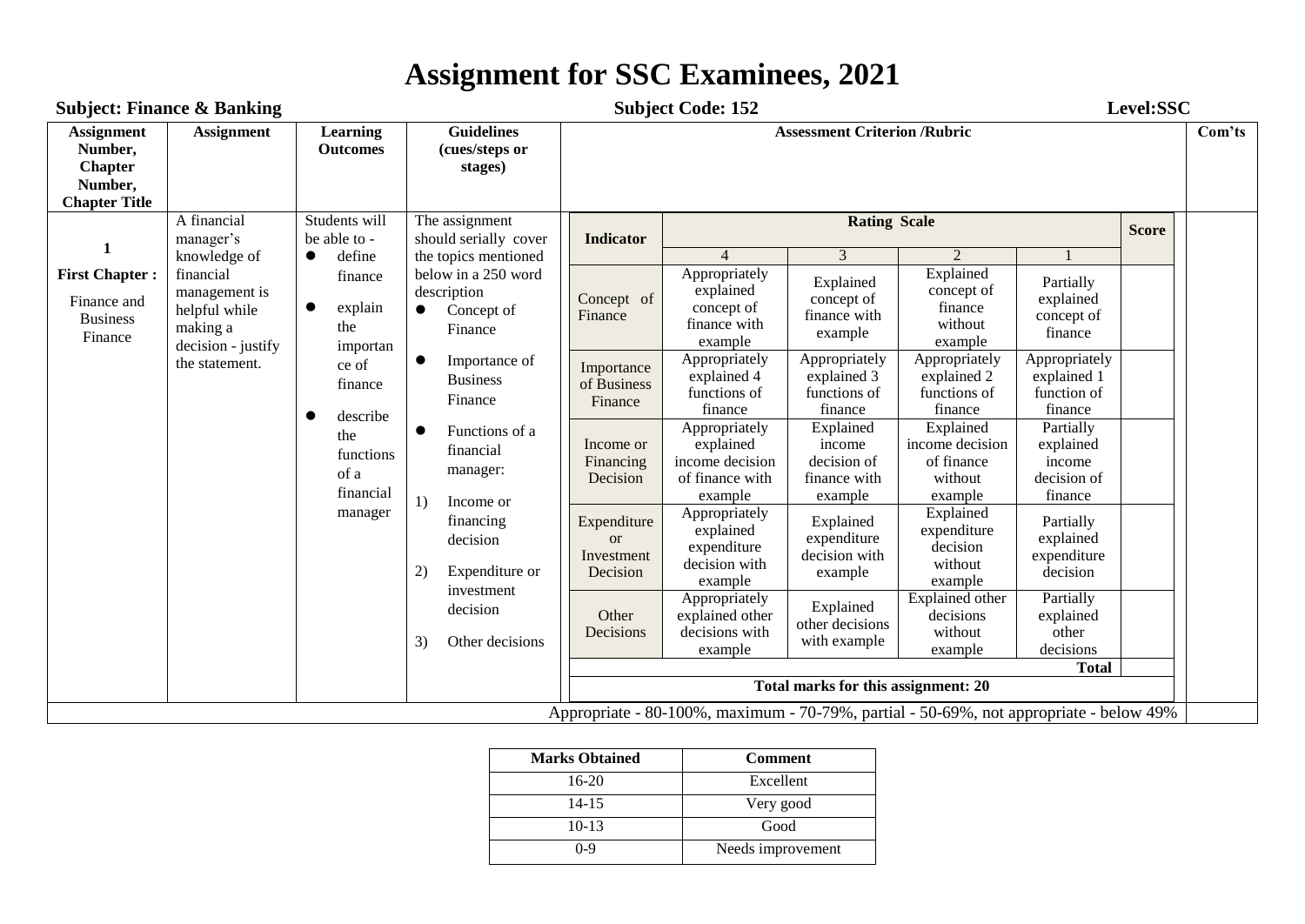**Subject: Finance & Banking Subject Code: 152 Level: SSC** 

| <b>Assignment</b><br>Number,<br><b>Chapter</b><br>Number,<br><b>Chapter Title</b>                                                                                                                                                                                                         | <b>Assignment</b>                                                                                                                                                                                                                                                                                                                             | Learning<br><b>Outcomes</b>                                                            | <b>Guidelines</b><br>(cues/steps or<br>stages)                                                                                            | <b>Assessment Criterion /Rubric</b>                                                                                           |                                                                                                                                                  |                                                                                                                         |                                                                                                      |                                                                                                            |                                                                                 | Com'ts |  |
|-------------------------------------------------------------------------------------------------------------------------------------------------------------------------------------------------------------------------------------------------------------------------------------------|-----------------------------------------------------------------------------------------------------------------------------------------------------------------------------------------------------------------------------------------------------------------------------------------------------------------------------------------------|----------------------------------------------------------------------------------------|-------------------------------------------------------------------------------------------------------------------------------------------|-------------------------------------------------------------------------------------------------------------------------------|--------------------------------------------------------------------------------------------------------------------------------------------------|-------------------------------------------------------------------------------------------------------------------------|------------------------------------------------------------------------------------------------------|------------------------------------------------------------------------------------------------------------|---------------------------------------------------------------------------------|--------|--|
| $\mathbf{2}$                                                                                                                                                                                                                                                                              | Determining<br>the role of                                                                                                                                                                                                                                                                                                                    | Students will be<br>able to                                                            | The assignment<br>should cover the                                                                                                        | <b>Indicator</b>                                                                                                              |                                                                                                                                                  |                                                                                                                         | <b>Rating Scale</b>                                                                                  |                                                                                                            | <b>Score</b>                                                                    |        |  |
| <b>Third Chapter:</b>                                                                                                                                                                                                                                                                     | future value                                                                                                                                                                                                                                                                                                                                  | explain the<br>$\bullet$                                                               | appropriate                                                                                                                               |                                                                                                                               | $\Delta$                                                                                                                                         | 3                                                                                                                       | 2                                                                                                    |                                                                                                            |                                                                                 |        |  |
| Time Value of<br>of money<br>explanation and<br>concept of<br>Money<br>while taking<br>proper solutions to<br>Time Value<br>the problems in<br>investment<br>of Money<br>decisions<br>topics mentioned<br>below:<br>$\bullet$<br>identify the<br>explain the<br>$\bullet$<br>relationship | Concept of<br><b>Time Value</b><br>of Money                                                                                                                                                                                                                                                                                                   | Appropriately<br>explained the<br>concept of<br>Time Value of<br>Money with<br>example | Explained<br>the concept of<br>Time Value<br>of Money<br>with example                                                                     | Explained the<br>concept of<br>Time Value<br>of Money<br>without<br>example                                                   | Partially<br>explained the<br>concept of<br>Time Value of<br>Money                                                                               |                                                                                                                         |                                                                                                      |                                                                                                            |                                                                                 |        |  |
|                                                                                                                                                                                                                                                                                           | concept of time<br>between<br>present value<br>with example<br>and future<br>value<br>$\bullet$<br>explain future<br>$\bullet$<br>make<br>and annual<br>investment<br>compounding<br>decision by<br>method with<br>calculating<br>example<br>future value<br>of money<br>explain with<br>$\bullet$<br>example the<br>method of<br>calculating |                                                                                        |                                                                                                                                           | value of money<br>value of money                                                                                              | <b>Future Value</b><br>of Money and<br>Compounding<br>method                                                                                     | Appropriately<br>explained<br>Future Value<br>of Money and<br>Compounding<br>method with<br>example                     | Explained<br>Future Value<br>of Money and<br>Compounding<br>method with<br>example                   | Explained<br>Future Value<br>of Money and<br>Compounding<br>method<br>without<br>example                   | Partially<br>explained<br>Future Value of<br>Money and<br>Compounding<br>method |        |  |
|                                                                                                                                                                                                                                                                                           |                                                                                                                                                                                                                                                                                                                                               | future value                                                                           | Annual<br>Compounding<br>and<br>Compounding<br>more than<br>once in a year                                                                | Appropriately<br>explained<br>Annual<br>Compounding<br>and<br>Compounding<br>more than once<br>in a year with<br>example      | Explained<br>Annual<br>Compounding<br>and<br>Compounding<br>more than<br>once in a year<br>with example                                          | Explained<br>Annual<br>Compounding<br>and<br>Compounding<br>more than<br>once in a year<br>without<br>example           | Partially<br>explained<br>Annual<br>Compounding<br>and<br>Compounding<br>more than once<br>in a year |                                                                                                            |                                                                                 |        |  |
|                                                                                                                                                                                                                                                                                           |                                                                                                                                                                                                                                                                                                                                               |                                                                                        | through<br>compounding<br>more than once<br>in a year<br>Problem:<br>An employee got Tk.<br>10 lac taka by selling<br>a piece of land. He | Calculate<br><b>Future Value</b><br>of Money by<br>Annual<br>Compounding<br>and<br>Compounding<br>more than<br>once in a year | On the basis of<br>problem<br>properly<br>followed the<br>process and<br>applied formula<br>to calculate the<br>correct future<br>value of money | On the basis<br>of problem<br>properly<br>applied<br>formula to<br>calculate the<br>correct future<br>value of<br>money | On the basis<br>of problem<br>applied<br>formula to<br>calculate the<br>future value<br>of money     | On the basis of<br>problem<br>applied formula<br>to calculate the<br>future value of<br>money<br>partially |                                                                                 |        |  |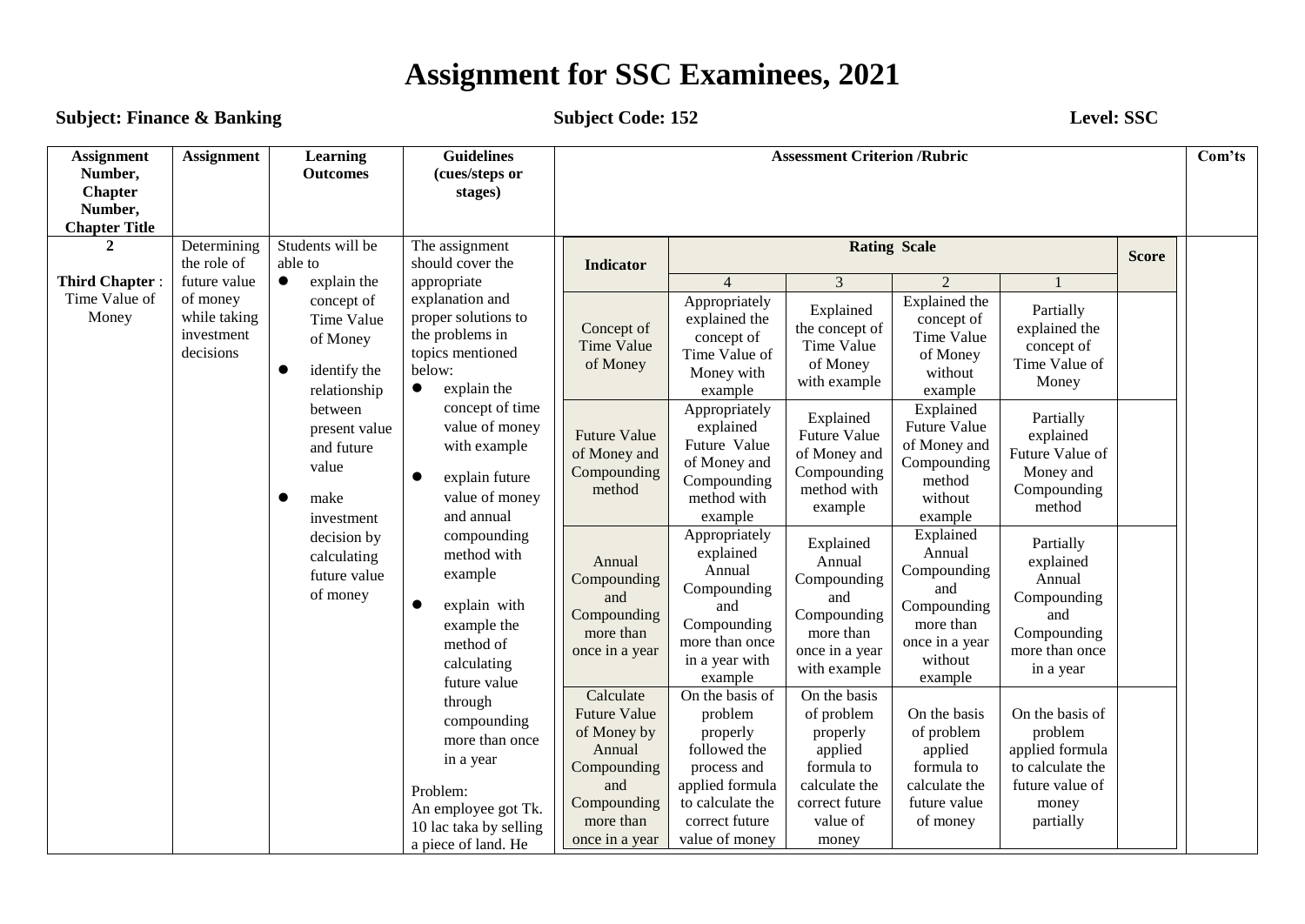| wants to deposit the<br>money for 5 years in<br>2 banks. He will<br>deposit in one bank<br>Tk.6 lacs and in<br>another bank Tk. 4<br>lacs. When<br>approached to X | Make<br>Investment<br>Decision | Made the right<br>decision based<br>on the result of<br>mathematical<br>calculation and<br>proper<br>explanation | Made the<br>right decision<br>on the result<br>of<br>mathematical<br>calculations | Made the<br>right decision<br>without<br>mathematical<br>calculation<br>and any<br>explanation | Made the<br>wrong decision<br>without<br>mathematical<br>calculation and<br>any explanation |  |
|--------------------------------------------------------------------------------------------------------------------------------------------------------------------|--------------------------------|------------------------------------------------------------------------------------------------------------------|-----------------------------------------------------------------------------------|------------------------------------------------------------------------------------------------|---------------------------------------------------------------------------------------------|--|
| Bank and Y Bank for                                                                                                                                                |                                |                                                                                                                  |                                                                                   |                                                                                                | <b>Total</b>                                                                                |  |
| this, X Bank offered                                                                                                                                               |                                | Total marks for this assignment: 20                                                                              |                                                                                   |                                                                                                |                                                                                             |  |
| 9% annual                                                                                                                                                          |                                |                                                                                                                  |                                                                                   |                                                                                                |                                                                                             |  |
| compounding profit                                                                                                                                                 |                                |                                                                                                                  |                                                                                   |                                                                                                |                                                                                             |  |
| and Y Bank offered                                                                                                                                                 |                                |                                                                                                                  |                                                                                   |                                                                                                |                                                                                             |  |
| 8.5% weekly                                                                                                                                                        |                                |                                                                                                                  |                                                                                   |                                                                                                |                                                                                             |  |
| compounding profit.                                                                                                                                                |                                |                                                                                                                  |                                                                                   |                                                                                                |                                                                                             |  |
| In this situation he is                                                                                                                                            |                                |                                                                                                                  |                                                                                   |                                                                                                |                                                                                             |  |
| confused about                                                                                                                                                     |                                |                                                                                                                  |                                                                                   |                                                                                                |                                                                                             |  |
| which amount of                                                                                                                                                    |                                |                                                                                                                  |                                                                                   |                                                                                                |                                                                                             |  |
| deposit in which                                                                                                                                                   |                                |                                                                                                                  |                                                                                   |                                                                                                |                                                                                             |  |
| bank will give him                                                                                                                                                 |                                |                                                                                                                  |                                                                                   |                                                                                                |                                                                                             |  |
| more benefit. Give                                                                                                                                                 |                                |                                                                                                                  |                                                                                   |                                                                                                |                                                                                             |  |
| logical advice to him                                                                                                                                              |                                |                                                                                                                  |                                                                                   |                                                                                                |                                                                                             |  |
| for making an                                                                                                                                                      |                                |                                                                                                                  |                                                                                   |                                                                                                |                                                                                             |  |
| investment decision                                                                                                                                                |                                |                                                                                                                  |                                                                                   |                                                                                                |                                                                                             |  |

Appropriate - 80-100%, maximum - 70-79%, partial - 50-69%, not appropriate - below 49%

| <b>Marks Obtained</b> | Comment           |  |  |  |  |
|-----------------------|-------------------|--|--|--|--|
| 16-20                 | Excellent         |  |  |  |  |
| $14 - 15$             | Very good         |  |  |  |  |
| $10-13$               | Good              |  |  |  |  |
| 0-9                   | Needs Improvement |  |  |  |  |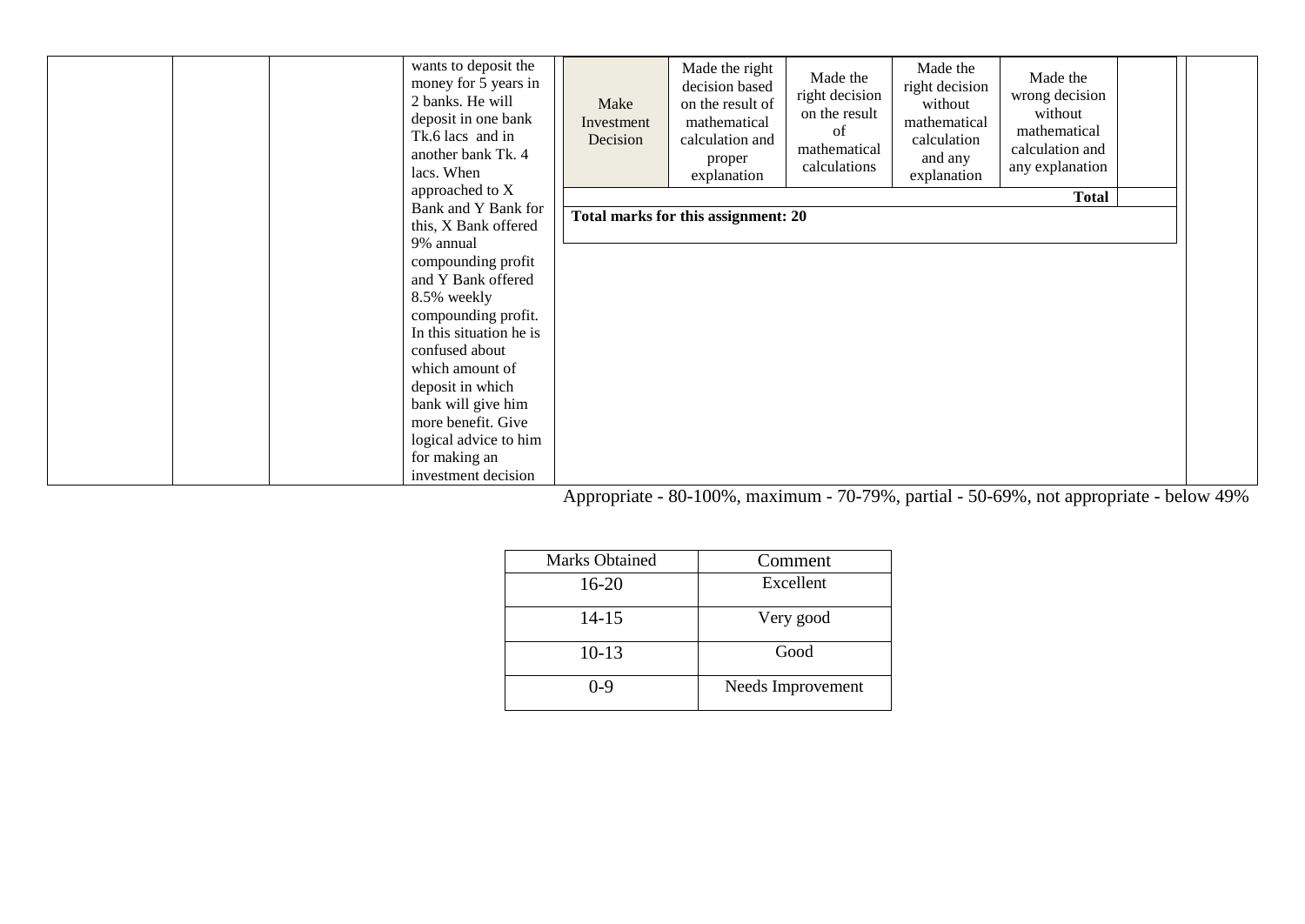Subject: Civics and Citizenship Subject Code: 140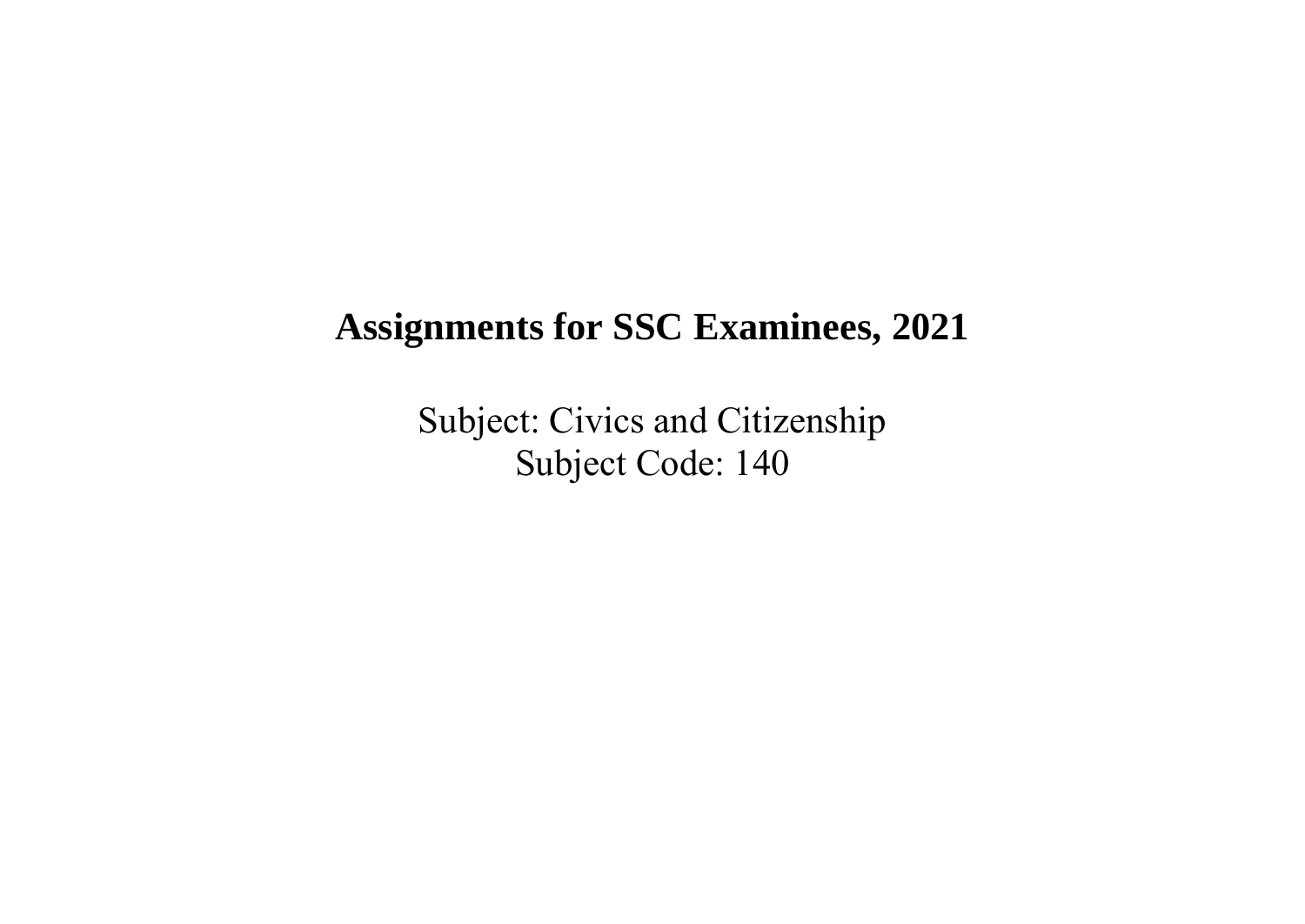**Subject: Civics and Citizenship by Subject Code : 140** Level : SSC

| Assignment,<br>Number,<br><b>Chapter</b><br>Number,<br><b>Chapter Title</b> | <b>Assignment</b>                                                                                                                                                                                                                                                                 | Learning<br><b>Outcomes</b>                                                                                                                                                                                                                                                                                                                                                       | <b>Guidelines</b><br>(cues/steps or<br>stages) |                                                                                                                                                                                         | <b>Assessment Criterion /Rubric</b>                                                                                                                                                                                                                                                                        |                                                                                                                                                                                                                                                                                                                 |                                                                                                                                                                                                                                                                                             |                                                                                                                                                                                                                                                                                               |                                                            |  | Com'ts |  |  |  |  |
|-----------------------------------------------------------------------------|-----------------------------------------------------------------------------------------------------------------------------------------------------------------------------------------------------------------------------------------------------------------------------------|-----------------------------------------------------------------------------------------------------------------------------------------------------------------------------------------------------------------------------------------------------------------------------------------------------------------------------------------------------------------------------------|------------------------------------------------|-----------------------------------------------------------------------------------------------------------------------------------------------------------------------------------------|------------------------------------------------------------------------------------------------------------------------------------------------------------------------------------------------------------------------------------------------------------------------------------------------------------|-----------------------------------------------------------------------------------------------------------------------------------------------------------------------------------------------------------------------------------------------------------------------------------------------------------------|---------------------------------------------------------------------------------------------------------------------------------------------------------------------------------------------------------------------------------------------------------------------------------------------|-----------------------------------------------------------------------------------------------------------------------------------------------------------------------------------------------------------------------------------------------------------------------------------------------|------------------------------------------------------------|--|--------|--|--|--|--|
| 01                                                                          | Analyse the                                                                                                                                                                                                                                                                       | Students will                                                                                                                                                                                                                                                                                                                                                                     | Students would                                 |                                                                                                                                                                                         | Indicator                                                                                                                                                                                                                                                                                                  |                                                                                                                                                                                                                                                                                                                 |                                                                                                                                                                                                                                                                                             | <b>Rating Scale</b><br><b>Score</b>                                                                                                                                                                                                                                                           |                                                            |  |        |  |  |  |  |
| <b>Chapter One:</b><br>Civics and<br>Citizenship                            | existing<br>be able to<br>family<br>-explain the<br>system and<br>concepts of<br>the functions<br>family,<br>of an ideal<br>society, state<br>family in<br>and<br>Bangladesh<br>government<br>- explain the<br>relation of<br>the family,<br>,society, state<br>and<br>government | -take help from<br>textbooks/teachers<br>(through mobile)<br>phone/ online);<br>-take assistance of<br>internet if it is<br>required.<br>-describe the<br>formation of a<br>family;<br>- describe the<br>classification of<br>family;<br>-analyse causes for<br>decreasing joint<br>families and<br>increasing nuclear<br>families;<br>-analayse functions<br>of an ideal family. | for                                            | a) Family<br>and types of<br>the family<br>$\overline{b}$ ) Causes<br>decreasing<br>joint<br>families and<br>increasing<br>unitary<br>Families<br>c) Functions<br>of an ideal<br>family | $\overline{4}$<br>Family and the<br>types of the<br>family are<br>explained<br>appropriately.<br>Causes for<br>decreasing<br>joint families<br>and increasing<br>unitary<br>families are<br>explained<br>appropriately.<br>Functions of<br>an ideal family<br>are explained<br>/analyzed<br>appropriately. | 3<br>Family and the<br>types of the<br>family are<br>mostly<br>explained.<br>Causes for<br>decreasing<br>joint families<br>and increasing<br>unitary<br>families are<br>mostly<br>explained.<br>Functions of<br>an ideal family<br>are mostly<br>explained/<br>analyzed.<br>Total marks for this assignment: 12 | $\overline{2}$<br>Family and the<br>types of the<br>family are<br>partially<br>explained.<br>Causes for<br>decreasing joint<br>families and<br>increasing<br>unitary families<br>are partially<br>explained.<br>Functions of an<br>ideal family are<br>partially<br>explained/<br>analyzed. | Family and the types<br>of the family are not<br>explained<br>appropriately.<br>Causes for decreasing<br>joint families and<br>increasing unitary<br>families are not<br>explained<br>appropriately.<br>Functions of an ideal<br>family are not<br>analyzed<br>appropriately.<br><b>Total</b> |                                                            |  |        |  |  |  |  |
|                                                                             |                                                                                                                                                                                                                                                                                   |                                                                                                                                                                                                                                                                                                                                                                                   |                                                |                                                                                                                                                                                         |                                                                                                                                                                                                                                                                                                            |                                                                                                                                                                                                                                                                                                                 |                                                                                                                                                                                                                                                                                             |                                                                                                                                                                                                                                                                                               | Appropriately-80-100%<br>Mostly-60-79%<br>Partially-40-59% |  |        |  |  |  |  |
|                                                                             |                                                                                                                                                                                                                                                                                   |                                                                                                                                                                                                                                                                                                                                                                                   |                                                |                                                                                                                                                                                         | <b>Marks Obtained</b>                                                                                                                                                                                                                                                                                      | Comments                                                                                                                                                                                                                                                                                                        |                                                                                                                                                                                                                                                                                             |                                                                                                                                                                                                                                                                                               |                                                            |  |        |  |  |  |  |
|                                                                             |                                                                                                                                                                                                                                                                                   |                                                                                                                                                                                                                                                                                                                                                                                   |                                                |                                                                                                                                                                                         | $10-12$                                                                                                                                                                                                                                                                                                    | Excellent                                                                                                                                                                                                                                                                                                       |                                                                                                                                                                                                                                                                                             |                                                                                                                                                                                                                                                                                               |                                                            |  |        |  |  |  |  |
|                                                                             |                                                                                                                                                                                                                                                                                   |                                                                                                                                                                                                                                                                                                                                                                                   |                                                |                                                                                                                                                                                         | 08-09                                                                                                                                                                                                                                                                                                      | Very good                                                                                                                                                                                                                                                                                                       |                                                                                                                                                                                                                                                                                             |                                                                                                                                                                                                                                                                                               |                                                            |  |        |  |  |  |  |
|                                                                             |                                                                                                                                                                                                                                                                                   |                                                                                                                                                                                                                                                                                                                                                                                   |                                                |                                                                                                                                                                                         | 06-07                                                                                                                                                                                                                                                                                                      | Good                                                                                                                                                                                                                                                                                                            |                                                                                                                                                                                                                                                                                             |                                                                                                                                                                                                                                                                                               |                                                            |  |        |  |  |  |  |
|                                                                             |                                                                                                                                                                                                                                                                                   |                                                                                                                                                                                                                                                                                                                                                                                   |                                                |                                                                                                                                                                                         | $0 - 05$                                                                                                                                                                                                                                                                                                   | Needs improvement                                                                                                                                                                                                                                                                                               |                                                                                                                                                                                                                                                                                             |                                                                                                                                                                                                                                                                                               |                                                            |  |        |  |  |  |  |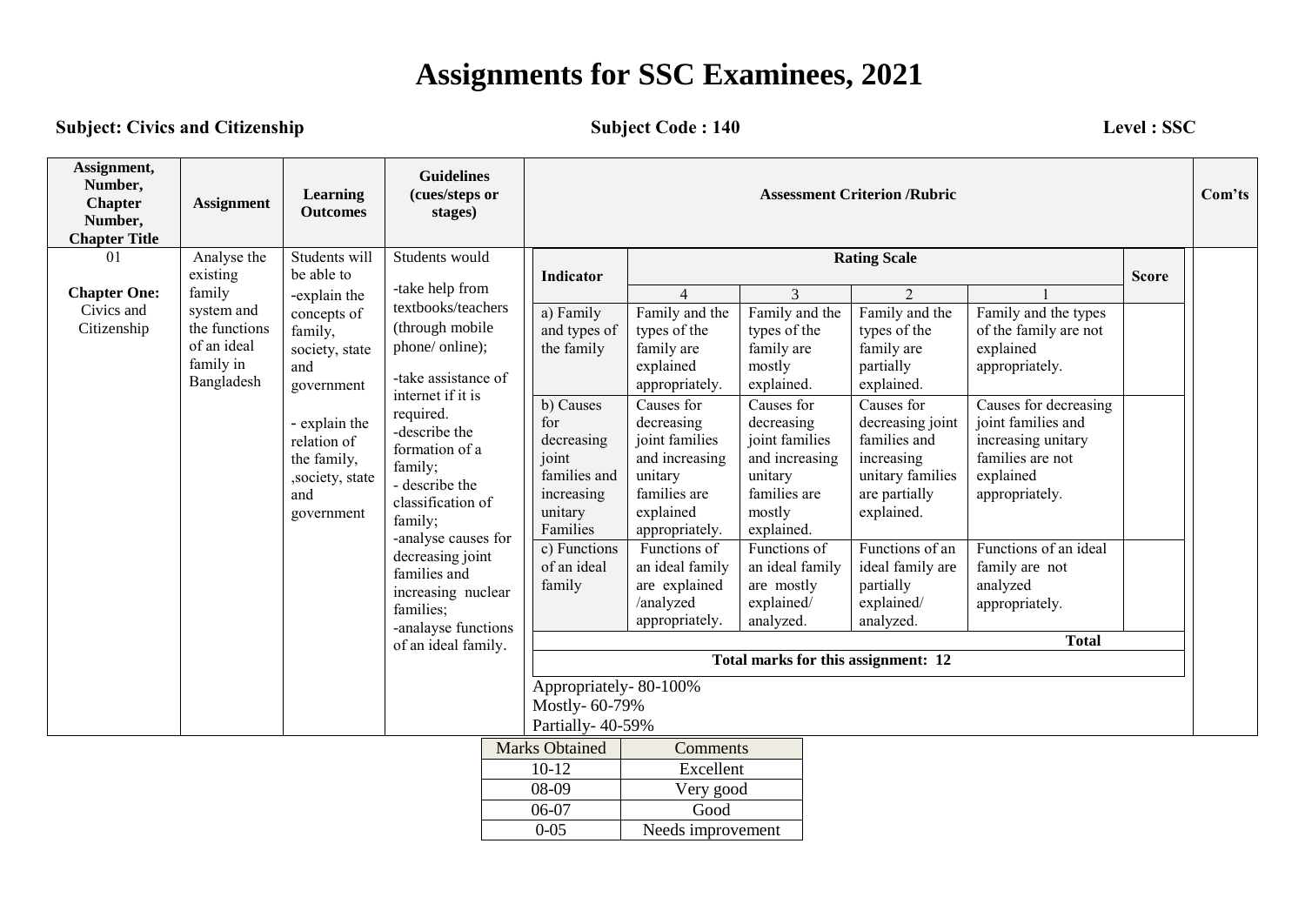Subject: Higher Mathematics Subject Code: 126